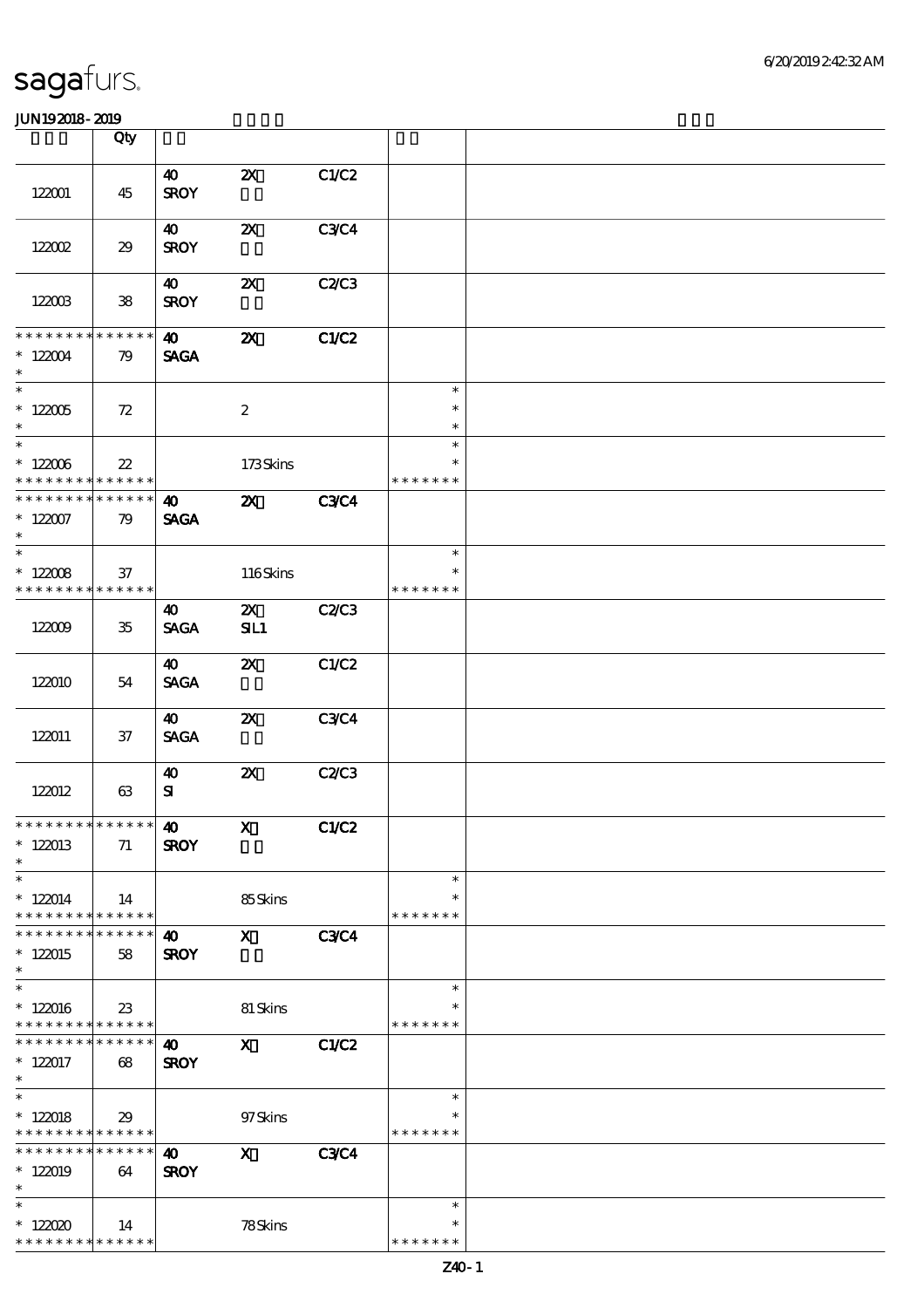|                                                                   | Qty                   |                                                         |                      |              |                                   |  |
|-------------------------------------------------------------------|-----------------------|---------------------------------------------------------|----------------------|--------------|-----------------------------------|--|
| * * * * * * * * * * * * * *<br>$*$ 122021<br>$\ast$               | 79                    | $\boldsymbol{\omega}$<br><b>SAGA</b>                    | $\mathbf{x}$         | C1/C2        |                                   |  |
| $\overline{\phantom{0}}$<br>$* 120022$<br>$\ast$                  | 72                    |                                                         | $\boldsymbol{2}$     |              | $\ast$<br>$\ast$<br>$\ast$        |  |
| $* 122023$<br>$\ast$                                              | 50                    |                                                         | $\,3$                |              | $\ast$<br>$\ast$<br>$\ast$        |  |
| $* 122024$<br>* * * * * * * *                                     | 34<br>* * * * * *     |                                                         | 235Skins             |              | $\ast$<br>$\ast$<br>* * * * * * * |  |
| * * * * * * * *<br>$* 122025$<br>$\ast$                           | * * * * * *<br>79     | $\boldsymbol{\omega}$<br><b>SAGA</b>                    | $\mathbf{x}$         | <b>C3C4</b>  |                                   |  |
| $*$<br>$* 122026$<br>$\ast$                                       | 72                    |                                                         | $\boldsymbol{2}$     |              | $\ast$<br>$\ast$<br>$\ast$        |  |
| $\overline{\ast}$<br>$* 122027$<br>$\ast$                         | 46                    |                                                         | 3                    |              | $\ast$<br>$\ast$<br>$\ast$        |  |
| $\overline{\ast}$<br>$* 122028$<br>* * * * * * * *                | 26<br>$* * * * * * *$ |                                                         | 223Skins             |              | $\ast$<br>$\ast$<br>* * * * * * * |  |
| 122029                                                            | 46                    | 40<br><b>SAGA</b>                                       | $\mathbf{X}$<br>SL1  | C1/C2        |                                   |  |
| 122030                                                            | $33\,$                | 40<br><b>SAGA</b>                                       | $\mathbf{X}$<br>SL1  | <b>C3C4</b>  |                                   |  |
| 122031                                                            | 53                    | $\boldsymbol{\omega}$<br><b>SAGA</b>                    | $\mathbf{X}$         | C1/C2        |                                   |  |
| 122032                                                            | 47                    | $\boldsymbol{\omega}$<br>$\operatorname{\mathsf{SAGA}}$ | $\mathbf x$          | C3C4         |                                   |  |
| 122033                                                            | 51                    | $\boldsymbol{\omega}$<br>IA                             | $\mathbf{X}$<br>RUM1 | <b>C2/C3</b> |                                   |  |
| 122034                                                            | 65                    | $\boldsymbol{\omega}$<br>${\bf s}$                      | $\mathbf{X}$         | <b>C2/C3</b> |                                   |  |
| * * * * * * * * * * * * * *<br>$*122035$<br>$\ast$                | 55                    | $\boldsymbol{\omega}$<br><b>SROY</b>                    | X /                  | <b>C2/C3</b> |                                   |  |
| $\ast$<br>$*122036$<br>* * * * * * * * <mark>* * * * * * *</mark> | 16                    |                                                         | $71$ Skins           |              | $\ast$<br>∗<br>* * * * * * *      |  |
| 122037                                                            | 55                    | $\boldsymbol{\omega}$<br><b>SROY</b>                    | $X / \sqrt{2}$       | C1/C2        |                                   |  |
| 122038                                                            | 80                    | $\boldsymbol{\omega}$<br><b>SROY</b>                    | X /                  | <b>C3C4</b>  |                                   |  |
| * * * * * * * * * * * * * *<br>$*122039$<br>$\ast$                | 79                    | $\boldsymbol{\omega}$<br><b>SAGA</b>                    | X /<br>SPR1          | C2C3         |                                   |  |
| $\ast$<br>$*122040$<br>* * * * * * * * <mark>* * * * * * *</mark> | 26                    |                                                         | 105Skins             |              | $\ast$<br>$\ast$<br>* * * * * * * |  |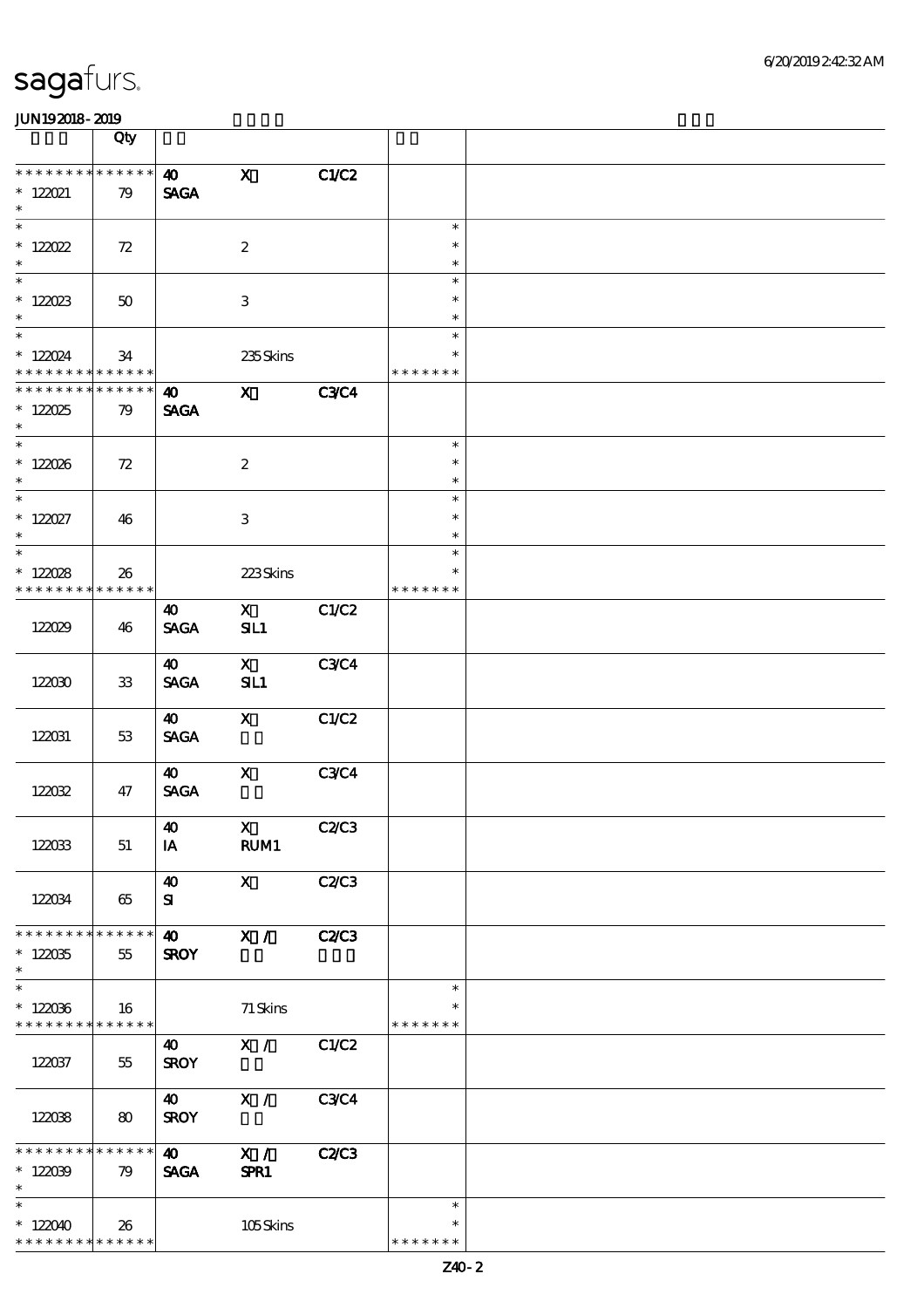|                                              | Qty                         |                       |                         |              |                    |  |
|----------------------------------------------|-----------------------------|-----------------------|-------------------------|--------------|--------------------|--|
| * * * * * * * * * * * * * *                  |                             | $\boldsymbol{\omega}$ | X /                     | <b>C2/C3</b> |                    |  |
| $*122041$                                    | 78                          | ${\bf s}$             | SL2                     |              |                    |  |
| $\ast$                                       |                             |                       |                         |              |                    |  |
| $\ast$                                       |                             |                       |                         |              | $\ast$             |  |
| $*122042$                                    | 23                          |                       | 101 Skins               |              | $\ast$             |  |
| * * * * * * * * <mark>* * * * * * *</mark>   |                             |                       |                         |              | * * * * * * *      |  |
| ******** <mark>******</mark>                 |                             | 40                    | X /                     | <b>C2/C3</b> |                    |  |
| $*122043$<br>$\ast$                          | 85                          | ${\bf s}$             | SPR1                    |              |                    |  |
| $\overline{\ast}$                            |                             |                       |                         |              | $\ast$             |  |
| $*122044$                                    | 43                          |                       | 128Skins                |              | $\ast$             |  |
| * * * * * * * * * * * * * *                  |                             |                       |                         |              | * * * * * * *      |  |
|                                              |                             | 40                    | $X / \sqrt{2}$          | C2C3         |                    |  |
| 122045                                       | 34                          | ${\bf s}$             |                         |              |                    |  |
|                                              |                             |                       |                         |              |                    |  |
| * * * * * * * * * * * * * *                  |                             | $\boldsymbol{\omega}$ |                         | <b>C1/C2</b> |                    |  |
| $*122046$<br>$\ast$                          | 73                          | <b>SROY</b>           |                         |              |                    |  |
| $\ast$                                       |                             |                       |                         |              | $\ast$             |  |
| $* 122047$                                   | $\boldsymbol{\mathfrak{D}}$ |                       | 103Skins                |              | $\ast$             |  |
| * * * * * * * * * * * * * *                  |                             |                       |                         |              | * * * * * * *      |  |
| * * * * * * * * * * * * * *                  |                             | $\boldsymbol{\Phi}$   |                         | <b>C3C4</b>  |                    |  |
| $* 122048$                                   | $\boldsymbol{\pi}$          | <b>SROY</b>           |                         |              |                    |  |
| $\ast$<br>$\overline{\ast}$                  |                             |                       |                         |              |                    |  |
|                                              |                             |                       |                         |              | $\ast$<br>*        |  |
| $*122049$<br>* * * * * * * * * * * * * *     | 25                          |                       | 95Skins                 |              | * * * * * * *      |  |
| * * * * * * * * * * * * * *                  |                             | $\boldsymbol{\omega}$ |                         | C1/C2        |                    |  |
| $*122050$                                    | 72                          | <b>SROY</b>           |                         |              |                    |  |
| $\ast$                                       |                             |                       |                         |              |                    |  |
| $\ast$                                       |                             |                       |                         |              | $\ast$             |  |
| $* 122051$                                   | 72                          |                       | $\boldsymbol{2}$        |              | $\ast$             |  |
| $\ast$<br>$\overline{\ast}$                  |                             |                       |                         |              | $\ast$<br>$\ast$   |  |
| $* 122052$                                   | 72                          |                       | $\,3$                   |              | $\ast$             |  |
| $\ast$                                       |                             |                       |                         |              | $\ast$             |  |
| $*$                                          |                             |                       |                         |              | $\ast$             |  |
| $* 122053$                                   | 72                          |                       | $\boldsymbol{4}$        |              | $\ast$             |  |
| $\ast$                                       |                             |                       |                         |              | $\ast$             |  |
| $\ast$                                       |                             |                       |                         |              | $\ast$             |  |
| $*122054$                                    | 72                          |                       | 360Skins                |              | *<br>* * * * * * * |  |
| * * * * * * * * * * * * * *<br>* * * * * * * | $******$                    | $\boldsymbol{\omega}$ |                         | <b>C3C4</b>  |                    |  |
| $*122055$                                    | 72                          | <b>SROY</b>           |                         |              |                    |  |
| $\ast$                                       |                             |                       |                         |              |                    |  |
| $\overline{\ast}$                            |                             |                       |                         |              | $\ast$             |  |
| $* 122056$                                   | 72                          |                       | $\boldsymbol{2}$        |              | $\ast$             |  |
| $\ast$                                       |                             |                       |                         |              | $\ast$             |  |
| $\ast$                                       |                             |                       |                         |              | $\ast$             |  |
| $* 122057$<br>$\ast$                         | 72                          |                       | 3                       |              | $\ast$<br>$\ast$   |  |
| $\overline{\ast}$                            |                             |                       |                         |              | $\ast$             |  |
| $* 122058$                                   | 72                          |                       | $\overline{\mathbf{4}}$ |              | $\ast$             |  |
| $\ast$                                       |                             |                       |                         |              | $\ast$             |  |
| $\ast$                                       |                             |                       |                         |              | $\ast$             |  |
| $*122059$                                    | 66                          |                       | 354Skins                |              | $\ast$             |  |
| * * * * * * * * <mark>* * * * * *</mark>     |                             |                       |                         |              | * * * * * * *      |  |
| * * * * * * * *                              | * * * * * *                 | $\boldsymbol{\omega}$ |                         | C1/C2        |                    |  |
| $*122000$<br>$\ast$                          | 78                          | <b>SAGA</b>           |                         |              |                    |  |
|                                              |                             |                       |                         |              |                    |  |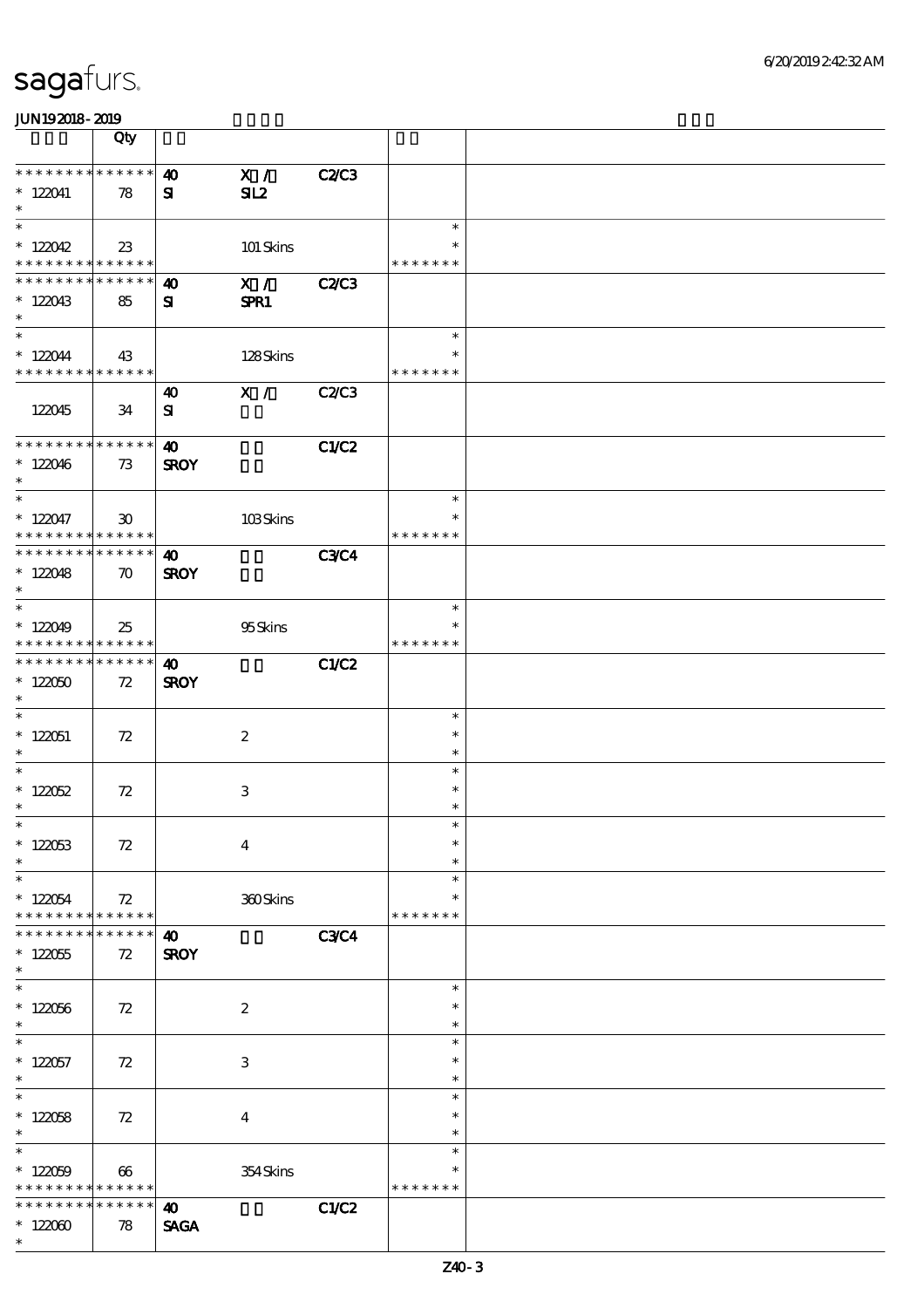|                                                                              | Qty               |                                                       |              |                                   |  |
|------------------------------------------------------------------------------|-------------------|-------------------------------------------------------|--------------|-----------------------------------|--|
| $\ast$<br>$*122061$<br>$\ast$                                                | 78                | $\boldsymbol{\omega}$<br>$\ensuremath{\mathsf{SAGA}}$ | C1/C2        | $\ast$<br>$\ast$<br>$\ast$        |  |
| $\overline{\ast}$<br>$* 122062$<br>$\ast$                                    | 78                | $\ensuremath{\mathbf{3}}$                             |              | $\ast$<br>$\ast$<br>$\ast$        |  |
| $\overline{\ast}$<br>$*122063$<br>$\ast$                                     | 78                | $\overline{\mathbf{4}}$                               |              | $\ast$<br>$\ast$<br>$\ast$        |  |
| $\overline{\ast}$<br>$* 122064$<br>$\ast$                                    | 78                | $\mathbf 5$                                           |              | $\ast$<br>$\ast$<br>$\ast$        |  |
| $\overline{\phantom{0}}$<br>$*122065$<br>$\ast$                              | 78                | $\bf 6$                                               |              | $\ast$<br>$\ast$<br>$\ast$        |  |
| $*122066$<br>$\ast$                                                          | 78                | $\tau$                                                |              | $\ast$<br>$\ast$<br>$\ast$        |  |
| $\overline{\phantom{0}}$<br>$*$ 122067<br>$\ast$<br>$\overline{\phantom{0}}$ | 78                | $\bf 8$                                               |              | $\ast$<br>$\ast$<br>$\ast$        |  |
| $*122088$<br>* * * * * * * * * * * * * * *                                   | 89                | $713$ Skins                                           |              | $\ast$<br>$\ast$<br>* * * * * * * |  |
| * * * * * * * * * * * * * * *<br>$* 122009$<br>$\ast$                        | 72                | $\boldsymbol{\omega}$<br><b>SAGA</b>                  | <b>C3C4</b>  |                                   |  |
| $*122070$<br>$\ast$                                                          | 72                | $\boldsymbol{z}$                                      |              | $\ast$<br>$\ast$<br>$\ast$        |  |
| $\overline{\phantom{0}}$<br>$* 122071$<br>$\ast$                             | 72                | 3                                                     |              | $\ast$<br>$\ast$<br>$\ast$        |  |
| $\overline{\ast}$<br>* $122072$<br>$\ast$                                    | 72                | $\boldsymbol{4}$                                      |              | $\ast$<br>$\ast$<br>$\ast$        |  |
| $*$<br>$* 122073$<br>$\ast$                                                  | 72                | $\mathbf 5$                                           |              | $\ast$<br>$\ast$<br>$\ast$        |  |
| $\ast$<br>$* 122074$<br>$\ast$<br>$\overline{\ast}$                          | 72                | 6                                                     |              | $\ast$<br>$\ast$<br>$\ast$        |  |
| $*122075$<br>$\ast$                                                          | 72                | $\tau$                                                |              | $\ast$<br>$\ast$<br>$\ast$        |  |
| $\ast$<br>$* 122076$<br>$\ast$<br>$\ast$                                     | 72                | ${\bf 8}$                                             |              | $\ast$<br>$\ast$<br>$\ast$        |  |
| $*122077$<br>* * * * * * * * <mark>* * * * * * *</mark>                      | 54                | 630Skins                                              |              | $\ast$<br>$\ast$<br>* * * * * * * |  |
| * * * * * * * * * * * * * * *<br>$* 122078$<br>$\ast$                        | 79                | $\boldsymbol{\omega}$<br><b>SAGA</b><br>SL1           | <b>C1/C2</b> |                                   |  |
| $\ast$<br>$*122079$<br>* * * * * * * * <mark>* * * * * * *</mark>            | 54                | 133Skins                                              |              | $\ast$<br>$\ast$<br>* * * * * * * |  |
| * * * * * * * *<br>$*122080$<br>$\ast$                                       | * * * * * *<br>73 | $\boldsymbol{\omega}$<br><b>SAGA</b><br>SL1           | <b>C3C4</b>  |                                   |  |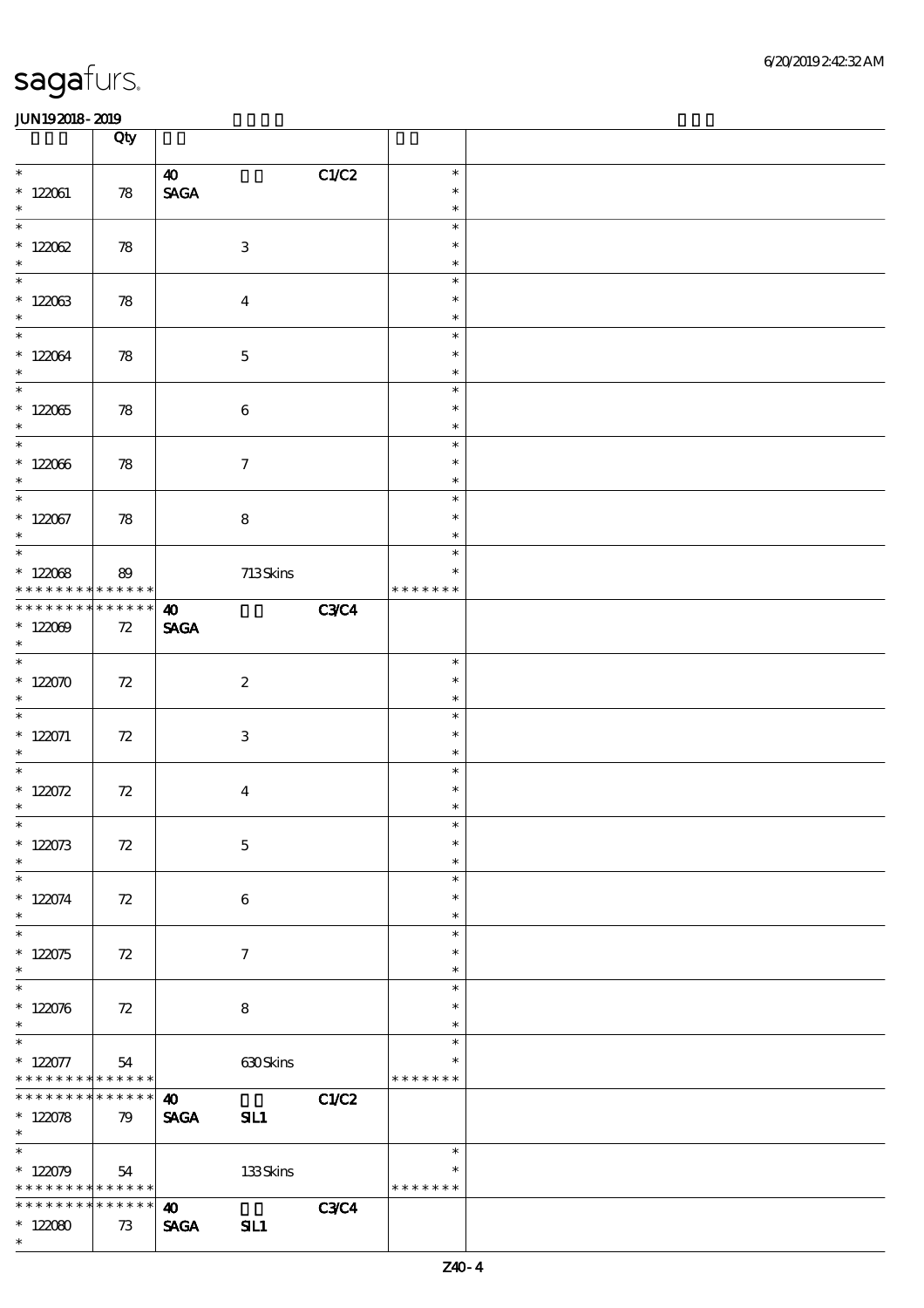|                                                  | Qty                        |                       |                         |             |                                   |  |
|--------------------------------------------------|----------------------------|-----------------------|-------------------------|-------------|-----------------------------------|--|
| $\ast$                                           |                            | $\boldsymbol{\omega}$ |                         | <b>C3C4</b> | $\ast$                            |  |
| $* 122081$<br>* * * * * * * * * * * * * *        | $\boldsymbol{\mathsf{20}}$ | <b>SAGA</b>           | SL1                     |             | $\ast$<br>* * * * * * *           |  |
| * * * * * * * * * * * * * *                      |                            | $\boldsymbol{\Phi}$   |                         |             |                                   |  |
| $* 122082$<br>$\ast$                             | 84                         | <b>SAGA</b>           |                         | C1/C2       |                                   |  |
| $*122083$                                        | 84                         |                       | $\boldsymbol{2}$        |             | $\ast$<br>$\ast$                  |  |
| $\ast$<br>$\overline{\phantom{0}}$               |                            |                       |                         |             | $\ast$<br>$\ast$                  |  |
| $* 122084$<br>$\ast$<br>$\overline{\phantom{0}}$ | 84                         |                       | 3                       |             | $\ast$<br>$\ast$                  |  |
| $*122085$<br>$\ast$                              | 84                         |                       | $\overline{\mathbf{4}}$ |             | $\ast$<br>$\ast$<br>$\ast$        |  |
| $*122086$<br>* * * * * * * * * * * * * * *       | 84                         |                       | 420Skins                |             | $\ast$<br>$\ast$<br>* * * * * * * |  |
| * * * * * * * * * * * * * *                      |                            | $\boldsymbol{\omega}$ |                         | <b>C3C4</b> |                                   |  |
| $* 122087$<br>$\ast$                             | 84                         | <b>SAGA</b>           |                         |             |                                   |  |
| $\overline{\phantom{0}}$                         |                            |                       |                         |             | $\ast$                            |  |
| $* 122088$<br>$\ast$<br>$\overline{\phantom{0}}$ | 84                         |                       | $\boldsymbol{2}$        |             | $\ast$<br>$\ast$                  |  |
| $*12089$<br>* * * * * * * * * * * * * *          | 64                         |                       | 232Skins                |             | $\ast$<br>*<br>* * * * * * *      |  |
|                                                  |                            | 40                    |                         | C2C3        |                                   |  |
| 122090                                           | 72                         | IA                    | <b>RUM1</b>             |             |                                   |  |
| * * * * * * * * * * * * * * *                    |                            | $\boldsymbol{\omega}$ |                         | C1/C2       |                                   |  |
| $* 122091$<br>$*$                                | 91                         | ${\bf s}$             |                         |             |                                   |  |
| $* 122092$<br>$\ast$                             | 84                         |                       | $\boldsymbol{2}$        |             | $\ast$<br>$\ast$                  |  |
| $*$                                              |                            |                       |                         |             | $\ast$                            |  |
| $* 12200B$<br>$\ast$                             | 78                         |                       | $\,3$                   |             | $\ast$<br>$\ast$<br>$\ast$        |  |
| $\ast$                                           |                            |                       |                         |             | $\ast$                            |  |
| $*122094$<br>* * * * * * * *                     | 28<br>* * * * * *          |                       | 281 Skins               |             | $\ast$<br>* * * * * * *           |  |
| * * * * * * *                                    | * * * * * *                | $\boldsymbol{\omega}$ |                         | <b>C3C4</b> |                                   |  |
| $*122095$<br>$\ast$                              | 91                         | ${\bf s}$             |                         |             |                                   |  |
| $\ast$                                           |                            |                       |                         |             | $\ast$                            |  |
| $*122096$<br>$\ast$<br>$\ast$                    | 72                         |                       | $\boldsymbol{2}$        |             | $\ast$<br>$\ast$                  |  |
| $*122097$<br>* * * * * * * * * * * * * *         | 27                         |                       | 190Skins                |             | $\ast$<br>$\ast$<br>* * * * * * * |  |
|                                                  |                            | $\boldsymbol{\omega}$ |                         | C1/C2       |                                   |  |
| 122098                                           | 55                         | <b>SROY</b>           |                         |             |                                   |  |
| * * * * * * * *                                  | * * * * * *                | $\boldsymbol{\omega}$ |                         | <b>C3C4</b> |                                   |  |
| $*122099$<br>$\ast$                              | 61                         | <b>SROY</b>           |                         |             |                                   |  |
| $\ast$                                           |                            |                       |                         |             | $\ast$                            |  |
| $*122100$<br>* * * * * * * * * * * * * *         | 21                         |                       | 82Skins                 |             | $\ast$<br>* * * * * * *           |  |
|                                                  |                            |                       |                         |             |                                   |  |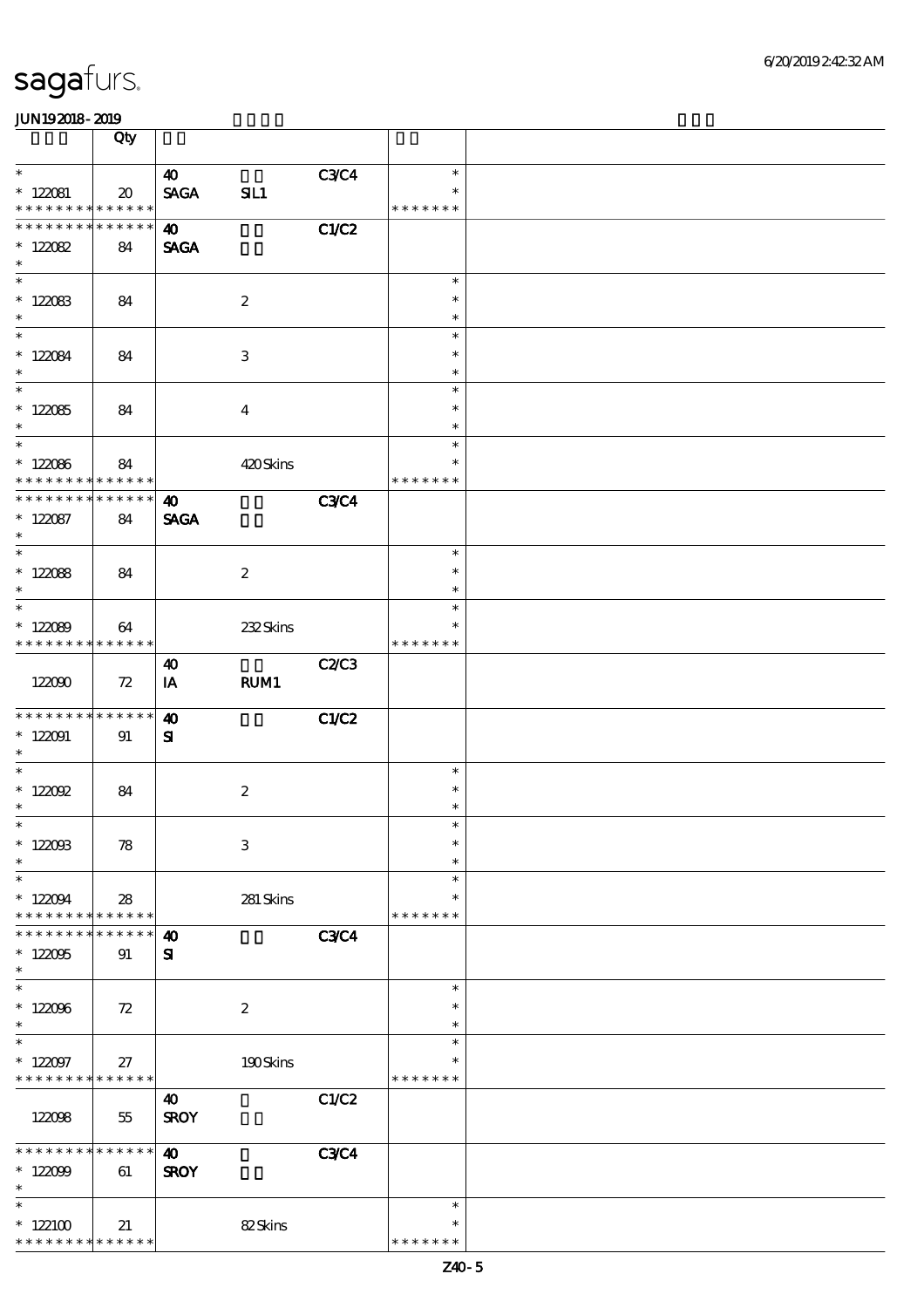|                                                                    | Qty                   |                                              |              |                                   |  |
|--------------------------------------------------------------------|-----------------------|----------------------------------------------|--------------|-----------------------------------|--|
| * * * * * * * * * * * * * *<br>$*122101$<br>$\ast$                 | 73                    | $\boldsymbol{\omega}$<br><b>SROY</b>         | C1/C2        |                                   |  |
| $\ast$<br>$*$ 122102<br>* * * * * * * * <mark>* * * * * * *</mark> | 21                    | 94Skins                                      |              | $\ast$<br>$\ast$<br>* * * * * * * |  |
| * * * * * * * *<br>$*122103$<br>$\ast$                             | ******<br>73          | $\boldsymbol{\omega}$<br><b>SROY</b>         | <b>C3C4</b>  |                                   |  |
| $\overline{\ast}$<br>$*122104$<br>* * * * * * * * * * * * * * *    | ${\bf 33}$            | 106Skins                                     |              | $\ast$<br>$\ast$<br>* * * * * * * |  |
| **************<br>$*122105$<br>$\ast$                              | 78                    | $\boldsymbol{\omega}$<br><b>SAGA</b>         | <b>C1/C2</b> |                                   |  |
| $*122106$<br>$\ast$                                                | 78                    | $\boldsymbol{z}$                             |              | $\ast$<br>$\ast$<br>$\ast$        |  |
| $\ast$<br>$*122107$<br>$\ast$                                      | 78                    | $\,3$                                        |              | $\ast$<br>$\ast$<br>$\ast$        |  |
| $\ast$<br>$* 122108$<br>$\ast$                                     | 78                    | $\boldsymbol{4}$                             |              | $\ast$<br>$\ast$<br>$\ast$        |  |
| $\ast$<br>$*122109$<br>$\ast$                                      | 78                    | $\mathbf 5$                                  |              | $\ast$<br>$\ast$<br>$\ast$        |  |
| $\overline{\ast}$<br>$*122110$<br>* * * * * * * * * * * * * *      | 42                    | 432Skins                                     |              | $\ast$<br>* * * * * * *           |  |
| * * * * * * * *<br>$*$ 122111<br>$\ast$                            | $* * * * * * *$<br>78 | $\boldsymbol{\omega}$<br><b>SAGA</b>         | <b>C3C4</b>  |                                   |  |
| $\ast$<br>$* 122112$<br>$\ast$                                     | 78                    | $\boldsymbol{2}$                             |              | $\ast$<br>$\ast$<br>$\ast$        |  |
| $*$<br>$*$ 122113<br>$\ast$                                        | 78                    | $\,3$                                        |              | $\ast$<br>$\ast$<br>$\ast$        |  |
| $\ast$<br>$* 122114$<br>$\ast$                                     | 72                    | $\bf{4}$                                     |              | $\ast$<br>$\ast$<br>$\ast$        |  |
| $\overline{\ast}$<br>$* 122115$<br>$\ast$                          | 72                    | $\mathbf{5}$                                 |              | $\ast$<br>$\ast$<br>$\ast$        |  |
| $\overline{\ast}$<br>$*122116$<br>* * * * * * * * * * * * * *      | 72                    | 450Skins                                     |              | $\ast$<br>$\ast$<br>* * * * * * * |  |
| * * * * * * *<br>$* 122117$<br>$*$                                 | ******<br>85          | $\boldsymbol{\omega}$<br><b>SAGA</b><br>SIL1 | C1/C2        |                                   |  |
| $\overline{\phantom{0}}$<br>$* 122118$<br>$\ast$                   | 78                    | $\boldsymbol{2}$                             |              | $\ast$<br>$\ast$<br>$\ast$        |  |
| $\ast$<br>$*122119$<br>* * * * * * * * <mark>* * * * * * *</mark>  | $33\,$                | 196Skins                                     |              | $\ast$<br>$\ast$<br>* * * * * * * |  |
|                                                                    |                       | * * * * * *<br>$\boldsymbol{\omega}$         | <b>C3C4</b>  |                                   |  |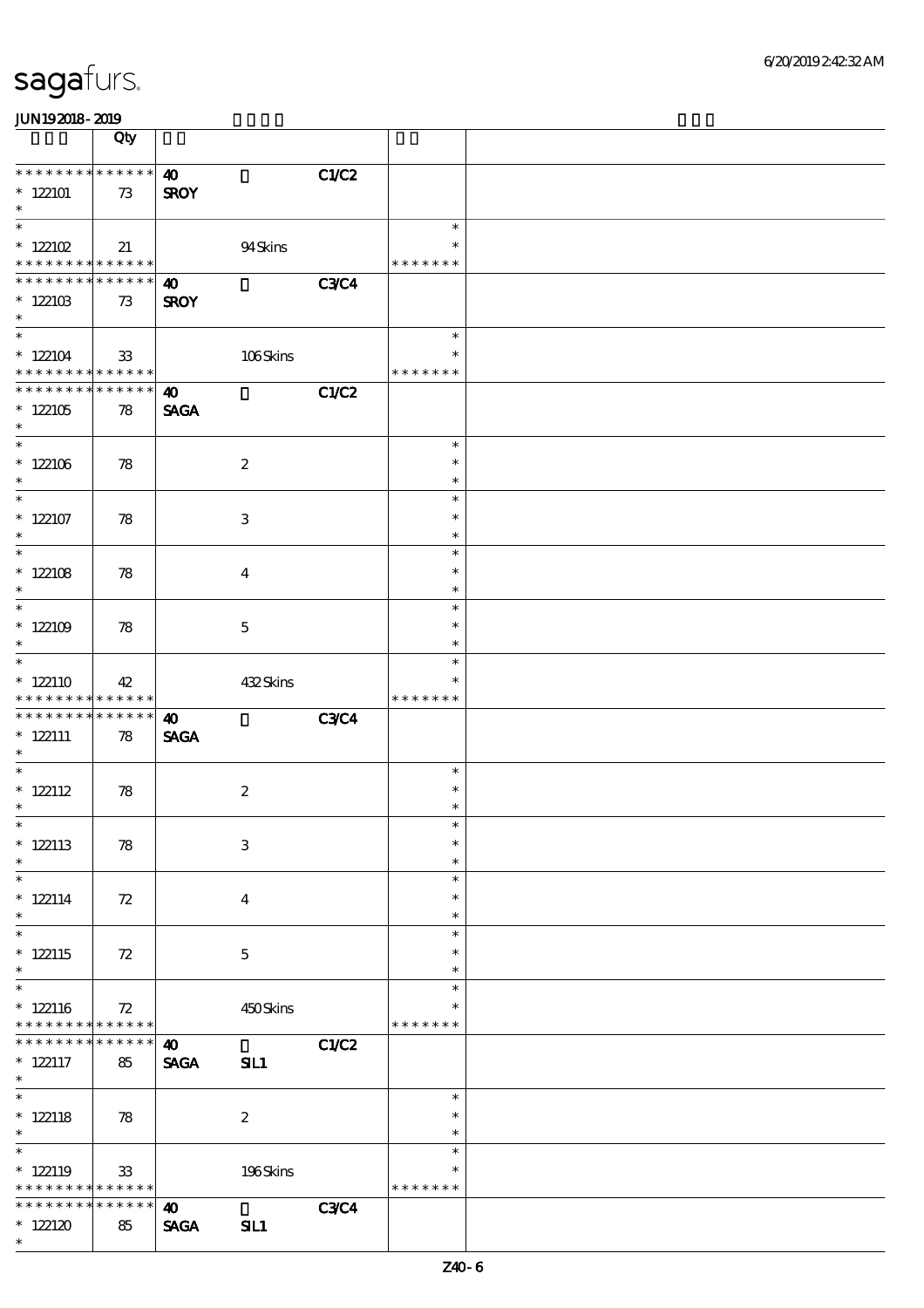|                                                          | Qty                   |                       |                  |              |                         |  |
|----------------------------------------------------------|-----------------------|-----------------------|------------------|--------------|-------------------------|--|
| $\ast$                                                   |                       | $\boldsymbol{\omega}$ |                  | C3C4         | $\ast$                  |  |
| $*$ 122121<br>* * * * * * * * * * * * * *                | 76                    | <b>SAGA</b>           | SL1              |              | $\ast$<br>* * * * * * * |  |
| * * * * * * * * * * * * * *                              |                       | $\boldsymbol{\omega}$ |                  | C1/C2        |                         |  |
| * 122122<br>$\ast$                                       | 84                    | <b>SAGA</b>           |                  |              |                         |  |
| $\overline{\ast}$                                        |                       |                       |                  |              | $\ast$                  |  |
| $* 122123$<br>$\ast$                                     | 84                    |                       | $\boldsymbol{2}$ |              | $\ast$<br>$\ast$        |  |
| $\overline{\phantom{0}}$                                 |                       |                       |                  |              | $\ast$                  |  |
| $*$ 122124<br>$\ast$                                     | 84                    |                       | $\,3$            |              | $\ast$<br>$\ast$        |  |
| $\overline{\phantom{0}}$                                 |                       |                       |                  |              | $\ast$                  |  |
| $*$ 122125<br>$\ast$                                     | 78                    |                       | $\boldsymbol{4}$ |              | $\ast$<br>$\ast$        |  |
| $\overline{\phantom{0}}$                                 |                       |                       |                  |              | $\ast$                  |  |
| $*$ 122126<br>* * * * * * * * * * * * * *                | 78                    |                       | 408Skins         |              | $\ast$<br>* * * * * * * |  |
| * * * * * * * * * * * * * *                              |                       | $\boldsymbol{\omega}$ |                  | <b>C3C4</b>  |                         |  |
| $*$ 122127<br>$\ast$                                     | 78                    | <b>SAGA</b>           |                  |              |                         |  |
| $\overline{\phantom{0}}$                                 |                       |                       |                  |              | $\ast$                  |  |
| $* 122128$<br>$\ast$                                     | 78                    |                       | $\boldsymbol{2}$ |              | $\ast$<br>$\ast$        |  |
|                                                          |                       |                       |                  |              | $\ast$                  |  |
| $*$ 122129<br>$\ast$                                     | 78                    |                       | $\,3$            |              | $\ast$<br>$\ast$        |  |
| $\overline{\phantom{0}}$                                 |                       |                       |                  |              | $\ast$                  |  |
| $*$ 122130<br>$\ast$                                     | 78                    |                       | $\boldsymbol{4}$ |              | $\ast$<br>$\ast$        |  |
| $\overline{\phantom{a}^*}$                               |                       |                       |                  |              | $\ast$                  |  |
| $*$ 122131<br>* * * * * * * * <mark>* * * * * * *</mark> | 78                    |                       | 390Skins         |              | $\ast$<br>* * * * * * * |  |
| **************                                           |                       | $\boldsymbol{\omega}$ |                  | CLC2         |                         |  |
| * $122132$<br>$\ast$                                     | 84                    | ${\bf s}$             |                  |              |                         |  |
| $*$                                                      |                       |                       |                  |              | $\ast$                  |  |
| $*$ 122133<br>$\ast$                                     | 84                    |                       | $\boldsymbol{2}$ |              | $\ast$<br>$\ast$        |  |
| $\ast$                                                   |                       |                       |                  |              | $\ast$                  |  |
| $*122134$<br>* * * * * * * * <mark>* * * * * * *</mark>  | 84                    |                       | 252Skins         |              | $\ast$<br>* * * * * * * |  |
| * * * * * * *                                            | * * * * * *           | $\boldsymbol{\omega}$ |                  | <b>C3C4</b>  |                         |  |
| $*122135$<br>$\ast$                                      | 78                    | ${\bf s}$             |                  |              |                         |  |
| $\ast$                                                   |                       |                       |                  |              | $\ast$                  |  |
| $*$ 122136<br>$\ast$                                     | 78                    |                       | $\boldsymbol{2}$ |              | $\ast$<br>$\ast$        |  |
| $\overline{\phantom{0}}$                                 |                       |                       |                  |              | $\ast$                  |  |
| $*$ 122137<br>* * * * * * * * <mark>* * * * * *</mark>   | 78                    |                       | 234Skins         |              | $\ast$<br>* * * * * * * |  |
| * * * * * * * *                                          | * * * * * *           | $\boldsymbol{\omega}$ | $\mathcal{L}$    | <b>C2/C3</b> |                         |  |
| $*122138$<br>$\ast$                                      | 79                    | <b>SAGA</b>           | SPR1             |              |                         |  |
| $\ast$                                                   |                       |                       |                  |              | $\ast$                  |  |
| $*122139$<br>$\ast$                                      | $\boldsymbol{\omega}$ |                       | $\boldsymbol{2}$ |              | $\ast$<br>$\ast$        |  |
| $\ast$                                                   |                       |                       |                  |              | $\ast$                  |  |
| $*122140$                                                | 26                    |                       | 171 Skins        |              | $\ast$                  |  |
| * * * * * * * * <mark>* * * * * *</mark>                 |                       |                       |                  |              | * * * * * * *           |  |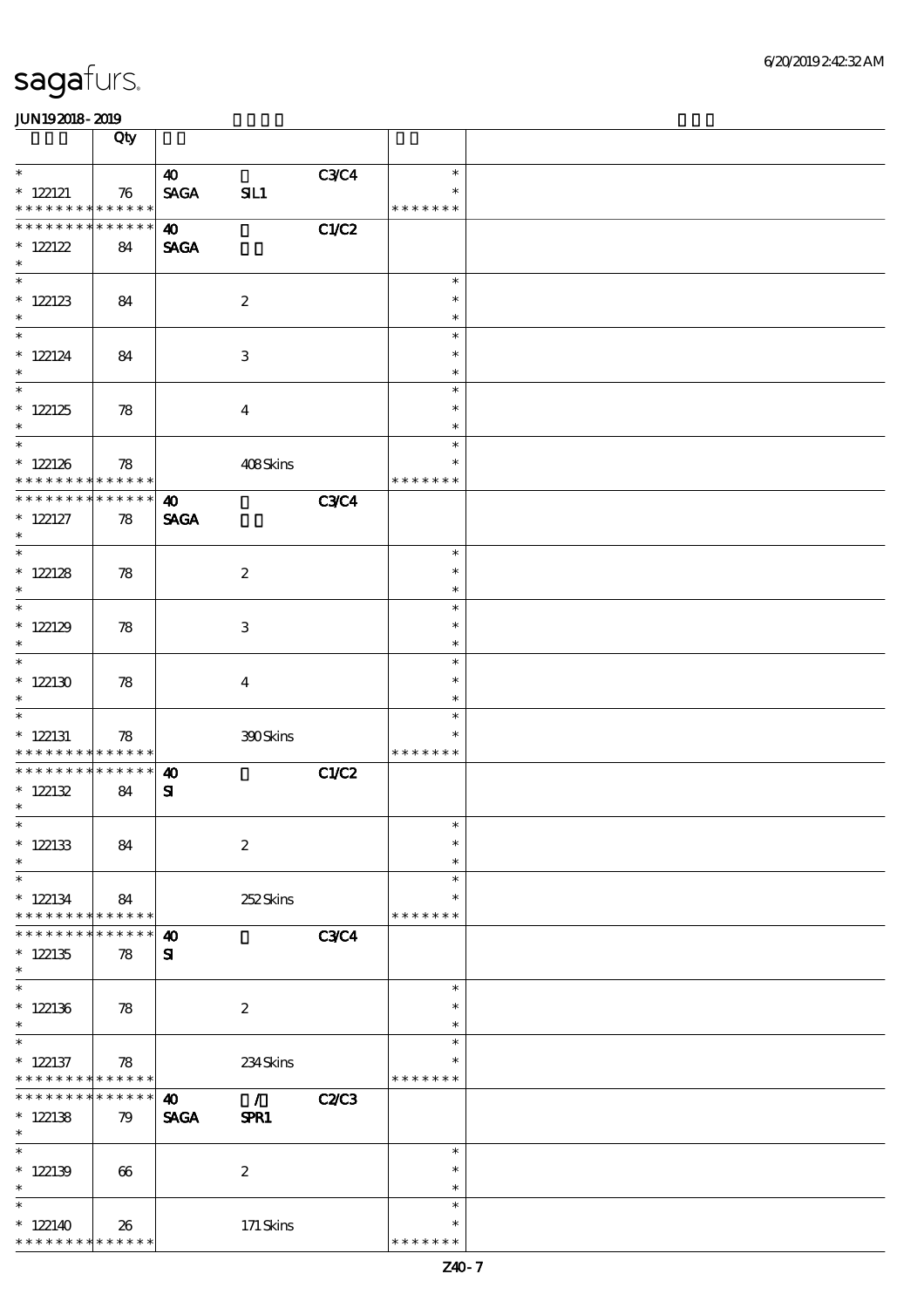|                                                                         | Qty               |                                      |                       |              |                                   |  |
|-------------------------------------------------------------------------|-------------------|--------------------------------------|-----------------------|--------------|-----------------------------------|--|
| 122141                                                                  | 77                | $\boldsymbol{\omega}$<br>IA          | $\mathcal{L}$<br>RUM1 | C2C3         |                                   |  |
| **************<br>$* 122142$<br>$\ast$                                  | 85                | $\boldsymbol{\omega}$<br>${\bf s}$   | $\mathcal{L}$<br>SPR1 | <b>C2/C3</b> |                                   |  |
| $\overline{\phantom{0}}$<br>$*122143$<br>$\ast$                         | 78                |                                      | $\boldsymbol{2}$      |              | $\ast$<br>$\ast$<br>$\ast$        |  |
| $\overline{\phantom{a}^*}$<br>$* 122144$<br>* * * * * * * * * * * * * * | ${\bf 32}$        |                                      | 195Skins              |              | $\ast$<br>$\ast$<br>* * * * * * * |  |
| 122145                                                                  | ${\bf 38}$        | 40<br><b>SROY</b>                    |                       | C1/C2        |                                   |  |
| 122146                                                                  | ${\bf 38}$        | 40<br><b>SROY</b>                    |                       | <b>C3C4</b>  |                                   |  |
| * * * * * * * * * * * * * *<br>$* 122147$<br>$\ast$                     | 79                | $\boldsymbol{\omega}$<br><b>SAGA</b> |                       | C1/C2        |                                   |  |
| $\overline{\ast}$<br>$*122148$<br>$\ast$                                | 72                |                                      | $\boldsymbol{2}$      |              | $\ast$<br>$\ast$<br>$\ast$        |  |
| $\overline{\phantom{0}}$<br>$*122149$<br>* * * * * * * * * * * * * *    | 41                |                                      | 192Skins              |              | $\ast$<br>* * * * * * *           |  |
| * * * * * * * * * * * * * *<br>$*122150$<br>$\ast$                      | 79                | $\boldsymbol{\omega}$<br><b>SAGA</b> |                       | <b>C3C4</b>  |                                   |  |
| $\ast$<br>$*122151$<br>$\ast$                                           | 72                |                                      | $\boldsymbol{2}$      |              | $\ast$<br>$\ast$<br>$\ast$        |  |
| $\ast$<br>$* 122152$<br>$\ast$                                          | $72\,$            |                                      | 3                     |              | $\ast$<br>$\ast$<br>$\ast$        |  |
| $*$<br>$*122153$<br>* * * * * * * *                                     | 48<br>* * * * * * |                                      | $271$ Skins           |              | $\ast$<br>$\ast$<br>* * * * * * * |  |
| 122154                                                                  | 37                | $\boldsymbol{\omega}$<br><b>SAGA</b> | SIL1                  | C1/C2        |                                   |  |
| 122155                                                                  | 42                | 40<br><b>SAGA</b>                    | SL1                   | C3C4         |                                   |  |
| 122156                                                                  | 89                | 40<br><b>SAGA</b>                    |                       | C2C3         |                                   |  |
| 122157                                                                  | ${\bf 3\!2}$      | <b>40</b><br><b>SROY</b>             | $\mathbf{x}$          | C1/C2        |                                   |  |
| 122158                                                                  | 29                | $\boldsymbol{\omega}$<br><b>SROY</b> | $\mathbf X$           | C3C4         |                                   |  |
| 122159                                                                  | $36\,$            | $\boldsymbol{\omega}$<br><b>SROY</b> | $\mathbf{x}$          | C1/C2        |                                   |  |
| $122160$                                                                | $37\,$            | $\boldsymbol{\omega}$<br><b>SROY</b> | $\mathbf X$           | C3C4         |                                   |  |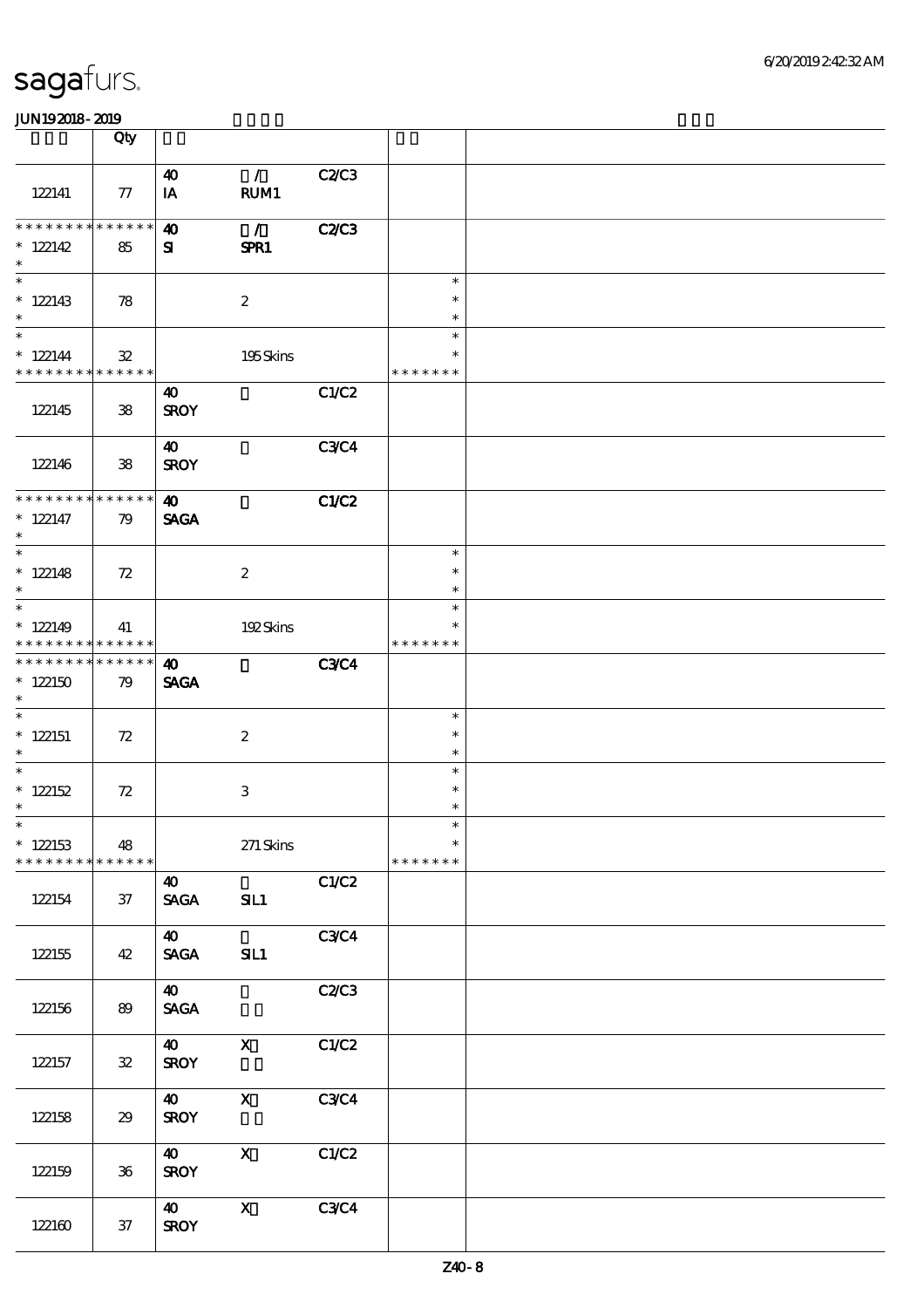|                                                      | Qty                   |                                      |                      |                |                                   |  |
|------------------------------------------------------|-----------------------|--------------------------------------|----------------------|----------------|-----------------------------------|--|
| * * * * * * * * * * * * * *<br>$*122161$<br>$\ast$   | 79                    | $\boldsymbol{\omega}$<br><b>SAGA</b> | $\mathbf x$          | C1/C2          |                                   |  |
| $\overline{\ast}$<br>$* 122162$<br>* * * * * * * *   | 40<br>* * * * * *     |                                      | 119Skins             |                | $\ast$<br>$\ast$<br>* * * * * * * |  |
| * * * * * * *<br>$*122163$<br>$\ast$                 | * * * * * *<br>79     | $\boldsymbol{\omega}$<br><b>SAGA</b> | $\mathbf{x}$         | <b>C3C4</b>    |                                   |  |
| $\ast$<br>$*122164$<br>* * * * * * * *               | 54<br>* * * * * *     |                                      | 133Skins             |                | $\ast$<br>$\ast$<br>* * * * * * * |  |
| 122165                                               | 63                    | 40<br><b>SAGA</b>                    | $\mathbf{X}$         | C5             |                                   |  |
| 122166                                               | $\boldsymbol{\omega}$ | 40<br><b>SAGA</b>                    | $\mathbf{x}$<br>SL1  | C1/C2          |                                   |  |
| 122167                                               | 44                    | $\boldsymbol{\omega}$<br><b>SAGA</b> | $\mathbf{X}$<br>SL1  | <b>C3C4</b>    |                                   |  |
| 122168                                               | 64                    | 40<br><b>SAGA</b>                    | $\mathbf{X}$<br>SPR1 | <b>C2/C3</b>   |                                   |  |
| * * * * * * *<br>$*122169$<br>$\ast$                 | * * * * * *<br>73     | $\boldsymbol{\omega}$<br><b>SAGA</b> | $\mathbf{X}$         | C1/C2          |                                   |  |
| $\ast$<br>$* 122170$<br>* * * * * * * *              | 25<br>* * * * * *     |                                      | 98Skins              |                | $\ast$<br>$\ast$<br>* * * * * * * |  |
| 122171                                               | 72                    | 40<br><b>SAGA</b>                    | $\mathbf X$          | <b>C3C4</b>    |                                   |  |
| 122172                                               | 49                    | 40<br>IA                             | $\mathbf{x}$<br>RUM1 | C2C3           |                                   |  |
| * * * * * * * * * * * * * * *<br>$*122173$<br>$\ast$ | 85                    | $\boldsymbol{\omega}$<br>${\bf s}$   | $\mathbf{x}$         | C1/C2          |                                   |  |
| $\ast$<br>$* 122174$<br>$\ast$                       | 78                    |                                      | $\boldsymbol{2}$     |                | $\ast$<br>$\ast$<br>$\ast$        |  |
| $\ast$<br>$*122175$<br>* * * * * * * * * * * * * *   | 78                    |                                      | 241 Skins            |                | $\ast$<br>* * * * * * *           |  |
| * * * * * * *<br>$* 122176$<br>$\ast$                | * * * * * *<br>85     | $\boldsymbol{\omega}$<br>${\bf s}$   | $\mathbf{x}$         | <b>C3C4</b>    |                                   |  |
| $\ast$<br>$* 122177$<br>$\ast$                       | 78                    |                                      | $\boldsymbol{2}$     |                | $\ast$<br>$\ast$<br>$\ast$        |  |
| $\ast$<br>$* 122178$<br>$\ast$                       | 78                    |                                      | $\,3\,$              |                | $\ast$<br>$\ast$<br>$\ast$        |  |
| $\ast$<br>$* 122179$<br>* * * * * * * *              | $35\,$<br>* * * * * * |                                      | 276Skins             |                | $\ast$<br>$\ast$<br>* * * * * * * |  |
| 122180                                               | $\boldsymbol{\pi}$    | 40<br>${\bf s}$                      | $\mathbf{x}$         | C <sub>5</sub> |                                   |  |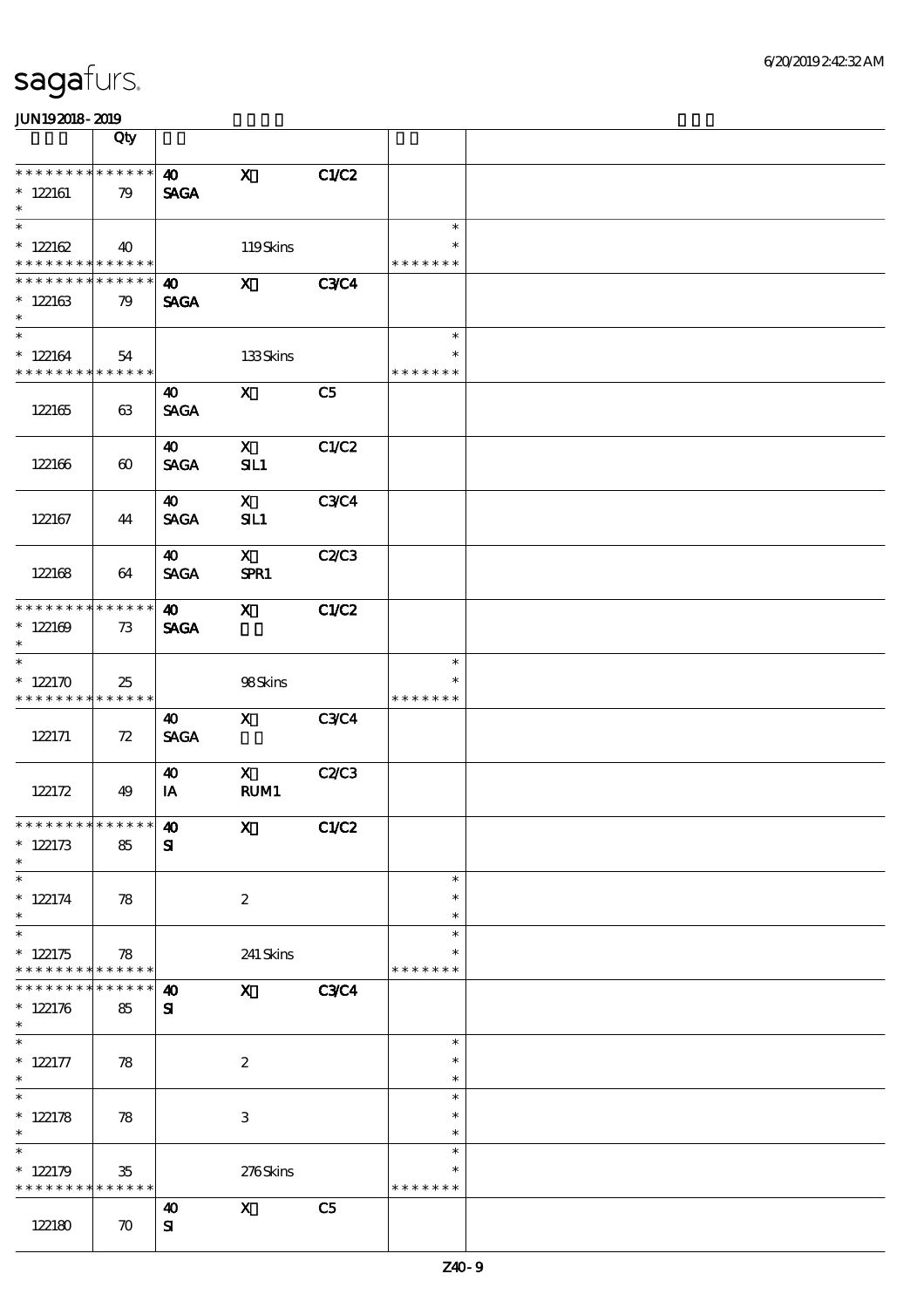| .                           |                       |                              |                           |              |               |  |
|-----------------------------|-----------------------|------------------------------|---------------------------|--------------|---------------|--|
|                             | Qty                   |                              |                           |              |               |  |
| * * * * * * * * * * * * * * |                       | $\boldsymbol{\omega}$        | $\mathbf x$               | <b>C1/C2</b> |               |  |
| $*$ 122181<br>$\ast$        | 67                    | ${\bf s}$                    | SL2                       |              |               |  |
| $\overline{\ast}$           |                       |                              |                           |              | $\ast$        |  |
| $*122182$                   | 27                    |                              | 94Skins                   |              | $\ast$        |  |
| * * * * * * * * * * * * * * |                       |                              |                           |              | * * * * * * * |  |
|                             |                       | $\boldsymbol{\omega}$        | $\mathbf{x}$              | <b>C3C4</b>  |               |  |
| 122183                      | $\boldsymbol{\omega}$ | ${\bf s}$                    | SL2                       |              |               |  |
|                             |                       |                              |                           |              |               |  |
| ********                    | * * * * * *           | $\boldsymbol{\omega}$        | $\mathbf{X}$              | <b>C2/C3</b> |               |  |
| $* 122184$                  | 85                    | ${\bf s}$                    | SPR1                      |              |               |  |
| $\ast$                      |                       |                              |                           |              |               |  |
| $\overline{\ast}$           |                       |                              |                           |              | $\ast$        |  |
| $*122185$                   | 39                    |                              | 124Skins                  |              | $\ast$        |  |
| * * * * * * * * * * * * * * |                       |                              |                           |              | * * * * * * * |  |
|                             |                       | $\boldsymbol{\omega}$        | $\mathbf{x}$              | C1/C2        |               |  |
| 122186                      | 88                    | ${\bf s}$                    |                           |              |               |  |
|                             |                       |                              |                           |              |               |  |
|                             |                       | $\boldsymbol{\omega}$        | $\mathbf{x}$              | <b>C3C4</b>  |               |  |
| 122187                      | 79                    | ${\bf s}$                    |                           |              |               |  |
|                             |                       |                              |                           |              |               |  |
|                             |                       | 40                           | $\boldsymbol{\mathsf{z}}$ | C2C3         |               |  |
| 122188                      | 44                    | $\ensuremath{\mathsf{SAGA}}$ |                           |              |               |  |
|                             |                       |                              |                           |              |               |  |
|                             |                       | 40                           | $\boldsymbol{\mathsf{Z}}$ | C2/C3        |               |  |
| 122189                      | 52                    | ${\bf s}$                    |                           |              |               |  |
|                             |                       |                              |                           |              |               |  |
|                             |                       | $\boldsymbol{\omega}$        |                           | C2C3         |               |  |
| 122190                      | ${\bf 32}$            | <b>SAGA</b>                  | SPR <sub>2</sub>          |              |               |  |
|                             |                       |                              |                           |              |               |  |
|                             |                       | $\boldsymbol{\omega}$        |                           | C2C3         |               |  |
| 122191                      | 46                    | ${\bf s}$                    | SPR <sub>2</sub>          |              |               |  |
|                             |                       |                              |                           |              |               |  |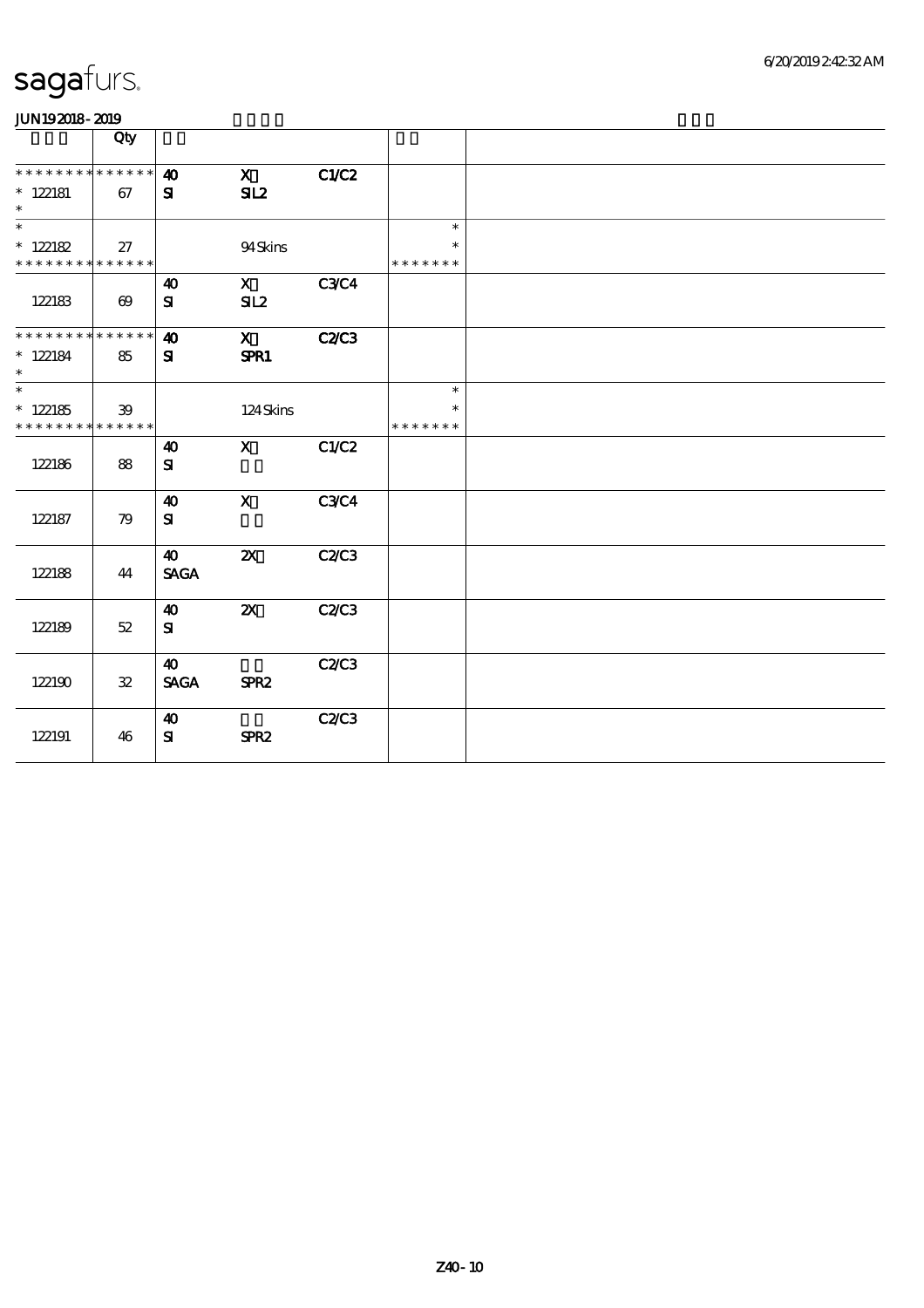|                                                           | Qty                              |                                            |                                  |             |                                   |  |
|-----------------------------------------------------------|----------------------------------|--------------------------------------------|----------------------------------|-------------|-----------------------------------|--|
| 122261                                                    | 47                               | $\boldsymbol{\mathfrak{D}}$<br><b>SROY</b> | $\boldsymbol{\mathsf{Z}}$        | C2C3        |                                   |  |
| 122262                                                    | 72                               | $\boldsymbol{\mathfrak{D}}$<br><b>SAGA</b> | $\boldsymbol{\mathsf{X}}$        | C1/C2       |                                   |  |
| 122263                                                    | 47                               | $\boldsymbol{\mathfrak{D}}$<br><b>SAGA</b> | $\boldsymbol{\mathsf{z}}$        | <b>C3C4</b> |                                   |  |
| 122264                                                    | 43                               | $\boldsymbol{\mathfrak{D}}$<br><b>SAGA</b> | $\boldsymbol{\mathsf{Z}}$<br>SL1 | C2C3        |                                   |  |
| 122265                                                    | 41                               | $\boldsymbol{\mathfrak{D}}$<br><b>SAGA</b> | $\boldsymbol{\mathsf{X}}$        | C1/C2       |                                   |  |
| 122266                                                    | 42                               | $\boldsymbol{\mathfrak{D}}$<br><b>SAGA</b> | $\boldsymbol{\mathsf{z}}$        | <b>C3C4</b> |                                   |  |
| 122267                                                    | 43                               | $\boldsymbol{\mathfrak{D}}$<br>${\bf s}$   | $\boldsymbol{\mathsf{Z}}$        | C2C3        |                                   |  |
| * * * * * * * * * * * * * *<br>$* 122268$<br>$\ast$       | 85                               | $\boldsymbol{\mathfrak{D}}$<br><b>SROY</b> | $\mathbf{x}$                     | C1/C2       |                                   |  |
| $* 122200$<br>$\ast$                                      | 78                               |                                            | $\boldsymbol{2}$                 |             | $\ast$<br>$\ast$<br>$\ast$        |  |
| $\overline{\phantom{0}}$<br>$* 122270$<br>* * * * * * * * | 64<br>* * * * * *                |                                            | 227Skins                         |             | $\ast$<br>$\ast$<br>* * * * * * * |  |
| * * * * * * * *<br>$* 122271$<br>$\ast$                   | $\ast\ast\ast\ast\ast\ast$<br>85 | $\boldsymbol{\mathfrak{D}}$<br><b>SROY</b> | $\mathbf{x}$                     | <b>C3C4</b> |                                   |  |
| * $122272$<br>$\ast$                                      | 78                               |                                            | $\boldsymbol{2}$                 |             | $\ast$<br>$\ast$<br>$\ast$        |  |
| $*$<br>$* 122273$<br>* * * * * * * *                      | 24<br>$* * * * * * *$            |                                            | $187$ Skins                      |             | $\ast$<br>$\ast$<br>* * * * * * * |  |
| * * * * * * *<br>$* 122274$<br>$\ast$                     | * * * * * *<br>72                | $\boldsymbol{\mathfrak{D}}$<br><b>SROY</b> | $\mathbf{x}$                     | C1/C2       |                                   |  |
| $\overline{\ast}$<br>$* 122275$<br>$\ast$                 | 72                               |                                            | $\boldsymbol{2}$                 |             | $\ast$<br>∗<br>$\ast$             |  |
| $\overline{\ast}$<br>$* 122276$<br>$\ast$                 | 72                               |                                            | $\,3$                            |             | $\ast$<br>$\ast$<br>$\ast$        |  |
| $\ast$<br>$* 122277$<br>$\ast$                            | 72                               |                                            | $\boldsymbol{4}$                 |             | $\ast$<br>$\ast$<br>$\ast$        |  |
| $\overline{\ast}$<br>$* 122278$<br>* * * * * * * *        | 72<br>$* * * * * * *$            |                                            | 360Skins                         |             | $\ast$<br>* * * * * * *           |  |
| * * * * * * *<br>$* 122279$<br>$\ast$                     | * * * * * *<br>72                | $\boldsymbol{\mathfrak{D}}$<br><b>SROY</b> | $\mathbf{x}$                     | <b>C3C4</b> |                                   |  |
| $\ast$<br>$*122280$<br>$\ast$                             | 72                               |                                            | $\boldsymbol{2}$                 |             | $\ast$<br>$\ast$<br>$\ast$        |  |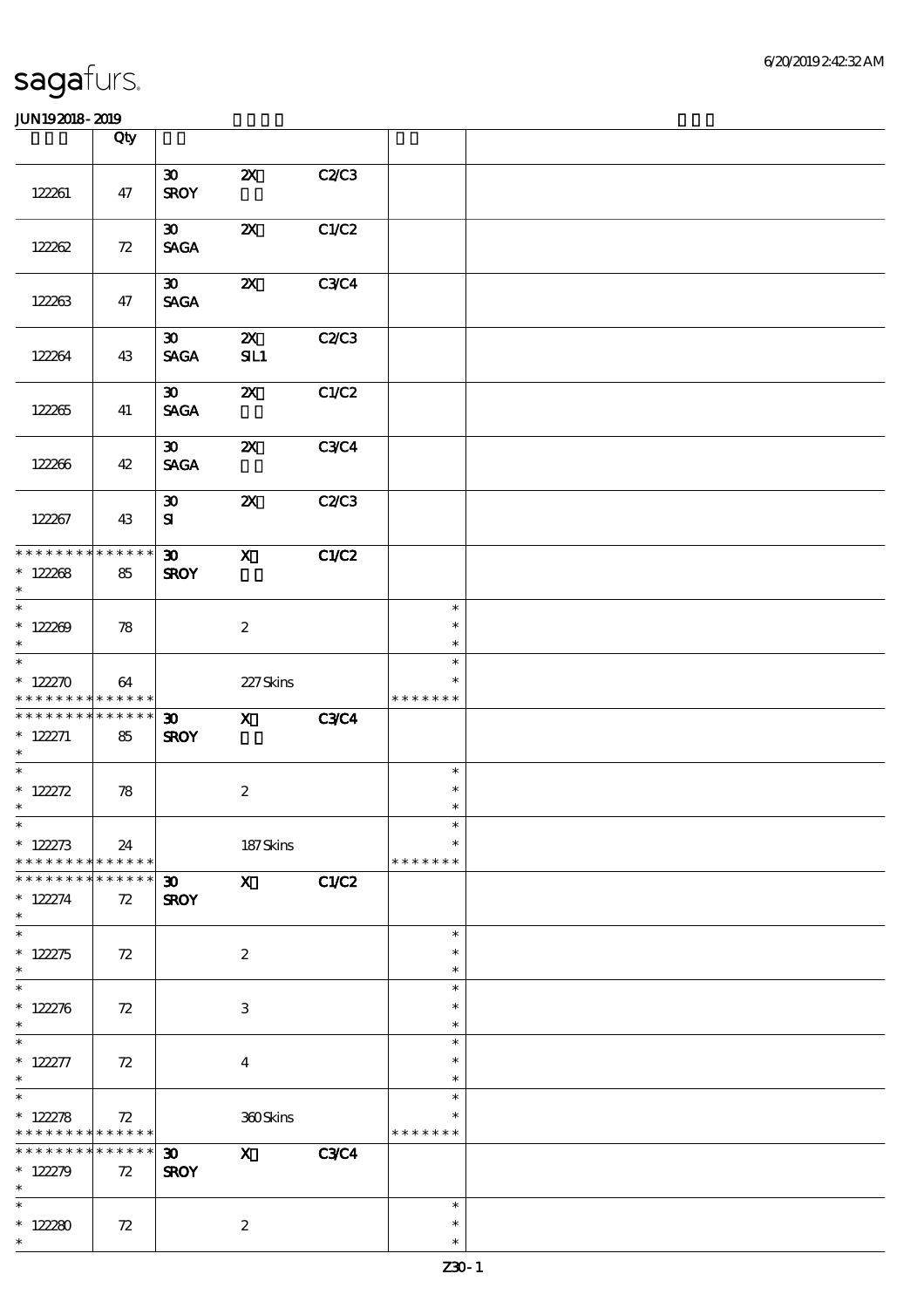|                                                                   | Qty                   |                                            |                           |              |                                   |  |
|-------------------------------------------------------------------|-----------------------|--------------------------------------------|---------------------------|--------------|-----------------------------------|--|
| $\ast$<br>$* 122281$<br>$\ast$                                    | 72                    | $30 -$<br><b>SROY</b>                      | $\mathbf{X}$              | <b>C3C4</b>  | $\ast$<br>$\ast$<br>$\ast$        |  |
| $\ast$<br>$* 122282$<br>* * * * * * * * <mark>* * * * * *</mark>  | 72                    |                                            | 288Skins                  |              | $\ast$<br>$\ast$<br>* * * * * * * |  |
| 122283                                                            | $\boldsymbol{\pi}$    | $\boldsymbol{\mathfrak{D}}$<br><b>SROY</b> | $\mathbf{X}$              | C1/C2        |                                   |  |
| 122284                                                            | 51                    | $\boldsymbol{\mathfrak{D}}$<br><b>SROY</b> | $\mathbf{x}$              | <b>C3C4</b>  |                                   |  |
| * * * * * * * * * * * * * * *<br>$* 122285$<br>$\ast$             | 78                    | $\infty$ and $\infty$<br><b>SAGA</b>       | $\mathbf{x}$              | C1/C2        |                                   |  |
| $*$<br>$* 122286$<br>$\ast$                                       | 78                    |                                            | $\boldsymbol{2}$          |              | $\ast$<br>$\ast$<br>$\ast$        |  |
| $\ast$<br>$* 122287$<br>$\ast$                                    | 78                    |                                            | 3                         |              | $\ast$<br>$\ast$<br>$\ast$        |  |
| $\overline{\phantom{0}}$<br>$* 122288$<br>$\ast$                  | 78                    |                                            | $\overline{4}$            |              | $\ast$<br>$\ast$<br>$\ast$        |  |
| $\overline{\ast}$<br>$*122289$<br>$\ast$                          | 78                    |                                            | $\mathbf{5}$              |              | $\ast$<br>$\ast$<br>$\ast$        |  |
| $\ast$<br>$*122290$<br>* * * * * * * * <mark>* * * * * * *</mark> | 78                    |                                            | 468Skins                  |              | $\ast$<br>$\ast$<br>* * * * * * * |  |
| ******** <mark>*******</mark><br>$*$ 122291<br>$*$                | 78                    | $\boldsymbol{\mathfrak{D}}$<br><b>SAGA</b> | X C3C4                    |              |                                   |  |
| $\ast$<br>* $122292$<br>$\ast$                                    | 78                    |                                            | $\boldsymbol{2}$          |              | $\ast$<br>$\ast$<br>$\ast$        |  |
| $*$<br>$*122293$<br>$\ast$                                        | 78                    |                                            | $\,3$                     |              | $\ast$<br>$\ast$<br>$\ast$        |  |
| $\ast$<br>$*122294$<br>$\ast$                                     | 78                    |                                            | $\overline{4}$            |              | $\ast$<br>$\ast$<br>$\ast$        |  |
| $\ast$<br>$*122255$<br>$\ast$                                     | 78                    |                                            | $\mathbf{5}$              |              | $\ast$<br>$\ast$<br>$\ast$        |  |
| $\ast$<br>$*122296$<br>* * * * * * * * <mark>* * * * * *</mark> * | $\boldsymbol{\omega}$ |                                            | 450Skins                  |              | $\ast$<br>$\ast$<br>* * * * * * * |  |
| * * * * * * *<br>$*122297$<br>$\ast$                              | * * * * * *<br>79     | $\boldsymbol{\mathfrak{D}}$<br><b>SAGA</b> | $\mathbf{x}$<br>SL1       | <b>C1/C2</b> |                                   |  |
| $\overline{\ast}$<br>$*122298$<br>* * * * * * * * * * * * * *     | $22\,$                |                                            | 101 Skins                 |              | $\ast$<br>∗<br>* * * * * * *      |  |
| 122299                                                            | 63                    | $\boldsymbol{\mathfrak{D}}$<br><b>SAGA</b> | $\mathbf{X}$<br>SL1       | C3C4         |                                   |  |
| * * * * * * * *<br>$*122300$                                      | * * * * * *<br>91     | $\infty$<br><b>SAGA</b>                    | $\boldsymbol{\mathsf{X}}$ | C1/C2        |                                   |  |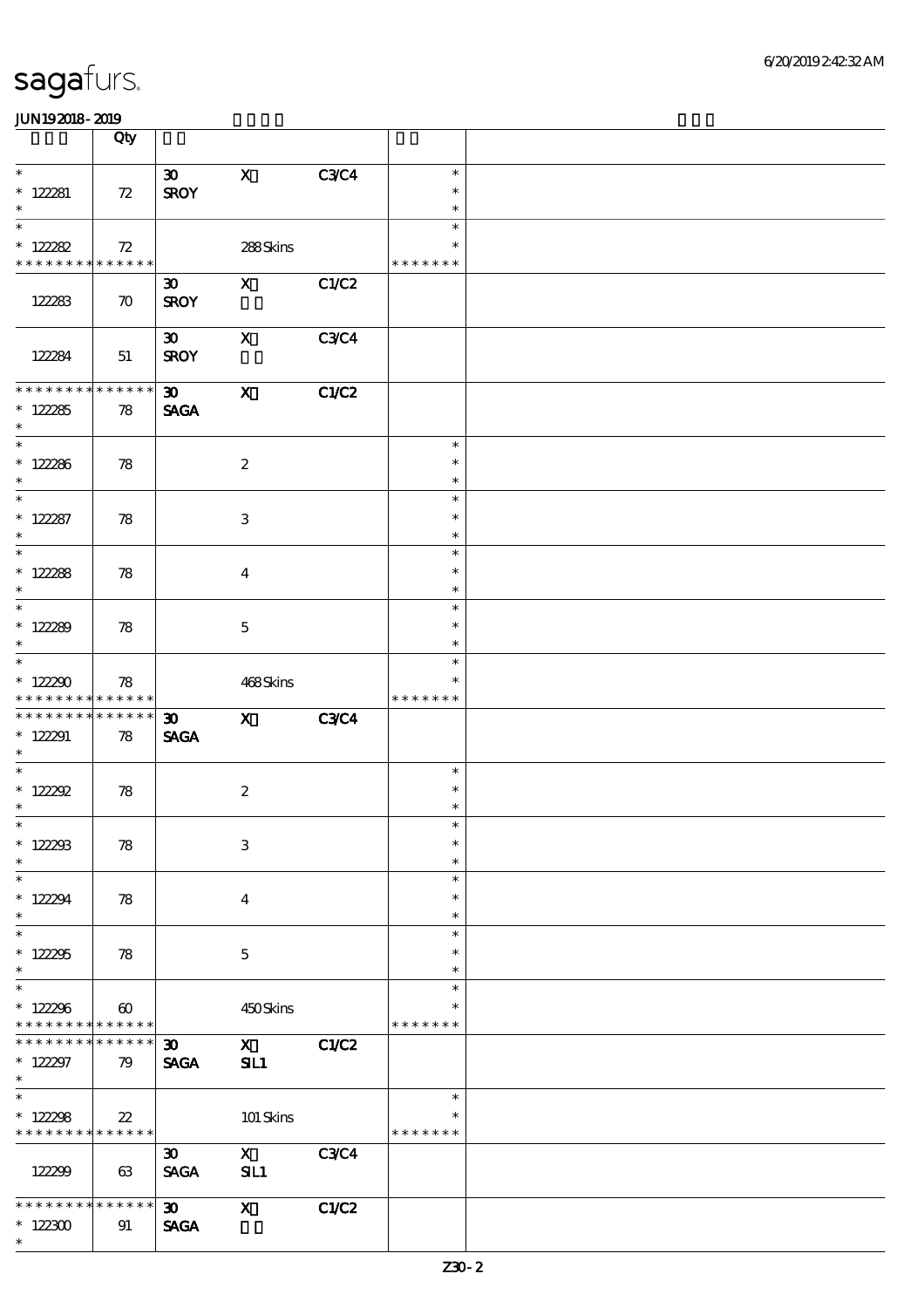|                                          | Qty                   |                                |                           |              |                  |  |
|------------------------------------------|-----------------------|--------------------------------|---------------------------|--------------|------------------|--|
| $\ast$                                   |                       | 30 <sub>o</sub>                | $\mathbf{x}$              | C1/C2        | $\ast$           |  |
| $*122301$                                | 47                    | <b>SAGA</b>                    |                           |              | $\ast$           |  |
| * * * * * * * * * * * * * *              |                       |                                |                           |              | * * * * * * *    |  |
| * * * * * * * * <mark>* * * * * *</mark> |                       | $30-1$                         | $\boldsymbol{\mathrm{X}}$ | C1/C2        |                  |  |
| $* 122302$                               | 91                    | <b>SAGA</b>                    |                           |              |                  |  |
| $\ast$                                   |                       |                                |                           |              |                  |  |
|                                          |                       |                                |                           |              | $\ast$           |  |
| $* 122303$<br>$\ast$                     | 84                    |                                | $\boldsymbol{2}$          |              | $\ast$<br>$\ast$ |  |
| $\overline{\ast}$                        |                       |                                |                           |              | $\ast$           |  |
| $*122304$                                | 84                    |                                | $\,3$                     |              | $\ast$           |  |
| $\ast$                                   |                       |                                |                           |              | $\ast$           |  |
| $\overline{\phantom{0}}$                 |                       |                                |                           |              | $\ast$           |  |
| $^\ast$ 122305                           | 76                    |                                | 335Skins                  |              | $\ast$           |  |
| * * * * * * * * * * * * * *              |                       |                                |                           |              | * * * * * * *    |  |
| * * * * * * * * * * * * * *              |                       | $\boldsymbol{\mathfrak{D}}$    | $\mathbf{x}$              | <b>C3C4</b>  |                  |  |
| $*122306$<br>$\ast$                      | 91                    | <b>SAGA</b>                    |                           |              |                  |  |
| $\ast$                                   |                       |                                |                           |              | $\ast$           |  |
| $*122307$                                | 31                    |                                | 122Skins                  |              | $\ast$           |  |
| * * * * * * * * * * * * * *              |                       |                                |                           |              | * * * * * * *    |  |
|                                          |                       | $\boldsymbol{\mathfrak{D}}$    | $\mathbf X$               | <b>C2/C3</b> |                  |  |
| 122308                                   | 51                    | IA                             | RUM1                      |              |                  |  |
|                                          |                       |                                |                           |              |                  |  |
| * * * * * * * * * * * * * *              |                       | $\boldsymbol{\mathfrak{D}}$    | $\mathbf{x}$              | C1/C2        |                  |  |
| $*122309$<br>$\ast$                      | 91                    | ${\bf s}$                      |                           |              |                  |  |
| $\overline{\ast}$                        |                       |                                |                           |              | $\ast$           |  |
| $*122310$                                | 84                    |                                | $\boldsymbol{2}$          |              | $\ast$           |  |
| $\ast$                                   |                       |                                |                           |              | $\ast$           |  |
| $\ast$                                   |                       |                                |                           |              | $\ast$           |  |
| $*$ 122311                               | 31                    |                                | 206Skins                  |              | $\ast$           |  |
| * * * * * * * * <mark>* * * * * *</mark> |                       |                                |                           |              | * * * * * * *    |  |
| **************                           |                       | $\boldsymbol{\mathfrak{D}}$    | $\mathbf{x}$              | <b>C3C4</b>  |                  |  |
| $*$ 122312<br>$\ast$                     | 91                    | ${\bf s}$                      |                           |              |                  |  |
| $*$                                      |                       |                                |                           |              | $\ast$           |  |
| $*$ 122313                               | 67                    |                                | 158Skins                  |              | $\ast$           |  |
| * * * * * * * * * * * * * *              |                       |                                |                           |              | * * * * * * *    |  |
|                                          |                       | $\boldsymbol{\mathfrak{D}}$    | $\mathbf{x}$              | C2C3         |                  |  |
| 122314                                   | $\boldsymbol{\omega}$ | ${\bf s}$                      | SL2                       |              |                  |  |
|                                          |                       |                                |                           |              |                  |  |
| * * * * * * * *                          | * * * * * *           | $\boldsymbol{\mathfrak{D}}$    | X /                       | <b>C2/C3</b> |                  |  |
| $*122315$<br>$\ast$                      | 61                    | <b>SROY</b>                    |                           |              |                  |  |
| $\ast$                                   |                       |                                |                           |              | $\ast$           |  |
| $*122316$                                | 19                    |                                | 80Skins                   |              | $\ast$           |  |
| * * * * * * * * <mark>* * * * * *</mark> |                       |                                |                           |              | * * * * * * *    |  |
|                                          |                       | $\boldsymbol{\mathfrak{D}}$    | X /                       | C2/C3        |                  |  |
| 122317                                   | 61                    | <b>SROY</b>                    | SPR1                      |              |                  |  |
| * * * * * * * *                          | * * * * * *           |                                |                           |              |                  |  |
| $* 122318$                               | 85                    | 30 <sub>o</sub><br><b>SAGA</b> | X /<br>SPR1               | C2C3         |                  |  |
| $\ast$                                   |                       |                                |                           |              |                  |  |
| $\ast$                                   |                       |                                |                           |              | $\ast$           |  |
| $*$ 122319                               | 78                    |                                | $\boldsymbol{2}$          |              | $\ast$           |  |
| $\ast$                                   |                       |                                |                           |              | $\ast$           |  |
| $\ast$                                   |                       |                                |                           |              | $\ast$           |  |
| $*122320$                                | 78                    |                                | 3                         |              | $\ast$           |  |
| $\ast$                                   |                       |                                |                           |              | $\ast$           |  |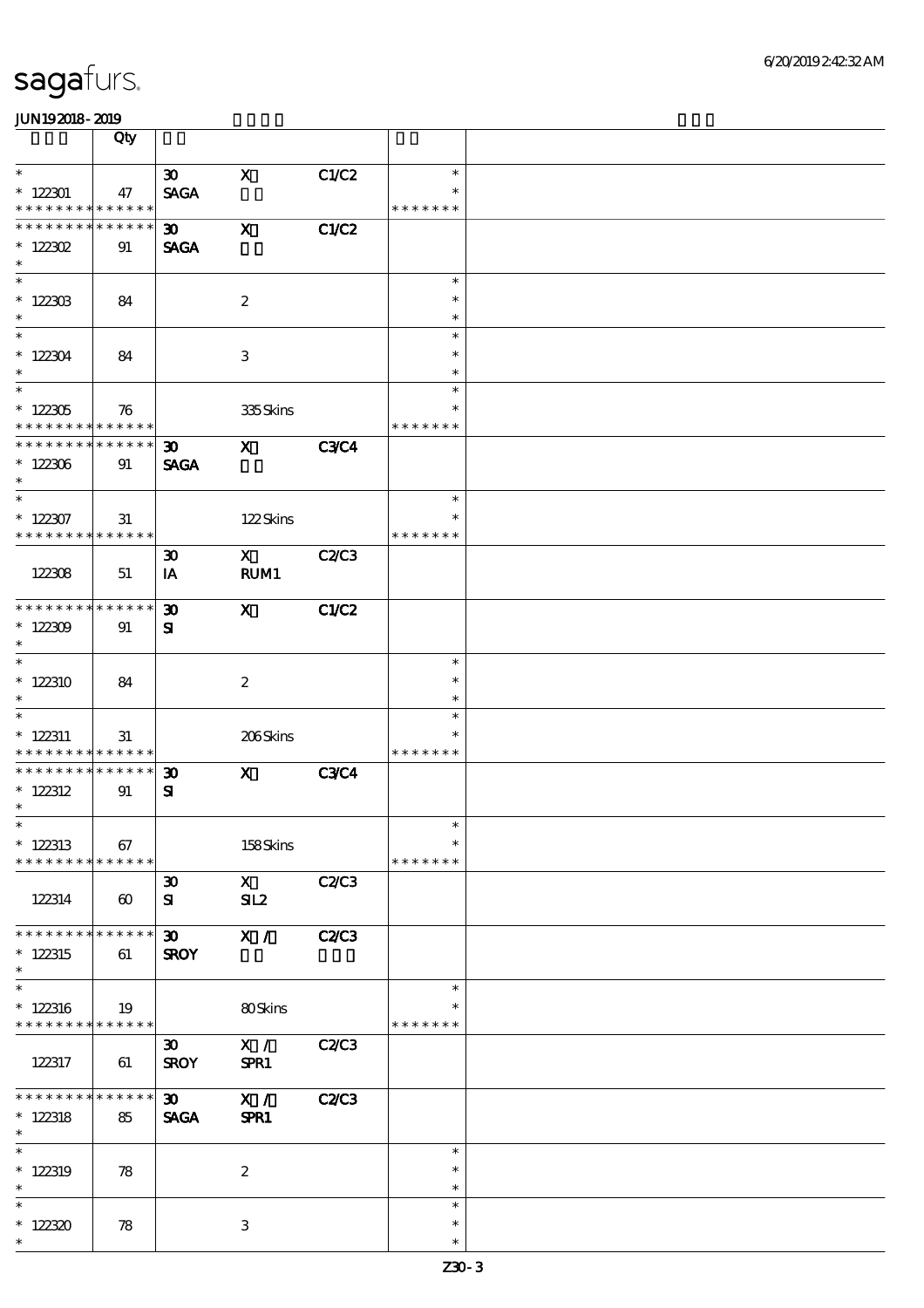|                                            | Qty                   |                             |                           |              |                         |  |
|--------------------------------------------|-----------------------|-----------------------------|---------------------------|--------------|-------------------------|--|
| $\ast$                                     |                       | $\infty$                    | X /                       | <b>C2/C3</b> | $\ast$                  |  |
| $* 122321$                                 | 78                    | <b>SAGA</b>                 | SPR1                      |              | $\ast$                  |  |
| $\ast$                                     |                       |                             |                           |              | $\ast$                  |  |
| $\ast$                                     |                       |                             |                           |              | $\ast$                  |  |
| $*122322$                                  | 49                    |                             | 368Skins                  |              | $\ast$                  |  |
| * * * * * * * * <mark>* * * * * * *</mark> |                       |                             |                           |              | * * * * * * *           |  |
| * * * * * * * *                            | * * * * * *           | 30 <sub>o</sub>             | $\overline{\mathbf{x}}$ / | <b>C2/C3</b> |                         |  |
| $* 122323$                                 | 91                    | ${\bf s}$                   | SPR1                      |              |                         |  |
| $\ast$                                     |                       |                             |                           |              |                         |  |
| $*$                                        |                       |                             |                           |              | $\ast$                  |  |
| $*122324$                                  | 84                    |                             | $\boldsymbol{2}$          |              | $\ast$                  |  |
| $\ast$                                     |                       |                             |                           |              | $\ast$                  |  |
| $\overline{\ast}$                          |                       |                             |                           |              | $\ast$                  |  |
| $*122325$                                  | 84                    |                             | $\ensuremath{\mathbf{3}}$ |              | $\ast$                  |  |
| $\ast$<br>$\overline{\phantom{0}}$         |                       |                             |                           |              | $\ast$                  |  |
|                                            |                       |                             |                           |              | $\ast$                  |  |
| $* 122336$<br>* * * * * * * *              | $35\,$<br>* * * * * * |                             | 294Skins                  |              | $\ast$                  |  |
| * * * * * * * *                            | * * * * * *           |                             |                           |              | * * * * * * *           |  |
|                                            |                       | $\boldsymbol{\mathfrak{D}}$ |                           | C1/C2        |                         |  |
| $* 122327$<br>$\ast$                       | 79                    | <b>SROY</b>                 |                           |              |                         |  |
| $\overline{\ast}$                          |                       |                             |                           |              | $\ast$                  |  |
| $* 122328$                                 | 72                    |                             | $\boldsymbol{2}$          |              | $\ast$                  |  |
| $\ast$                                     |                       |                             |                           |              | $\ast$                  |  |
| $\overline{\phantom{0}}$                   |                       |                             |                           |              | $\ast$                  |  |
| $*122329$                                  | 72                    |                             | $\ensuremath{\mathsf{3}}$ |              | $\ast$                  |  |
| $\ast$                                     |                       |                             |                           |              | $\ast$                  |  |
| $\overline{\ast}$                          |                       |                             |                           |              | $\ast$                  |  |
| $*122330$                                  | 72                    |                             | $\boldsymbol{4}$          |              | $\ast$                  |  |
| $\ast$                                     |                       |                             |                           |              | $\ast$                  |  |
| $\overline{\ast}$                          |                       |                             |                           |              | $\ast$                  |  |
| $*$ 122331                                 | 72                    |                             | $\mathbf{5}$              |              | $\ast$                  |  |
| $\ast$                                     |                       |                             |                           |              | $\ast$                  |  |
| $\overline{\phantom{0}}$                   |                       |                             |                           |              | $\ast$                  |  |
| $* 122332$                                 | 73                    |                             | 440Skins                  |              | $\ast$<br>* * * * * * * |  |
| * * * * * * * * * * * * * * *              |                       |                             |                           |              |                         |  |
| ************** 30<br>$* 122333$            |                       |                             |                           | C3C4         |                         |  |
| $\ast$                                     | 79                    | <b>SROY</b>                 |                           |              |                         |  |
| $\ast$                                     |                       |                             |                           |              | $\ast$                  |  |
| $* 122334$                                 | 72                    |                             | $\boldsymbol{2}$          |              | $\ast$                  |  |
| $\ast$                                     |                       |                             |                           |              | $\ast$                  |  |
| $\ast$                                     |                       |                             |                           |              | $\ast$                  |  |
| $* 122335$                                 | 72                    |                             | $\ensuremath{\mathsf{3}}$ |              | $\ast$                  |  |
| $\ast$                                     |                       |                             |                           |              | $\ast$                  |  |
| $\overline{\ast}$                          |                       |                             |                           |              | $\ast$                  |  |
| $*122336$                                  | 72                    |                             | $\boldsymbol{4}$          |              | $\ast$                  |  |
| $\ast$                                     |                       |                             |                           |              | $\ast$                  |  |
| $\ast$                                     |                       |                             |                           |              | $\ast$                  |  |
| $*$ 122337                                 | 72                    |                             | $\mathbf 5$               |              | $\ast$                  |  |
| $\ast$<br>$\overline{\ast}$                |                       |                             |                           |              | $\ast$                  |  |
|                                            |                       |                             |                           |              | $\ast$                  |  |
| $*122338$<br>$\ast$                        | 72                    |                             | $\,6\,$                   |              | $\ast$<br>$\ast$        |  |
| $\overline{\phantom{0}}$                   |                       |                             |                           |              | $\ast$                  |  |
| $*122339$                                  | $72\,$                |                             | $511\,$ Skins             |              | *                       |  |
| * * * * * * * * <mark>* * * * * *</mark>   |                       |                             |                           |              | * * * * * * *           |  |
| * * * * * * * *                            | * * * * * *           | $\boldsymbol{\mathfrak{D}}$ |                           | C1/C2        |                         |  |
| $*122340$                                  | 79                    | <b>SROY</b>                 |                           |              |                         |  |
| $\ast$                                     |                       |                             |                           |              |                         |  |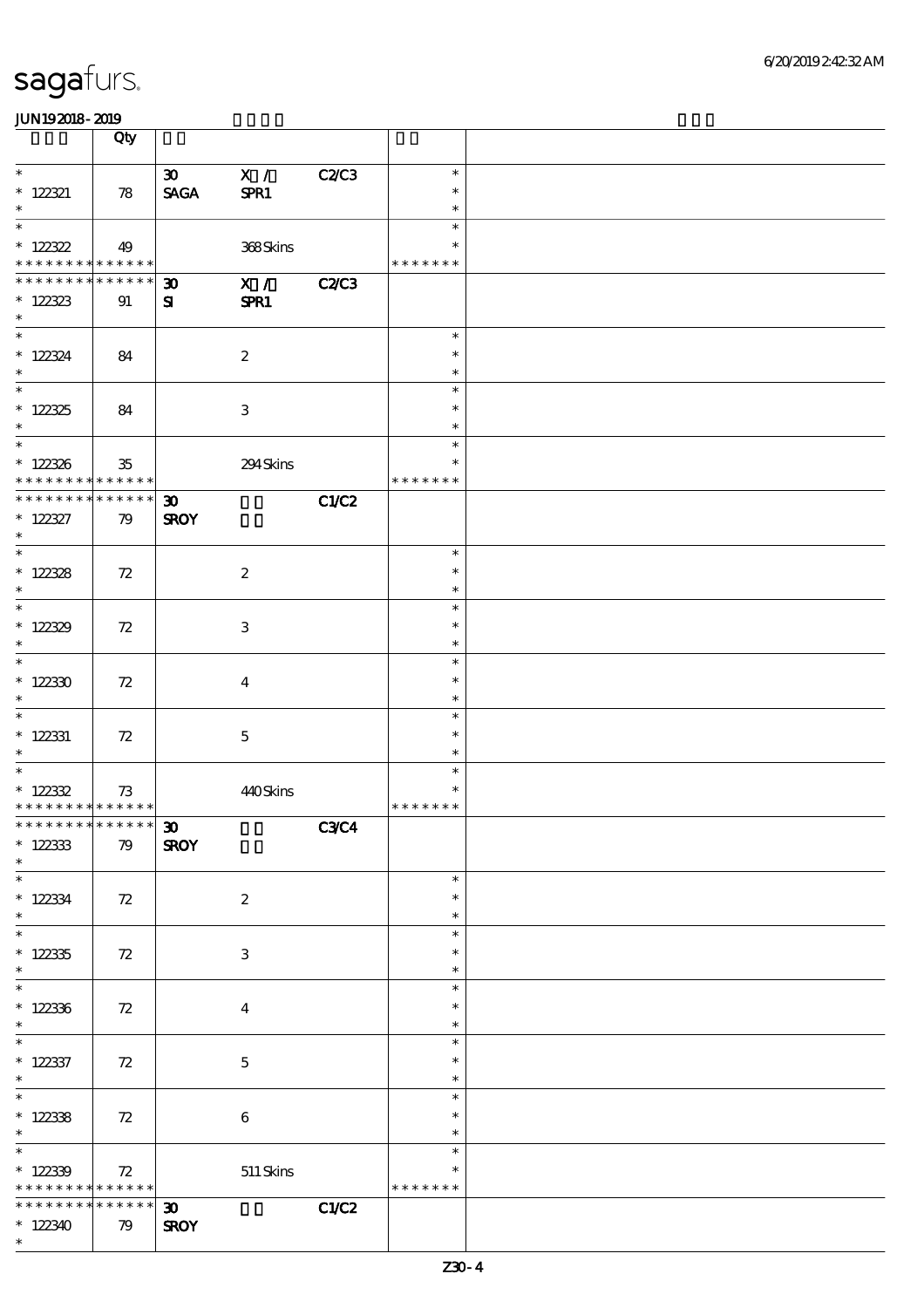|                                                                   | Qty                   |                                                   |             |                                      |  |
|-------------------------------------------------------------------|-----------------------|---------------------------------------------------|-------------|--------------------------------------|--|
| $\ast$<br>$*122341$<br>$\ast$                                     | 72                    | $\boldsymbol{\mathfrak{D}}$<br><b>SROY</b>        | C1/C2       | $\ast$<br>$\ast$<br>$\ast$           |  |
| $\ast$<br>$*122342$<br>* * * * * * * * <mark>* * * * * * *</mark> | 42                    | 193Skins                                          |             | $\ast$<br>$\ast$<br>* * * * * * *    |  |
| * * * * * * * * * * * * * *<br>$*122343$<br>$\ast$                | 78                    | $\boldsymbol{\mathfrak{D}}$<br><b>SROY</b>        | <b>C3C4</b> |                                      |  |
| $\overline{\ast}$<br>$*122344$<br>$\ast$<br>$_{\ast}^{-}$         | 72                    | $\boldsymbol{2}$                                  |             | $\ast$<br>$\ast$<br>$\ast$           |  |
| $*122345$<br>* * * * * * * * * * * * * *                          | 35                    | 185Skins                                          |             | $\ast$<br>$\ast$<br>* * * * * * *    |  |
| 122346                                                            | 31                    | $\boldsymbol{\mathfrak{D}}$<br><b>SROY</b><br>SL1 | C2C3        |                                      |  |
| 122347                                                            | 56                    | $\boldsymbol{\mathfrak{D}}$<br><b>SROY</b>        | C1/C2       |                                      |  |
| 122348                                                            | $\boldsymbol{\omega}$ | $\boldsymbol{\mathfrak{D}}$<br><b>SROY</b>        | <b>C3C4</b> |                                      |  |
| * * * * * * * * * * * * * *<br>$*122349$<br>$\ast$                | 78                    | 30 <sub>o</sub><br><b>SAGA</b>                    | C1/C2       |                                      |  |
| $\overline{\ast}$<br>$*122350$<br>$\ast$                          | 78                    | $\boldsymbol{z}$                                  |             | $\ast$<br>$\ast$<br>$\ast$           |  |
| $\ast$<br>$*$ 122351<br>$\ast$                                    | 78                    | 3                                                 |             | $\ast$<br>$\ast$<br>$\ast$           |  |
| $\ast$<br>$*122352$<br>$\ast$                                     | 78                    | $\boldsymbol{4}$                                  |             | $\ast$<br>$\ast$<br>$\ast$           |  |
| $\ast$<br>$*122353$<br>$\ast$<br>$\ast$                           | 78                    | $\mathbf 5$                                       |             | $\ast$<br>$\ast$<br>$\ast$           |  |
| $* 122354$<br>$\ast$<br>$\ast$                                    | 78                    | $\boldsymbol{6}$                                  |             | $\ast$<br>$\ast$<br>$\ast$<br>$\ast$ |  |
| $*122355$<br>$\ast$<br>$\ast$                                     | 78                    | $\tau$                                            |             | $\ast$<br>$\ast$<br>$\ast$           |  |
| $*122356$<br>$\ast$<br>$\ast$                                     | 78                    | $\bf8$                                            |             | $\ast$<br>$\ast$<br>$\ast$           |  |
| $*$ 122357<br>$\ast$<br>$\ast$                                    | 78                    | $\boldsymbol{9}$                                  |             | $\ast$<br>$\ast$<br>$\ast$           |  |
| $*122358$<br>* * * * * * * * * * * * * *                          | 78                    | 780Skins                                          |             | $\ast$<br>* * * * * * *              |  |
| * * * * * * *<br>$*122359$<br>$\ast$                              | * * * * * *<br>78     | $\boldsymbol{\mathfrak{D}}$<br><b>SAGA</b>        | <b>C3C4</b> |                                      |  |
| $\ast$<br>$*122300$<br>$\ast$                                     | 78                    | $\boldsymbol{2}$                                  |             | $\ast$<br>$\ast$<br>$\ast$           |  |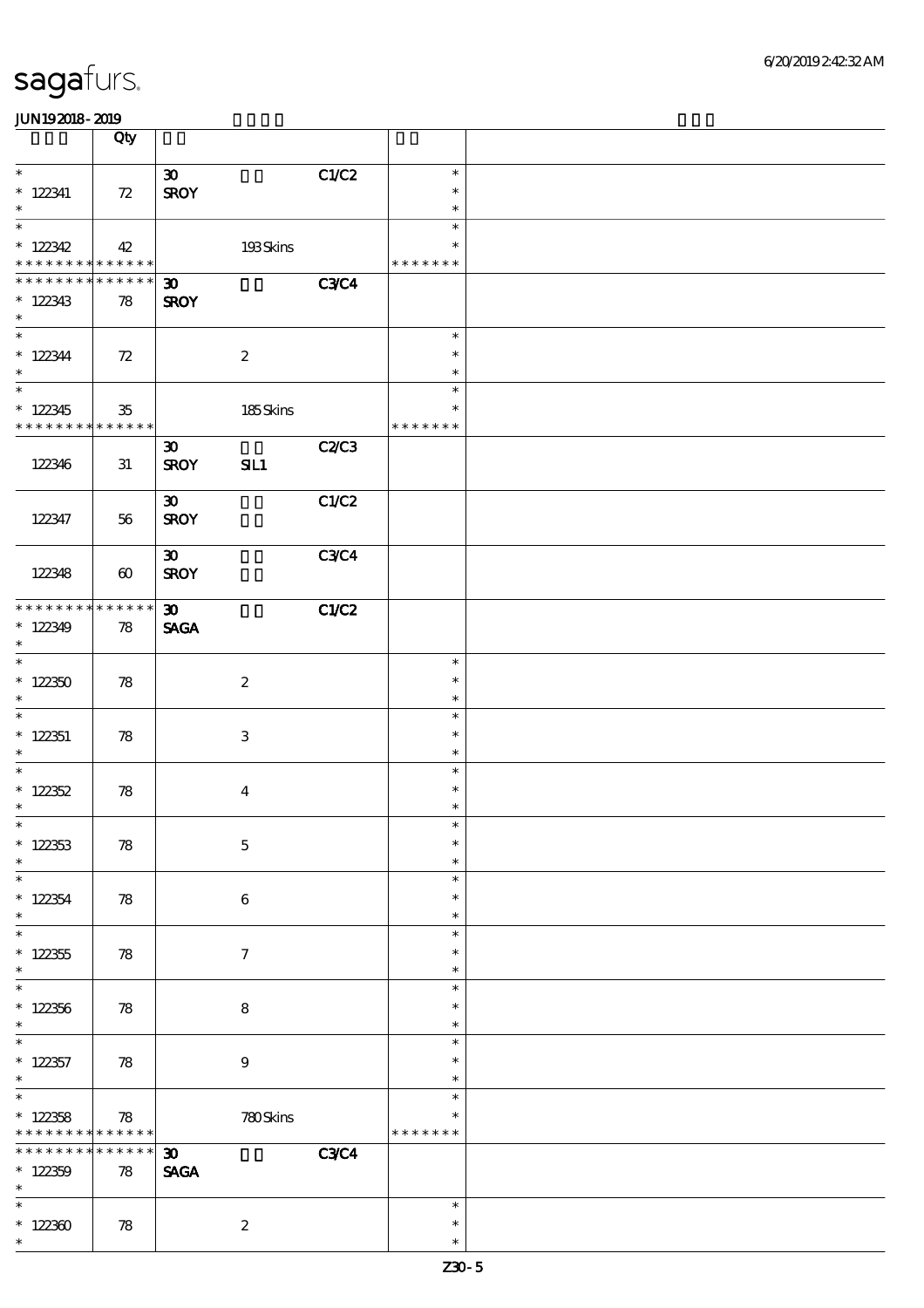|                                                                                      | Qty                   |                                                               |             |                                   |  |
|--------------------------------------------------------------------------------------|-----------------------|---------------------------------------------------------------|-------------|-----------------------------------|--|
| $\ast$<br>$*122361$<br>$\ast$                                                        | $78$                  | $\boldsymbol{\mathfrak{D}}$<br>$\operatorname{\mathsf{SAGA}}$ | <b>C3C4</b> | $\ast$<br>$\ast$<br>$\ast$        |  |
| $\ast$<br>$*122362$<br>$\ast$                                                        | 78                    | $\boldsymbol{4}$                                              |             | $\ast$<br>$\ast$<br>$\ast$        |  |
| $\overline{\ast}$<br>$*122363$<br>$\ast$                                             | 78                    | $\mathbf 5$                                                   |             | $\ast$<br>$\ast$<br>$\ast$        |  |
| $\ast$<br>$*122364$<br>$\ast$                                                        | 78                    | $\bf 6$                                                       |             | $\ast$<br>$\ast$<br>$\ast$        |  |
| $_{*}^{-}$<br>$*122365$<br>$\ast$                                                    | 78                    | $\boldsymbol{7}$                                              |             | $\ast$<br>$\ast$<br>$\ast$        |  |
| $*122366$<br>$\ast$                                                                  | 78                    | ${\bf 8}$                                                     |             | $\ast$<br>$\ast$<br>$\ast$        |  |
| $\overline{\ast}$<br>$*$ 122367<br>$\ast$                                            | 78                    | $9\,$                                                         |             | $\ast$<br>$\ast$<br>$\ast$        |  |
| $\overline{\phantom{a}^*}$<br>$*122368$<br>* * * * * * * *                           | 78<br>* * * * * *     | 780Skins                                                      |             | $\ast$<br>$\ast$<br>* * * * * * * |  |
| * * * * * * * *<br>$*122309$<br>$\ast$                                               | $* * * * * * *$<br>85 | $\boldsymbol{\mathfrak{D}}$<br><b>SAGA</b><br>SL1             | C1/C2       |                                   |  |
| $\overline{\ast}$<br>$*122370$<br>$\ast$                                             | 78                    | $\boldsymbol{z}$                                              |             | $\ast$<br>$\ast$<br>$\ast$        |  |
| $\overline{\phantom{0}}$<br>$* 122371$<br>* * * * * * * * <mark>* * * * * * *</mark> | 56                    | 219Skins                                                      |             | $\ast$<br>$\ast$<br>* * * * * * * |  |
| * * * * * * * * * * * * * *<br>$* 122372$<br>$\ast$                                  | 85                    | $\boldsymbol{\mathfrak{D}}$<br><b>SAGA</b><br>SL1             | <b>C3C4</b> |                                   |  |
| $*$<br>$* 122373$<br>$\ast$                                                          | $72\,$                | $\boldsymbol{2}$                                              |             | $\ast$<br>$\ast$<br>$\ast$        |  |
| $\ast$<br>$*122374$<br>* * * * * * * *                                               | 25<br>* * * * * *     | 182Skins                                                      |             | $\ast$<br>$\ast$<br>* * * * * * * |  |
| * * * * * * *<br>$*122375$<br>$\ast$                                                 | * * * * * *<br>84     | $\boldsymbol{\mathfrak{D}}$<br><b>SAGA</b>                    | C1/C2       |                                   |  |
| $\ast$<br>$* 122376$<br>$\ast$                                                       | 84                    | $\boldsymbol{2}$                                              |             | $\ast$<br>$\ast$<br>$\ast$        |  |
| $\overline{\phantom{0}}$<br>$* 122377$<br>$\ast$                                     | 84                    | $\ensuremath{\mathbf{3}}$                                     |             | $\ast$<br>$\ast$<br>$\ast$        |  |
| $\overline{\ast}$<br>* $122378$<br>$\ast$                                            | 84                    | $\boldsymbol{4}$                                              |             | $\ast$<br>$\ast$<br>$\ast$        |  |
| $\ast$<br>$* 122379$<br>$\ast$                                                       | 84                    | $\mathbf 5$                                                   |             | $\ast$<br>$\ast$<br>$\ast$        |  |
| $\ast$<br>$*122380$<br>$\ast$                                                        | 84                    | $\boldsymbol{6}$                                              |             | $\ast$<br>$\ast$<br>$\ast$        |  |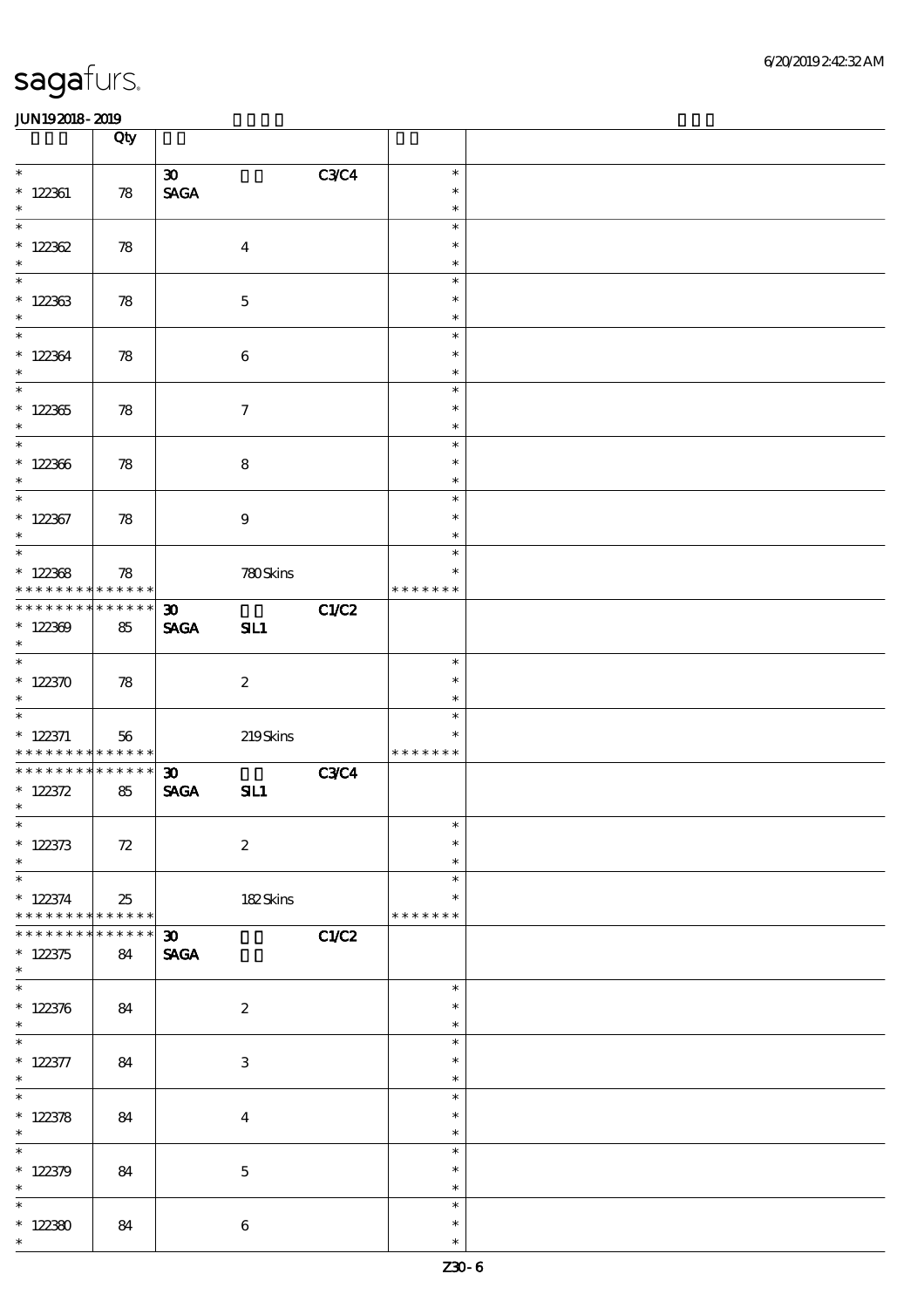|                                                                             | Qty             |                                                 |              |                         |  |
|-----------------------------------------------------------------------------|-----------------|-------------------------------------------------|--------------|-------------------------|--|
| $\ast$                                                                      |                 | 30 <sub>o</sub>                                 | C1/C2        | $\ast$                  |  |
| $*$ 122381                                                                  | 84              | <b>SAGA</b>                                     |              | $\ast$                  |  |
| $\ast$                                                                      |                 |                                                 |              | $\ast$                  |  |
| $\ast$                                                                      |                 |                                                 |              | $\ast$                  |  |
| $* 122382$<br>* * * * * * * * <mark>* * * * * *</mark>                      | 84              | 672Skins                                        |              | $\ast$<br>* * * * * * * |  |
| * * * * * * *                                                               | ******          | $\boldsymbol{\mathfrak{D}}$                     | <b>C3C4</b>  |                         |  |
| $*122383$                                                                   | 84              | <b>SAGA</b>                                     |              |                         |  |
| $\ast$                                                                      |                 |                                                 |              |                         |  |
| $\overline{\ast}$                                                           |                 |                                                 |              | $\ast$                  |  |
| $* 122384$                                                                  | 84              | $\boldsymbol{2}$                                |              | $\ast$                  |  |
| $\ast$<br>$\overline{\ast}$                                                 |                 |                                                 |              | $\ast$<br>$\ast$        |  |
| $*122385$                                                                   |                 | $\,3\,$                                         |              | $\ast$                  |  |
| $\ast$                                                                      | 84              |                                                 |              | $\ast$                  |  |
|                                                                             |                 |                                                 |              | $\ast$                  |  |
| $*122386$                                                                   | 84              | $\overline{\mathbf{4}}$                         |              | $\ast$                  |  |
| $\ast$                                                                      |                 |                                                 |              | $\ast$                  |  |
| $\ast$                                                                      |                 |                                                 |              | $\ast$<br>$\ast$        |  |
| $* 122387$<br>$\ast$                                                        | 84              | $\mathbf 5$                                     |              | $\ast$                  |  |
| $\overline{\phantom{0}}$                                                    |                 |                                                 |              | $\ast$                  |  |
| $* 122388$                                                                  | 84              | 6                                               |              | $\ast$                  |  |
| $\ast$                                                                      |                 |                                                 |              | $\ast$                  |  |
| $\ast$                                                                      |                 |                                                 |              | $\ast$                  |  |
| $*122389$<br>* * * * * * * * * * * * * *                                    | 84              | 588Skins                                        |              | ∗<br>* * * * * * *      |  |
| * * * * * * * *                                                             | $* * * * * * *$ | $\boldsymbol{\mathfrak{D}}$                     | <b>C2/C3</b> |                         |  |
| $*122300$                                                                   | 67              | IA<br>RUM1                                      |              |                         |  |
| $\ast$                                                                      |                 |                                                 |              |                         |  |
| $\overline{\phantom{0}}$                                                    |                 |                                                 |              | $\ast$                  |  |
| $* 122391$                                                                  | 29              | 96Skins                                         |              | $\ast$                  |  |
| * * * * * * * * <mark>* * * * * * *</mark><br>* * * * * * * * * * * * * * * |                 | $\boldsymbol{\mathfrak{D}}$                     | <b>C1/C2</b> | * * * * * * *           |  |
| $* 122392$                                                                  | 91              | ${\bf S}$                                       |              |                         |  |
| $\ast$                                                                      |                 |                                                 |              |                         |  |
| $*$                                                                         |                 |                                                 |              | $\ast$                  |  |
| $*122393$                                                                   | 84              | $\boldsymbol{2}$                                |              | $\ast$                  |  |
| $\ast$<br>$\ast$                                                            |                 |                                                 |              | $\ast$<br>$\ast$        |  |
| $*122394$                                                                   | $36\,$          | $211$ Skins                                     |              | $\ast$                  |  |
| * * * * * * * *                                                             | ******          |                                                 |              | * * * * * * *           |  |
| * * * * * * *                                                               | * * * * * *     | $\boldsymbol{\mathfrak{D}}$                     | <b>C3C4</b>  |                         |  |
| $*122305$                                                                   | 91              | ${\bf s}$                                       |              |                         |  |
| $\ast$<br>$\overline{\ast}$                                                 |                 |                                                 |              | $\ast$                  |  |
| $*122396$                                                                   | 66              | $\boldsymbol{2}$                                |              | $\ast$                  |  |
| $\ast$                                                                      |                 |                                                 |              | $\ast$                  |  |
| $\overline{\ast}$                                                           |                 |                                                 |              | $\ast$                  |  |
| $*122397$                                                                   | 29              | 186Skins                                        |              | $\ast$                  |  |
| * * * * * * * * <mark>* * * * * * *</mark>                                  |                 |                                                 |              | * * * * * * *           |  |
| * * * * * * * *<br>$*122398$                                                | ******<br>73    | $\boldsymbol{\mathfrak{D}}$<br>${\bf s}$<br>SL2 | <b>C1/C2</b> |                         |  |
| $\ast$                                                                      |                 |                                                 |              |                         |  |
| $\ast$                                                                      |                 |                                                 |              | $\ast$                  |  |
| $*122399$                                                                   | 25              | 98Skins                                         |              | $\ast$                  |  |
| * * * * * * * * * * * * * *                                                 |                 |                                                 |              | * * * * * * *           |  |
|                                                                             |                 | $\boldsymbol{\mathfrak{D}}$                     | <b>C3C4</b>  |                         |  |
| 122400                                                                      | 67              | SL2<br>${\bf s}$                                |              |                         |  |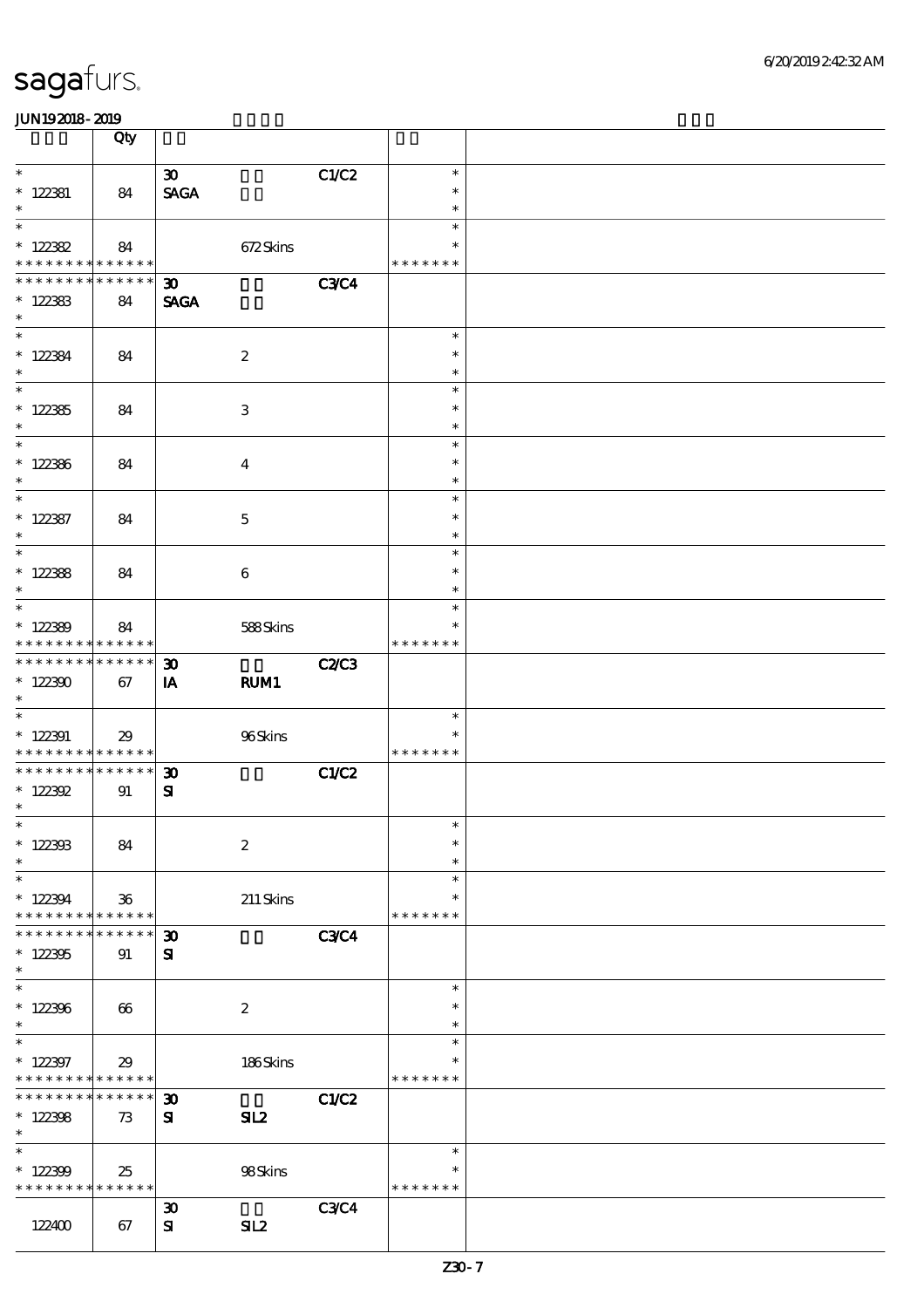|                                                                             | Qty                   |                                             |                           |              |                                      |  |
|-----------------------------------------------------------------------------|-----------------------|---------------------------------------------|---------------------------|--------------|--------------------------------------|--|
| 122401                                                                      | 84                    | $\boldsymbol{\mathfrak{D}}$<br>$\mathbf{S}$ |                           | C1/C2        |                                      |  |
| 122402                                                                      | 63                    | $\boldsymbol{\mathfrak{D}}$<br>${\bf s}$    |                           | <b>C3C4</b>  |                                      |  |
| 122403                                                                      | 46                    | $\boldsymbol{\mathfrak{D}}$<br>$\mathbf{B}$ | RUM <sub>2</sub>          | C2C3         |                                      |  |
| 122404                                                                      | 47                    | $\boldsymbol{\mathfrak{D}}$<br><b>SROY</b>  |                           | C1/C2        |                                      |  |
| 122405                                                                      | 49                    | $\boldsymbol{\mathfrak{D}}$<br><b>SROY</b>  |                           | <b>C3C4</b>  |                                      |  |
| * * * * * * * * * * * * * *<br>$*122406$<br>$\ast$                          | 72                    | $\boldsymbol{\mathfrak{D}}$<br><b>SROY</b>  |                           | C1/C2        |                                      |  |
| $\ast$<br>$*122407$<br>* * * * * * * * * * * * * * *                        | 72                    |                                             | 144Skins                  |              | $\ast$<br>$\ast$<br>* * * * * * *    |  |
| 122408                                                                      | 45                    | $\boldsymbol{\mathfrak{D}}$<br><b>SROY</b>  |                           | <b>C2/C3</b> |                                      |  |
| * * * * * * * *<br>$*122409$<br>$\ast$                                      | $* * * * * * *$<br>85 | $\boldsymbol{\mathfrak{D}}$<br><b>SAGA</b>  |                           | C1/C2        |                                      |  |
| $\overline{\phantom{0}}$<br>$*122410$<br>$\ast$<br>$\overline{\phantom{0}}$ | 78                    |                                             | $\boldsymbol{2}$          |              | $\ast$<br>$\ast$<br>$\ast$           |  |
| $* 122411$<br>$\ast$                                                        | 78                    |                                             | $\ensuremath{\mathbf{3}}$ |              | $\ast$<br>$\ast$<br>$\ast$           |  |
| $\overline{\phantom{0}}$<br>$*$ 122412<br>$\ast$                            | 66                    |                                             | $\boldsymbol{4}$          |              | $\ast$<br>$\ast$<br>$\ast$           |  |
| $*$<br>$*122413$<br>* * * * * * * *                                         | 24<br>* * * * * *     |                                             | $331$ Skins               |              | $\ast$<br>$\ast$<br>* * * * * * *    |  |
| * * * * * * *<br>$* 122414$<br>$\ast$<br>$\overline{\ast}$                  | * * * * * *<br>85     | 30 <sub>o</sub><br><b>SAGA</b>              |                           | <b>C3C4</b>  |                                      |  |
| $* 122415$<br>$\ast$<br>$\overline{\ast}$                                   | 78                    |                                             | $\boldsymbol{2}$          |              | $\ast$<br>$\ast$<br>$\ast$           |  |
| $* 122416$<br>$\ast$<br>$\overline{\ast}$                                   | 78                    |                                             | $\ensuremath{\mathbf{3}}$ |              | $\ast$<br>$\ast$<br>$\ast$<br>$\ast$ |  |
| $*$ 122417<br>* * * * * * * *                                               | 64<br>$* * * * * * *$ |                                             | 305Skins                  |              | $\ast$<br>* * * * * * *              |  |
| * * * * * * * *<br>$* 122418$<br>$\ast$<br>$\ast$                           | ******<br>85          | $\boldsymbol{\mathfrak{D}}$<br><b>SAGA</b>  | SL1                       | C1/C2        |                                      |  |
| $*122419$<br>* * * * * * * * <mark>* * * * * * *</mark>                     | 52                    |                                             | 137Skins                  |              | $\ast$<br>$\ast$<br>* * * * * * *    |  |
| * * * * * * * *<br>$*122420$<br>$\ast$                                      | * * * * * *<br>78     | $\boldsymbol{\mathfrak{D}}$<br><b>SAGA</b>  | SL1                       | <b>C3C4</b>  |                                      |  |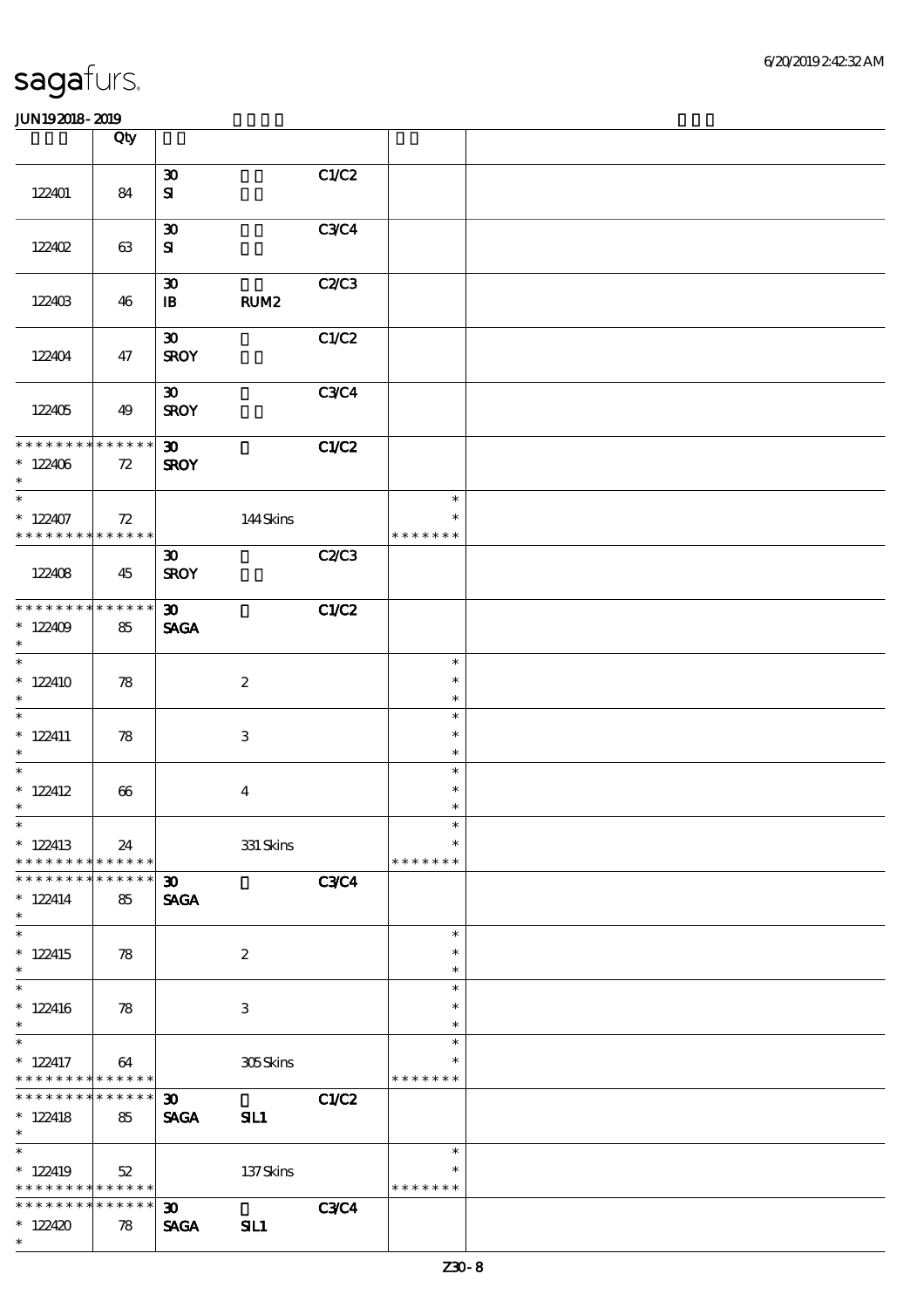|                                                                      | Qty                   |                                            |                  |              |                                   |  |
|----------------------------------------------------------------------|-----------------------|--------------------------------------------|------------------|--------------|-----------------------------------|--|
| $\ast$                                                               |                       | $\boldsymbol{\mathfrak{D}}$                |                  | C3C4         | $\ast$                            |  |
| $*$ 122421<br>* * * * * * * * * * * * * *                            | 24                    | <b>SAGA</b>                                | SL1              |              | $\ast$<br>* * * * * * *           |  |
| * * * * * * * * * * * * * *                                          |                       |                                            |                  |              |                                   |  |
| $*122422$<br>$\ast$                                                  | 91                    | $\boldsymbol{\mathfrak{D}}$<br><b>SAGA</b> |                  | C1/C2        |                                   |  |
| $*122423$<br>$\ast$                                                  | 84                    |                                            | $\boldsymbol{2}$ |              | $\ast$<br>$\ast$<br>$\ast$        |  |
| $\overline{\phantom{0}}$<br>$*122424$<br>* * * * * * * * * * * * * * | 68                    |                                            | 243Skins         |              | $\ast$<br>$\ast$<br>* * * * * * * |  |
| * * * * * * * * * * * * * * *<br>$*122425$<br>$\ast$                 | 91                    | $30-1$<br><b>SAGA</b>                      |                  | <b>C3C4</b>  |                                   |  |
| $*$<br>$*122426$<br>* * * * * * * * * * * * * * *                    | 89                    |                                            | 180Skins         |              | $\ast$<br>$\ast$<br>* * * * * * * |  |
| 122427                                                               | 42                    | $\boldsymbol{\mathfrak{D}}$<br>IA          | <b>RUM1</b>      | C2C3         |                                   |  |
| * * * * * * * * * * * * * * *<br>$*122428$<br>$\ast$                 | 84                    | $\boldsymbol{\mathfrak{D}}$<br>${\bf s}$   |                  | C1/C2        |                                   |  |
| $*122429$<br>$\ast$                                                  | 84                    |                                            | $\boldsymbol{2}$ |              | $\ast$<br>$\ast$<br>$\ast$        |  |
| $\ast$<br>$*122430$<br>$\ast$                                        | 84                    |                                            | 3                |              | $\ast$<br>$\ast$<br>$\ast$        |  |
| $\ast$<br>$*122431$<br>$\ast$                                        | 84                    |                                            | $\overline{4}$   |              | $\ast$<br>$\ast$<br>$\ast$        |  |
| $\ast$<br>* $122432$<br>$\ast$                                       | 84                    |                                            | $\mathbf 5$      |              | $\ast$<br>$\ast$<br>$\ast$        |  |
| $*$<br>$*122433$<br>* * * * * * * *                                  | 84<br>* * * * * *     |                                            | 504Skins         |              | $\ast$<br>$\ast$<br>* * * * * * * |  |
| * * * * * * *<br>$*122434$<br>$\ast$                                 | * * * * * *<br>84     | $\boldsymbol{\mathfrak{D}}$<br>${\bf s}$   |                  | <b>C3C4</b>  |                                   |  |
| $\ast$<br>$*122435$<br>$\ast$                                        | 84                    |                                            | $\boldsymbol{2}$ |              | $\ast$<br>$\ast$<br>$\ast$        |  |
| $\ast$<br>$*122436$<br>$\ast$                                        | 84                    |                                            | 3                |              | $\ast$<br>$\ast$<br>$\ast$        |  |
| $\ast$<br>$*122437$<br>* * * * * * * * <mark>* * * * * * *</mark>    | 78                    |                                            | 330Skins         |              | $\ast$<br>$\ast$<br>* * * * * * * |  |
| 122438                                                               | 62                    | $\boldsymbol{\mathfrak{D}}$<br>${\bf s}$   | SL2              | C1/C2        |                                   |  |
| * * * * * * * *<br>$*122439$<br>$\ast$                               | $* * * * * * *$<br>79 | $\boldsymbol{\mathfrak{D}}$<br><b>SROY</b> | $\mathcal{L}$    | <b>C1/C2</b> |                                   |  |
| $\ast$<br>$*122440$<br>* * * * * * * * * * * * * *                   | 26                    |                                            | 105Skins         |              | $\ast$<br>$\ast$<br>* * * * * * * |  |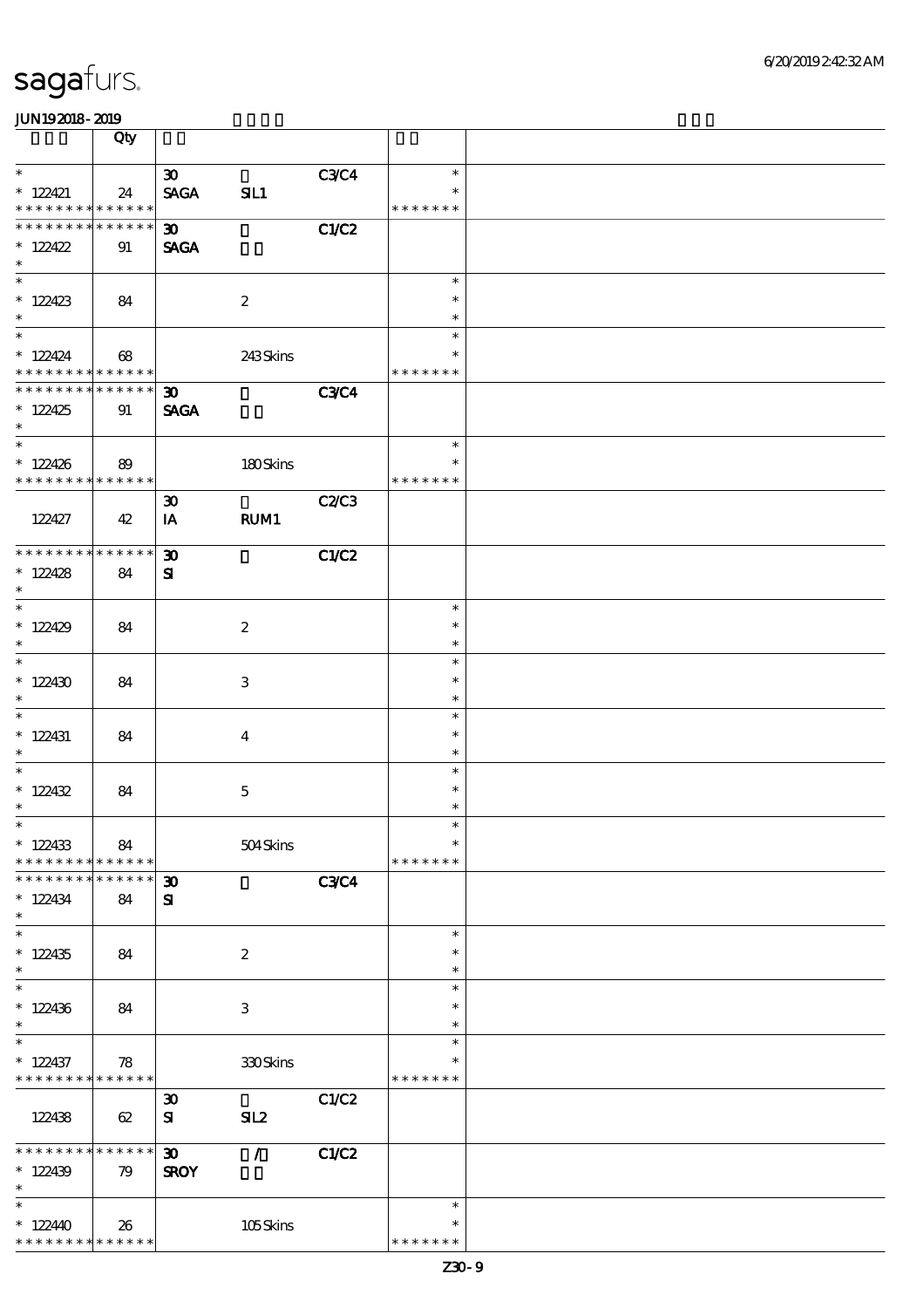|                                                                              | Qty                   |                                            |                       |              |                                   |  |
|------------------------------------------------------------------------------|-----------------------|--------------------------------------------|-----------------------|--------------|-----------------------------------|--|
| * * * * * * * * * * * * * *<br>$* 122441$<br>$\ast$                          | 85                    | $\boldsymbol{\mathfrak{D}}$<br><b>SROY</b> | $\mathcal{L}$         | <b>C3C4</b>  |                                   |  |
| $\overline{\ast}$<br>$*122442$<br>$\ast$                                     | $\boldsymbol{\omega}$ |                                            | $\boldsymbol{2}$      |              | $\ast$<br>$\ast$<br>$\ast$        |  |
| $\overline{\ast}$<br>$*122443$<br>* * * * * * * * <mark>* * * * * *</mark>   | $23\,$                |                                            | 174Skins              |              | $\ast$<br>$\ast$<br>* * * * * * * |  |
| * * * * * * * * * * * * * *<br>$* 122444$<br>$\ast$                          | 67                    | $\boldsymbol{\mathfrak{D}}$<br><b>SROY</b> | $\mathcal{L}$<br>SL1  | <b>C2/C3</b> |                                   |  |
| $\overline{\ast}$<br>$*122445$<br>* * * * * * * * <mark>* * * * * * *</mark> | 24                    |                                            | 91 Skins              |              | $\ast$<br>$\ast$<br>* * * * * * * |  |
| 122446                                                                       | 68                    | $\boldsymbol{\mathfrak{D}}$<br><b>SROY</b> | $\mathcal{L}$<br>SPR1 | C2C3         |                                   |  |
| 122447                                                                       | 56                    | $\boldsymbol{\mathfrak{D}}$<br><b>SROY</b> | $\mathcal{L}$         | C1/C2        |                                   |  |
| 122448                                                                       | 56                    | $\boldsymbol{\mathfrak{D}}$<br><b>SROY</b> | $\mathcal{L}$         | <b>C3C4</b>  |                                   |  |
| * * * * * * * * * * * * * *<br>$*122449$<br>$\ast$                           | 85                    | $\boldsymbol{\mathfrak{D}}$<br><b>SAGA</b> | $\mathcal{F}$<br>SPR1 | <b>C2/C3</b> |                                   |  |
| $\overline{\ast}$<br>$*122450$<br>$\ast$                                     | 78                    |                                            | $\boldsymbol{2}$      |              | $\ast$<br>$\ast$<br>$\ast$        |  |
| $\ast$<br>$*122451$<br>$\ast$                                                | 78                    |                                            | 3                     |              | $\ast$<br>$\ast$<br>$\ast$        |  |
| $*$<br>$*122452$<br>$\ast$                                                   | 78                    |                                            | $\bf{4}$              |              | $\ast$<br>$\ast$<br>$\ast$        |  |
| $*$<br>$*122453$<br>* * * * * * * *                                          | $50\,$<br>* * * * * * |                                            | 369Skins              |              | $\ast$<br>$\ast$<br>* * * * * * * |  |
| * * * * * * *<br>$*122454$<br>$\ast$                                         | * * * * * *<br>73     | $\boldsymbol{\mathfrak{D}}$<br>IA          | $\mathcal{L}$<br>RUM1 | <b>C2/C3</b> |                                   |  |
| $\overline{\ast}$<br>$*122455$<br>* * * * * * * * * * * * * *                | 27                    |                                            | 100Skins              |              | $\ast$<br>*<br>* * * * * * *      |  |
| * * * * * * * *<br>$*122456$<br>$\ast$                                       | * * * * * *<br>91     | $\boldsymbol{\mathfrak{D}}$<br>${\bf s}$   | $\mathcal{L}$<br>SPR1 | <b>C2/C3</b> |                                   |  |
| $\overline{\phantom{0}}$<br>$* 122457$<br>$\ast$                             | 84                    |                                            | $\boldsymbol{2}$      |              | $\ast$<br>$\ast$<br>$\ast$        |  |
| $\overline{\ast}$<br>$*122458$<br>$\ast$                                     | 84                    |                                            | 3                     |              | $\ast$<br>$\ast$<br>$\ast$        |  |
| $\ast$<br>$*122459$<br>* * * * * * * * * * * * * *                           | 28                    |                                            | 287Skins              |              | $\ast$<br>$\ast$<br>* * * * * * * |  |
| 122460                                                                       | $37\,$                | $\boldsymbol{\mathfrak{D}}$<br><b>SROY</b> |                       | C1/C2        |                                   |  |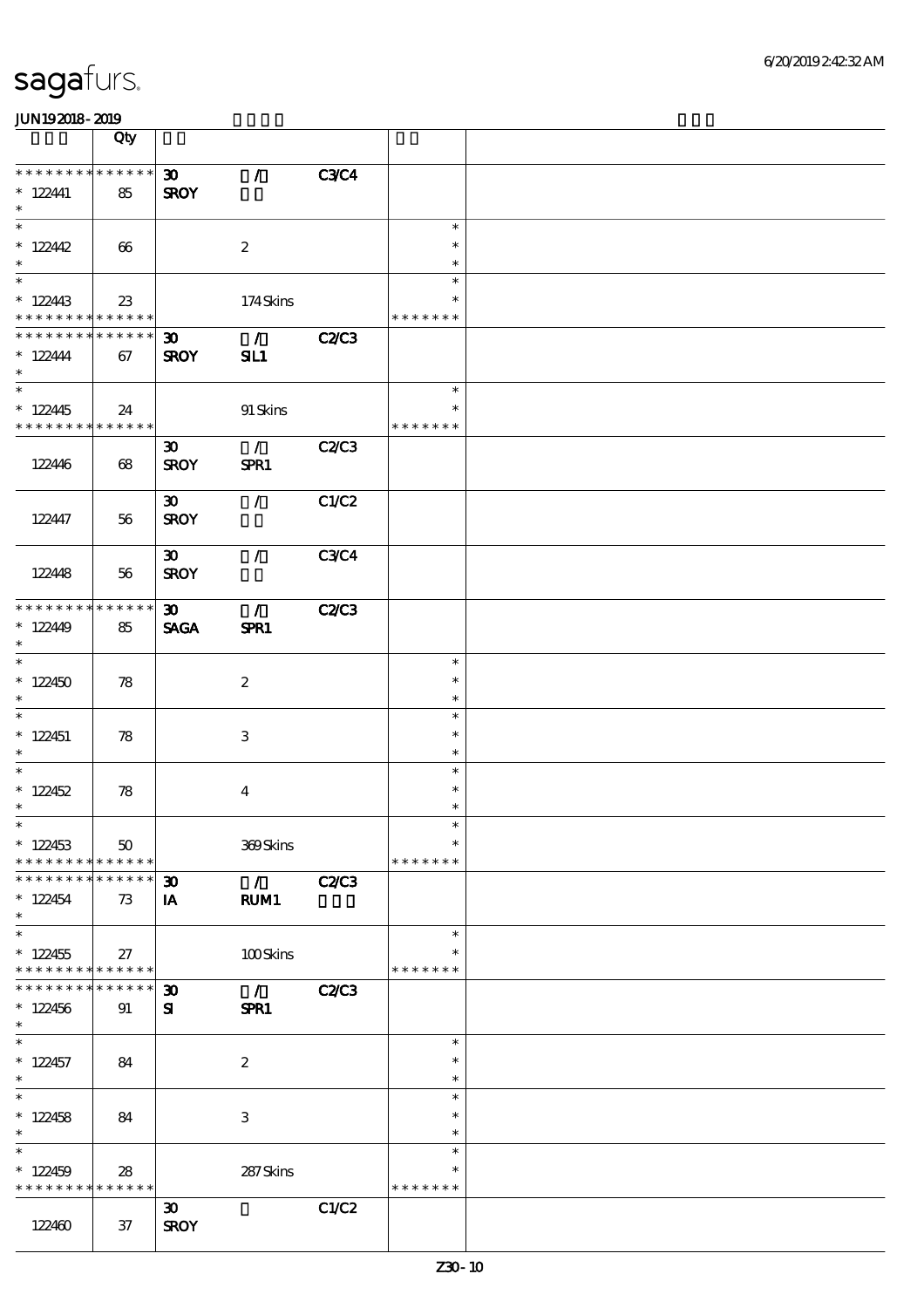|                                                                                   | Qty               |                                            |                           |              |                                   |  |
|-----------------------------------------------------------------------------------|-------------------|--------------------------------------------|---------------------------|--------------|-----------------------------------|--|
| 122461                                                                            | 46                | $\boldsymbol{\mathfrak{D}}$<br><b>SROY</b> |                           | C3C4         |                                   |  |
| * * * * * * * *<br>$*122462$<br>$\ast$                                            | * * * * * *<br>85 | $\boldsymbol{\mathfrak{D}}$<br><b>SAGA</b> |                           | C1/C2        |                                   |  |
| $\ast$<br>$*122463$<br>* * * * * * * * * * * * * *                                | 31                |                                            | 116Skins                  |              | $\ast$<br>$\ast$<br>* * * * * * * |  |
| * * * * * * * * * * * * * *<br>$*122464$<br>$\ast$                                | 85                | $\boldsymbol{\mathfrak{D}}$<br><b>SAGA</b> |                           | <b>C3C4</b>  |                                   |  |
| $\overline{\ast}$<br>$*122465$<br>* * * * * * * * * * * * * *                     | 79                |                                            | 164Skins                  |              | $\ast$<br>$\ast$<br>* * * * * * * |  |
| 122466                                                                            | 59                | $\boldsymbol{\mathfrak{D}}$<br><b>SAGA</b> | SL1                       | C1/C2        |                                   |  |
| 122467                                                                            | 53                | $\boldsymbol{\mathfrak{D}}$<br><b>SAGA</b> | SL1                       | <b>C3C4</b>  |                                   |  |
| * * * * * * * * * * * * * *<br>$*122468$<br>$\ast$                                | 91                | $\boldsymbol{\mathfrak{D}}$<br><b>SAGA</b> |                           | C1/C2        |                                   |  |
| $\ast$<br>$*122409$<br>* * * * * * * * * * * * * *                                | 42                |                                            | 133Skins                  |              | $\ast$<br>*<br>* * * * * * *      |  |
| * * * * * * * * * * * * * *<br>$* 122470$<br>$\ast$<br>$\overline{\phantom{a}^*}$ | 91                | $\boldsymbol{\mathfrak{D}}$<br><b>SAGA</b> |                           | <b>C3C4</b>  |                                   |  |
| $* 122471$<br>* * * * * * * * * * * * * *                                         | 29                |                                            | 120Skins                  |              | $\ast$<br>$\ast$<br>* * * * * * * |  |
| 122472                                                                            | 25                | $\boldsymbol{\mathfrak{D}}$<br>IA          | RUM1                      | <b>C2/C3</b> |                                   |  |
| **************<br>$* 122473$<br>$\ast$                                            | 84                | $\boldsymbol{\mathfrak{D}}$<br>${\bf s}$   |                           | C1/C2        |                                   |  |
| $\ast$<br>$*122474$<br>* * * * * * * * <mark>* * * * * * *</mark>                 | 84                |                                            | 168Skins                  |              | $\ast$<br>$\ast$<br>* * * * * * * |  |
| * * * * * * *<br>$*122475$<br>$\ast$                                              | * * * * * *<br>84 | $\boldsymbol{\mathfrak{D}}$<br>${\bf s}$   |                           | <b>C3C4</b>  |                                   |  |
| $\ast$<br>$* 122476$<br>* * * * * * * * <mark>* * * * * *</mark>                  | 84                |                                            | 168Skins                  |              | $\ast$<br>$\ast$<br>* * * * * * * |  |
| 122477                                                                            | 63                | $\boldsymbol{\mathfrak{D}}$<br>${\bf s}$   | SL2                       | C2C3         |                                   |  |
| 122478                                                                            | 45                | $\boldsymbol{\mathfrak{D}}$<br>${\bf s}$   |                           | C2/C3        |                                   |  |
| 122479                                                                            | 26                | $\boldsymbol{\mathfrak{D}}$<br><b>SROY</b> | $\boldsymbol{\mathsf{X}}$ | C2C3         |                                   |  |
| 122480                                                                            | 44                | $\boldsymbol{\mathfrak{D}}$<br><b>SROY</b> | $\boldsymbol{\mathrm{X}}$ | C1/C2        |                                   |  |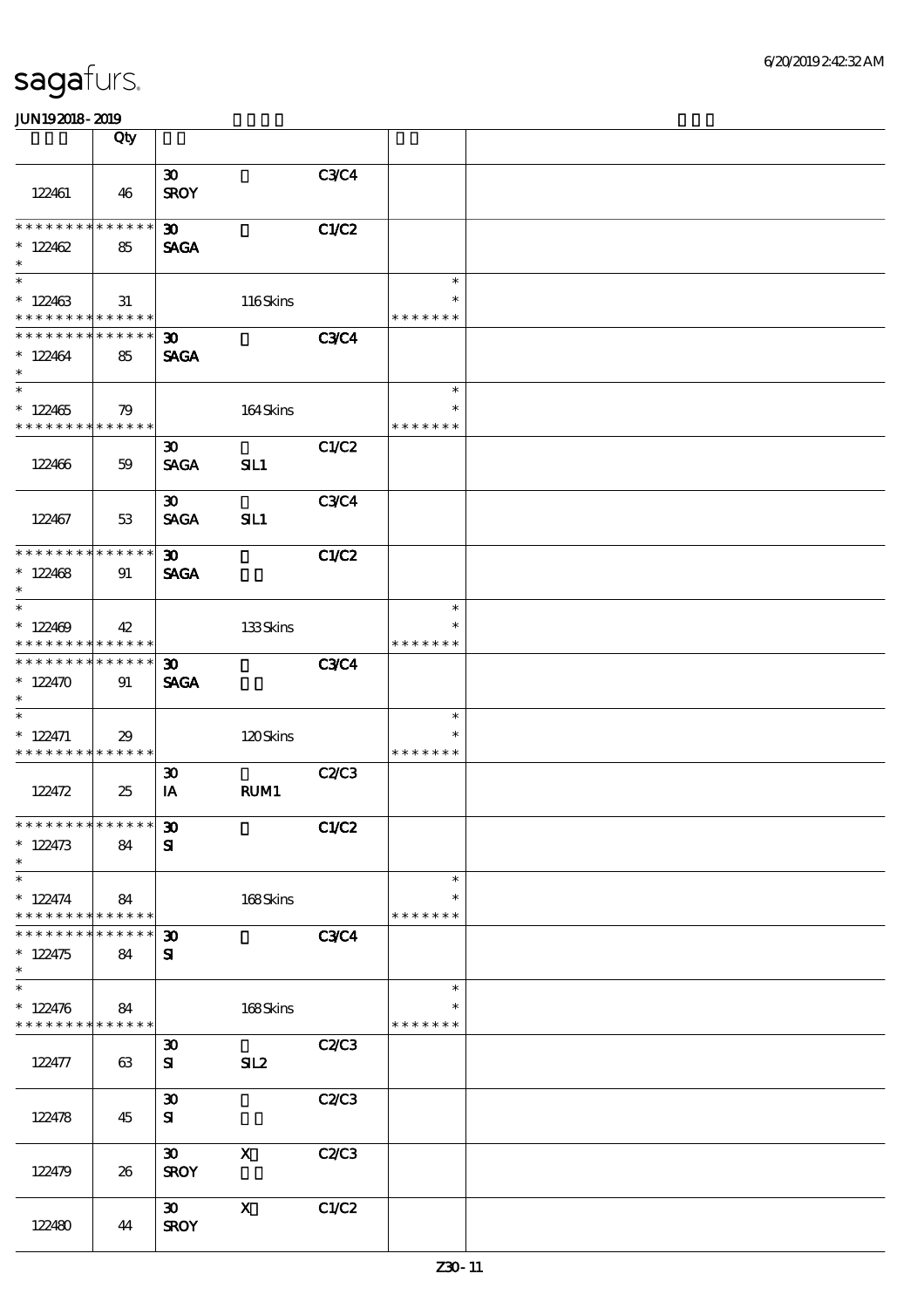|                                          | Qty               |                                |                                                                                                                                                                                                                                                                                                                                 |                |                         |  |
|------------------------------------------|-------------------|--------------------------------|---------------------------------------------------------------------------------------------------------------------------------------------------------------------------------------------------------------------------------------------------------------------------------------------------------------------------------|----------------|-------------------------|--|
|                                          |                   | $\boldsymbol{\mathfrak{D}}$    | $\mathbf x$                                                                                                                                                                                                                                                                                                                     | <b>C3C4</b>    |                         |  |
| 122481                                   | $52\,$            | <b>SROY</b>                    |                                                                                                                                                                                                                                                                                                                                 |                |                         |  |
|                                          |                   | 30 <sub>o</sub>                | $\boldsymbol{\mathrm{X}}$                                                                                                                                                                                                                                                                                                       | C2C3           |                         |  |
| 122482                                   | 25                | <b>SROY</b>                    |                                                                                                                                                                                                                                                                                                                                 |                |                         |  |
| * * * * * * * *                          | * * * * * *       | $\boldsymbol{\mathfrak{D}}$    | $\boldsymbol{\mathsf{X}}$                                                                                                                                                                                                                                                                                                       | C1/C2          |                         |  |
| $*122483$<br>$\ast$                      | 85                | <b>SAGA</b>                    |                                                                                                                                                                                                                                                                                                                                 |                |                         |  |
| $\ast$                                   |                   |                                |                                                                                                                                                                                                                                                                                                                                 |                | $\ast$                  |  |
| $*122484$<br>$\ast$                      | 78                |                                | $\boldsymbol{2}$                                                                                                                                                                                                                                                                                                                |                | $\ast$<br>$\ast$        |  |
| $\overline{\phantom{0}}$                 |                   |                                |                                                                                                                                                                                                                                                                                                                                 |                | $\ast$                  |  |
| $*122485$<br>* * * * * * * *             | 49<br>* * * * * * |                                | 212Skins                                                                                                                                                                                                                                                                                                                        |                | $\ast$<br>* * * * * * * |  |
| * * * * * * * *                          | * * * * * *       | 30 <sub>o</sub>                | $\mathbf x$ and $\mathbf x$ and $\mathbf x$ and $\mathbf x$ and $\mathbf x$ and $\mathbf x$ and $\mathbf x$ and $\mathbf x$ and $\mathbf x$ and $\mathbf x$ and $\mathbf x$ and $\mathbf x$ and $\mathbf x$ and $\mathbf x$ and $\mathbf x$ and $\mathbf x$ and $\mathbf x$ and $\mathbf x$ and $\mathbf x$ and $\mathbf x$ and | <b>C3C4</b>    |                         |  |
| $*122486$<br>$\ast$                      | 85                | <b>SAGA</b>                    |                                                                                                                                                                                                                                                                                                                                 |                |                         |  |
| $\ast$                                   |                   |                                |                                                                                                                                                                                                                                                                                                                                 |                | $\ast$                  |  |
| $*122487$<br>$\ast$                      | 78                |                                | $\boldsymbol{2}$                                                                                                                                                                                                                                                                                                                |                | $\ast$<br>$\ast$        |  |
| $\overline{\ast}$                        |                   |                                |                                                                                                                                                                                                                                                                                                                                 |                | $\ast$                  |  |
| $*122488$                                | 57                |                                | 220Skins                                                                                                                                                                                                                                                                                                                        |                | $\ast$                  |  |
| * * * * * * * * * * * * * *              |                   |                                |                                                                                                                                                                                                                                                                                                                                 |                | * * * * * * *           |  |
| 122489                                   | 61                | 30 <sub>o</sub><br><b>SAGA</b> | $\mathbf{X}$                                                                                                                                                                                                                                                                                                                    | C <sub>5</sub> |                         |  |
|                                          |                   | $\boldsymbol{\mathfrak{D}}$    | $\mathbf{x}$                                                                                                                                                                                                                                                                                                                    | C1/C2          |                         |  |
| 122490                                   | 64                | <b>SAGA</b>                    | SL1                                                                                                                                                                                                                                                                                                                             |                |                         |  |
|                                          |                   | $\boldsymbol{\mathfrak{D}}$    | $\mathbf{X}$                                                                                                                                                                                                                                                                                                                    | <b>C3C4</b>    |                         |  |
| 122491                                   | 51                | <b>SAGA</b>                    | SL1                                                                                                                                                                                                                                                                                                                             |                |                         |  |
| * * * * * * * * * * * * * *              |                   | 30 <sub>o</sub>                | $\mathbf{x}$                                                                                                                                                                                                                                                                                                                    | C2C3           |                         |  |
| $* 122492$<br>$\ast$                     | 73                | <b>SAGA</b>                    | SPR1                                                                                                                                                                                                                                                                                                                            |                |                         |  |
| $*$                                      |                   |                                |                                                                                                                                                                                                                                                                                                                                 |                | $\ast$                  |  |
| $*122493$                                | 25                |                                | 98Skins                                                                                                                                                                                                                                                                                                                         |                | $\ast$                  |  |
| * * * * * * * *                          | * * * * * *       |                                |                                                                                                                                                                                                                                                                                                                                 |                | * * * * * * *           |  |
| * * * * * * *<br>$*122494$               | * * * * * *<br>85 | 30 <sup>2</sup><br><b>SAGA</b> | $\mathbf{x}$                                                                                                                                                                                                                                                                                                                    | C1/C2          |                         |  |
| $\ast$<br>$\overline{\phantom{0}}$       |                   |                                |                                                                                                                                                                                                                                                                                                                                 |                | $\ast$                  |  |
| $*122495$                                | 24                |                                | 109Skins                                                                                                                                                                                                                                                                                                                        |                | ∗                       |  |
| * * * * * * * * * * * * * *              |                   |                                |                                                                                                                                                                                                                                                                                                                                 |                | * * * * * * *           |  |
| * * * * * * * *                          | * * * * * *       | $\boldsymbol{\mathfrak{D}}$    | $\mathbf{x}$                                                                                                                                                                                                                                                                                                                    | <b>C3C4</b>    |                         |  |
| $*122496$                                | 85                | <b>SAGA</b>                    |                                                                                                                                                                                                                                                                                                                                 |                |                         |  |
| $\ast$                                   |                   |                                |                                                                                                                                                                                                                                                                                                                                 |                |                         |  |
| $\overline{\phantom{0}}$                 |                   |                                |                                                                                                                                                                                                                                                                                                                                 |                | $\ast$                  |  |
| $*122497$<br>* * * * * * * * * * * * * * | 24                |                                | 109Skins                                                                                                                                                                                                                                                                                                                        |                | $\ast$<br>* * * * * * * |  |
|                                          |                   | $\boldsymbol{\mathfrak{D}}$    | $\mathbf{X}$                                                                                                                                                                                                                                                                                                                    | C2C3           |                         |  |
| 122498                                   | 62                | IA                             | RUM1                                                                                                                                                                                                                                                                                                                            |                |                         |  |
| * * * * * * * *                          | * * * * * *       | $\boldsymbol{\mathfrak{D}}$    | $\boldsymbol{\mathrm{X}}$                                                                                                                                                                                                                                                                                                       | C1/C2          |                         |  |
| $*122499$                                | 91                | ${\bf s}$                      |                                                                                                                                                                                                                                                                                                                                 |                |                         |  |
| $\ast$                                   |                   |                                |                                                                                                                                                                                                                                                                                                                                 |                |                         |  |
| $\ast$                                   |                   |                                |                                                                                                                                                                                                                                                                                                                                 |                | $\ast$                  |  |
| $^\ast$ 122500                           | 84                |                                | $\boldsymbol{2}$                                                                                                                                                                                                                                                                                                                |                | $\ast$                  |  |
| $\ast$                                   |                   |                                |                                                                                                                                                                                                                                                                                                                                 |                | $\ast$                  |  |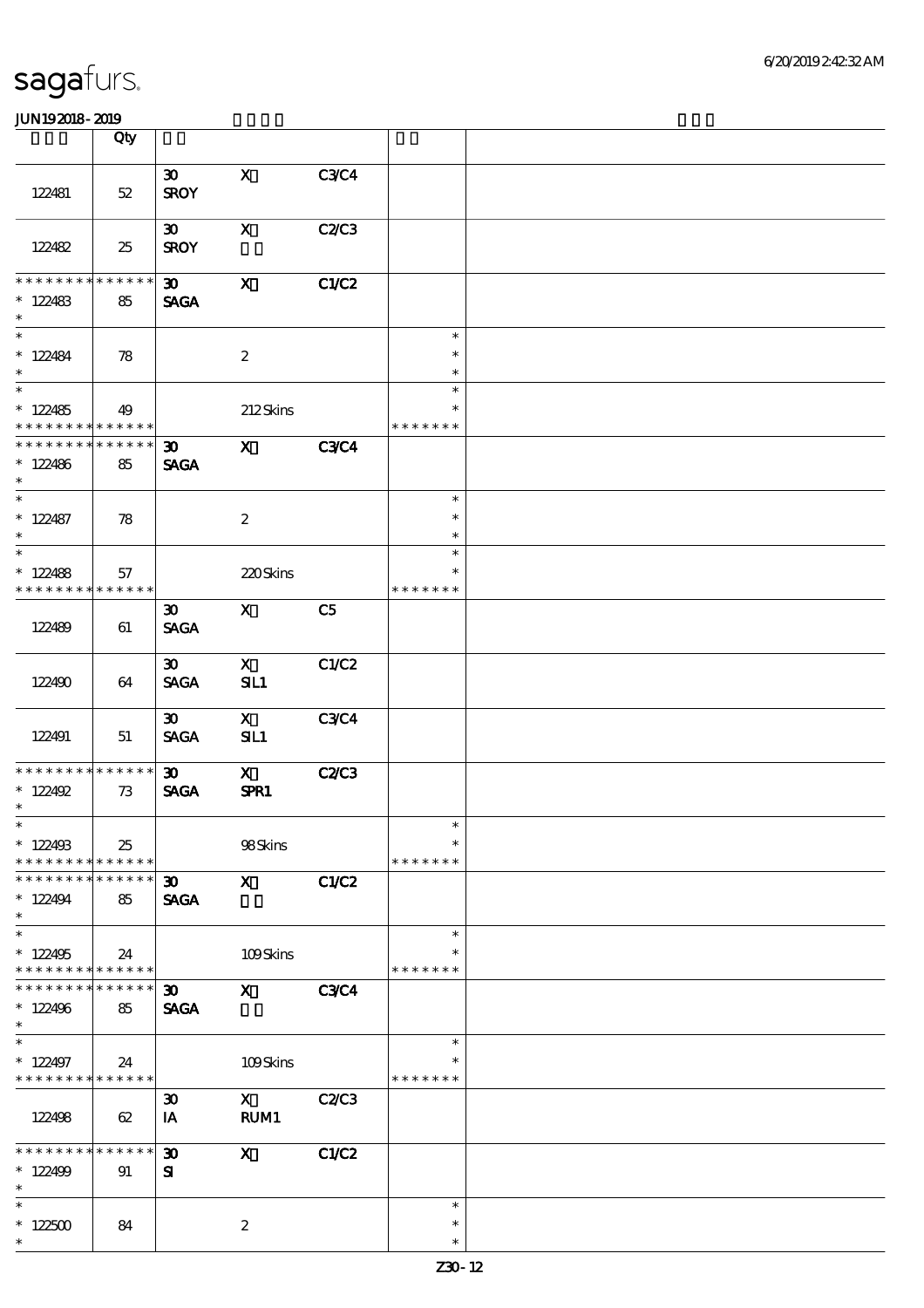|                                                                           | Qty                |                                          |                           |                |                         |  |
|---------------------------------------------------------------------------|--------------------|------------------------------------------|---------------------------|----------------|-------------------------|--|
| $\ast$                                                                    |                    | $\boldsymbol{\mathfrak{D}}$              | $\mathbf{x}$              | C1/C2          | $\ast$                  |  |
| $*122501$<br>$\ast$                                                       | 84                 | ${\bf s}$                                |                           |                | $\ast$<br>$\ast$        |  |
| $\ast$                                                                    |                    |                                          |                           |                | $\ast$                  |  |
| $* 122502$<br>$\ast$                                                      | 84                 |                                          | $\boldsymbol{4}$          |                | $\ast$<br>$\ast$        |  |
| $\overline{\phantom{0}}$                                                  |                    |                                          |                           |                | $\ast$                  |  |
| $*12250B$<br>$\ast$                                                       | $\boldsymbol{\pi}$ |                                          | $\mathbf 5$               |                | $\ast$<br>$\ast$        |  |
| $\overline{\ast}$                                                         |                    |                                          |                           |                | $\ast$<br>$\ast$        |  |
| $*122504$<br>* * * * * * * * * * * * * *                                  | 24                 |                                          | 437Skins                  |                | * * * * * * *           |  |
| ******** <mark>******</mark>                                              |                    | $\boldsymbol{\mathfrak{D}}$              | $\mathbf{x}$              | C3C4           |                         |  |
| $*122505$<br>$\ast$                                                       | 91                 | ${\bf s}$                                |                           |                |                         |  |
| $\overline{\phantom{0}}$<br>$^\ast$ 122506                                | 84                 |                                          | $\boldsymbol{2}$          |                | $\ast$<br>$\ast$        |  |
| $\ast$                                                                    |                    |                                          |                           |                | $\ast$                  |  |
| $\overline{\ast}$<br>$*122507$                                            | 84                 |                                          | 3                         |                | $\ast$<br>$\ast$        |  |
| $\ast$                                                                    |                    |                                          |                           |                | $\ast$                  |  |
| $\overline{\phantom{1}}$<br>* $122508$                                    | 84                 |                                          | $\overline{4}$            |                | $\ast$<br>$\ast$        |  |
| $\ast$                                                                    |                    |                                          |                           |                | $\ast$                  |  |
| $\overline{\ast}$<br>$*122509$                                            | 66                 |                                          | 409Skins                  |                | $\ast$<br>*             |  |
| * * * * * * * * * * * * * *                                               |                    |                                          |                           |                | * * * * * * *           |  |
| * * * * * * * * * * * * * *<br>$*122510$                                  | 73                 | $\boldsymbol{\mathfrak{D}}$<br>${\bf s}$ | $\mathbf{x}$              | C <sub>5</sub> |                         |  |
| $\ast$<br>$\overline{\phantom{0}}$                                        |                    |                                          |                           |                |                         |  |
| $*122511$                                                                 | 24                 |                                          | 97Skins                   |                | $\ast$<br>$\ast$        |  |
| * * * * * * * * <mark>* * * * * * *</mark><br>* * * * * * * * * * * * * * |                    |                                          |                           |                | * * * * * * *           |  |
| $* 122512$                                                                | 73                 | $\boldsymbol{\mathfrak{D}}$<br>${\bf s}$ | $\mathbf{x}$<br>SL2       | C1/C2          |                         |  |
| $\ast$<br>$*$                                                             |                    |                                          |                           |                | $\ast$                  |  |
| $*122513$                                                                 | 23                 |                                          | 96Skins                   |                | $\ast$                  |  |
| * * * * * * * * * * * * * *                                               |                    | $\boldsymbol{\mathfrak{D}}$              | $\mathbf{x}$              | C3C4           | * * * * * * *           |  |
| 122514                                                                    | 88                 | ${\bf s}$                                | SL2                       |                |                         |  |
| * * * * * * * * * * * * * *                                               |                    | $\boldsymbol{\mathfrak{D}}$              | $\mathbf{x}$              | <b>C2/C3</b>   |                         |  |
| $*122515$                                                                 | 91                 | ${\bf s}$                                | SPR1                      |                |                         |  |
| $\ast$<br>$\ast$                                                          |                    |                                          |                           |                | $\ast$                  |  |
| $*122516$                                                                 | 88                 |                                          | 179Skins                  |                | $\ast$                  |  |
| * * * * * * * * <mark>* * * * * *</mark> *<br>* * * * * * *               | * * * * * *        | $\boldsymbol{\mathfrak{D}}$              | $\mathbf{x}$              | C1/C2          | * * * * * * *           |  |
| $*122517$                                                                 | 97                 | ${\bf s}$                                |                           |                |                         |  |
| $\ast$<br>$\ast$                                                          |                    |                                          |                           |                | $\ast$                  |  |
| $*122518$<br>* * * * * * * * * * * * * *                                  | 50                 |                                          | 147Skins                  |                | $\ast$<br>* * * * * * * |  |
|                                                                           |                    | $\boldsymbol{\mathfrak{D}}$              | $\boldsymbol{\mathsf{X}}$ | C3C4           |                         |  |
| 122519                                                                    | 99                 | ${\bf s}$                                |                           |                |                         |  |
|                                                                           |                    | $\boldsymbol{\mathfrak{D}}$              | $\mathbf{X}$              | C2C3           |                         |  |
| 122520                                                                    | 55                 | $\mathbf{B}$                             | RUM <sub>2</sub>          |                |                         |  |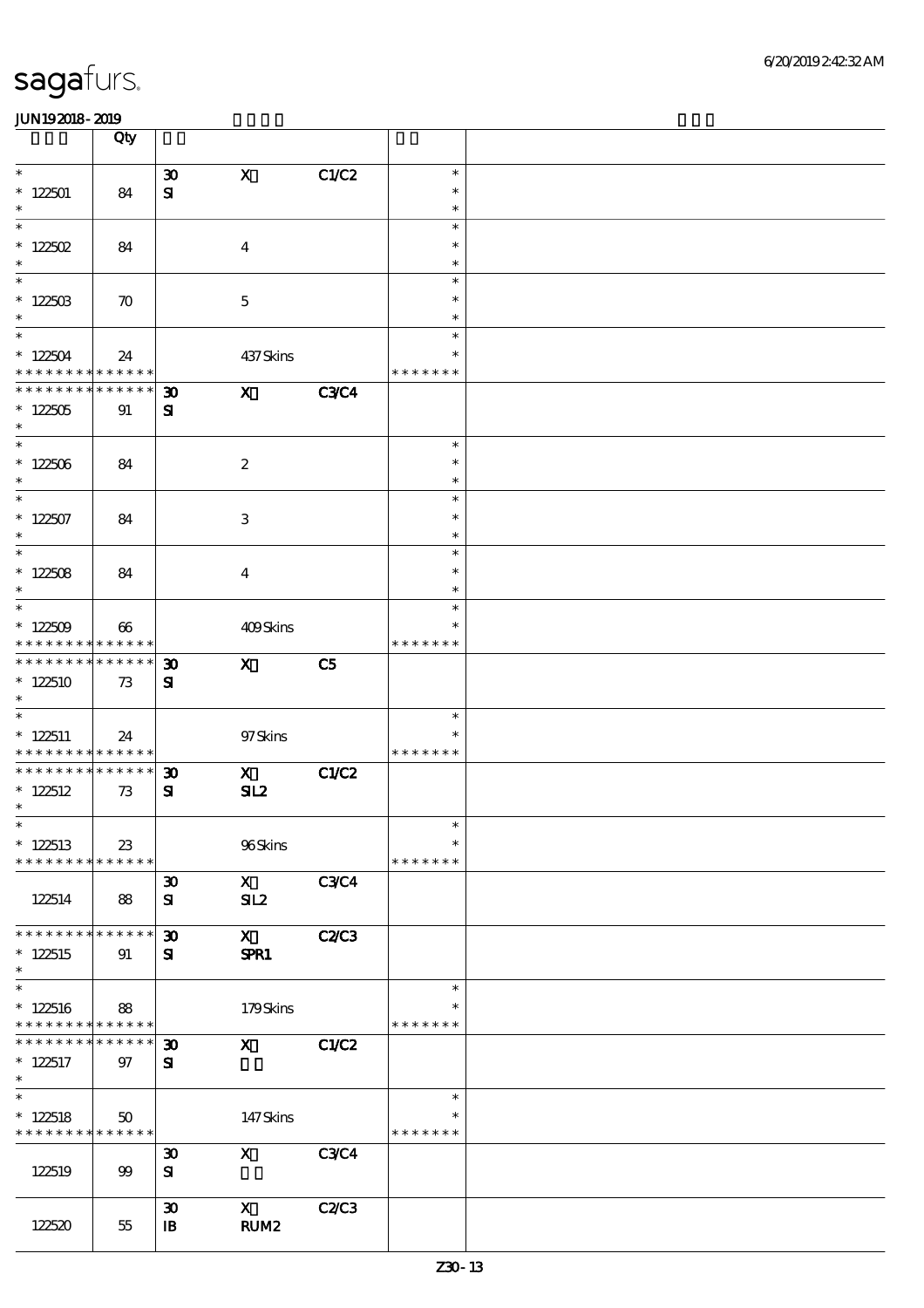|        | Qty                |                                                                      |                           |              |  |
|--------|--------------------|----------------------------------------------------------------------|---------------------------|--------------|--|
| 122521 | $51\,$             | $\boldsymbol{\mathfrak{D}}$<br><b>SAGA</b>                           | $\boldsymbol{\mathsf{z}}$ | C2C3         |  |
| 122522 | 68                 | $\boldsymbol{\mathfrak{D}}$<br>${\bf s}$                             | $\boldsymbol{\mathsf{Z}}$ | <b>C2/C3</b> |  |
| 122523 | $\boldsymbol{\pi}$ | $\boldsymbol{\mathfrak{D}}$<br><b>SAGA</b>                           | SPR <sub>2</sub>          | <b>C2/C3</b> |  |
| 122524 | 94                 | $\boldsymbol{\mathfrak{D}}$<br>${\bf s}$                             | SPR <sub>2</sub>          | C2C3         |  |
| 122525 | 78                 | $\boldsymbol{\mathfrak{D}}$<br>$\rm I\hspace{-.1em}I\hspace{-.1em}I$ |                           | C2C3         |  |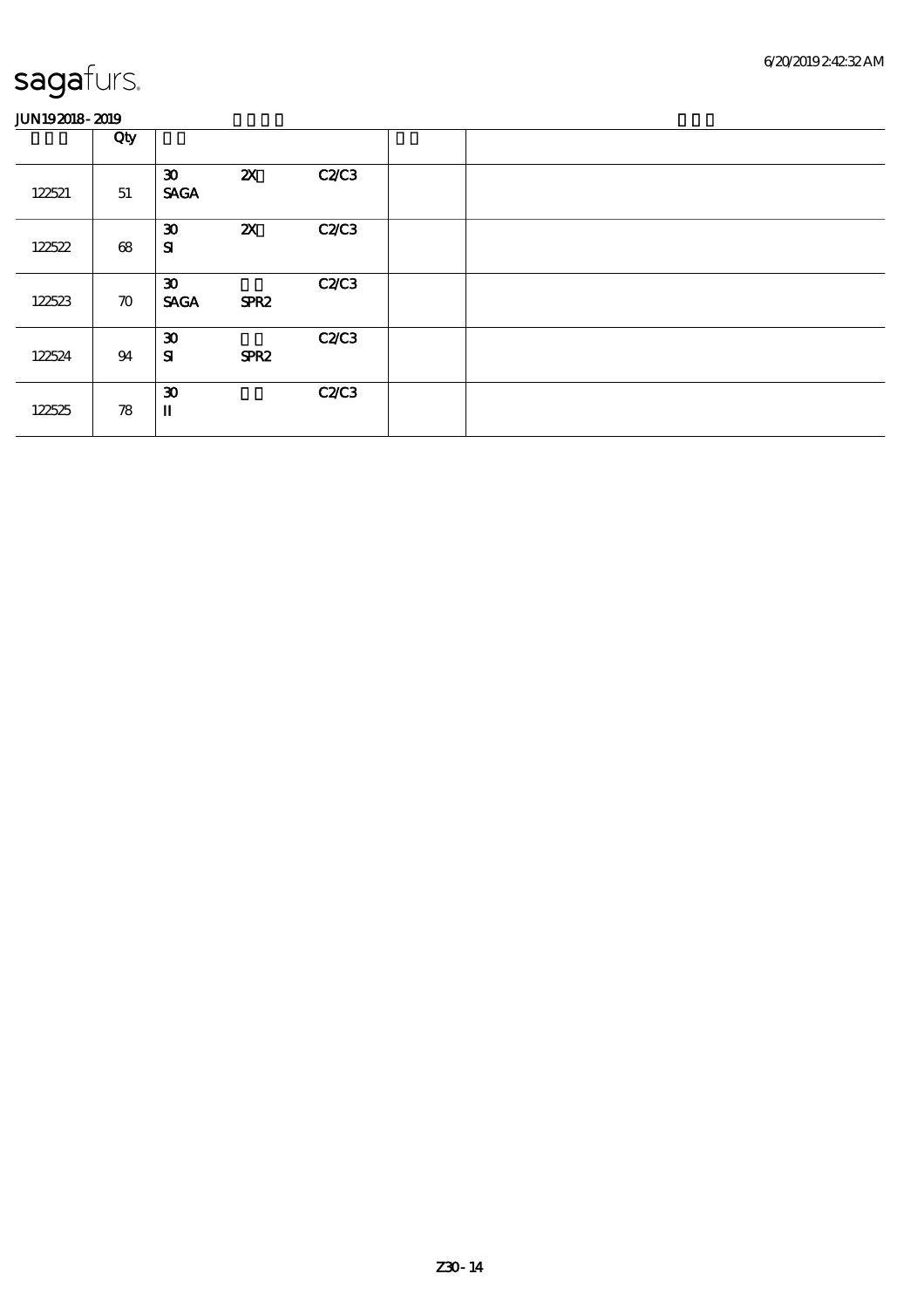|                                                                      | Qty                   |                                            |                           |              |                                   |  |
|----------------------------------------------------------------------|-----------------------|--------------------------------------------|---------------------------|--------------|-----------------------------------|--|
| 122601                                                               | 31                    | $\boldsymbol{\omega}$<br><b>SROY</b>       | $\boldsymbol{\mathsf{Z}}$ | C2C3         |                                   |  |
| * * * * * * * *<br>$* 122602$<br>$\ast$                              | ******<br>73          | $\boldsymbol{\mathfrak{D}}$<br><b>SAGA</b> | $\boldsymbol{\mathsf{z}}$ | <b>C2/C3</b> |                                   |  |
| $\overline{\phantom{0}}$<br>$*12260B$<br>* * * * * * * * * * * * * * | 25                    |                                            | 98Skins                   |              | $\ast$<br>$\ast$<br>* * * * * * * |  |
| 122604                                                               | 61                    | $\boldsymbol{\mathfrak{D}}$<br>${\bf s}$   | $\boldsymbol{\mathsf{Z}}$ | <b>C2/C3</b> |                                   |  |
| 122605                                                               | 39                    | $\boldsymbol{\mathfrak{D}}$<br><b>SROY</b> | $\mathbf{X}$              | C1/C2        |                                   |  |
| 122606                                                               | 41                    | $\boldsymbol{\mathfrak{D}}$<br><b>SROY</b> | $\mathbf{x}$              | <b>C3C4</b>  |                                   |  |
| 122607                                                               | 66                    | $\boldsymbol{\mathfrak{D}}$<br><b>SROY</b> | $\mathbf{x}$              | <b>C2/C3</b> |                                   |  |
| 122608                                                               | 74                    | $\boldsymbol{\mathfrak{D}}$<br><b>SAGA</b> | $\mathbf{X}$              | C1/C2        |                                   |  |
| 122609                                                               | 72                    | $\boldsymbol{\mathfrak{D}}$<br><b>SAGA</b> | $\mathbf{x}$              | C3C4         |                                   |  |
| 122610                                                               | 83                    | $\boldsymbol{\mathfrak{D}}$<br><b>SAGA</b> | $\mathbf{x}$<br>SL1       | C2/C3        |                                   |  |
| 122611                                                               | 78                    | $\boldsymbol{\mathfrak{D}}$<br><b>SAGA</b> | $\mathbf{x}$              | C2C3         |                                   |  |
| 122612                                                               | 34                    | $\boldsymbol{\omega}$<br><b>SROY</b>       | X /                       | C2C3         |                                   |  |
| 122613                                                               | 62                    | $\boldsymbol{\mathfrak{D}}$<br><b>SROY</b> | X / C1/C2                 |              |                                   |  |
| 122614                                                               | 43                    | $\boldsymbol{\mathsf{20}}$<br><b>SROY</b>  | X /                       | <b>C3C4</b>  |                                   |  |
| 122615                                                               | 43                    | $\boldsymbol{\mathsf{20}}$<br><b>SROY</b>  | X /<br>SL1                | <b>C2/C3</b> |                                   |  |
| 122616                                                               | 63                    | $\boldsymbol{\omega}$<br><b>SROY</b>       | X /                       | C2C3         |                                   |  |
| * * * * * * *<br>$\ast$<br>$* 122617$<br>$\ast$                      | * * * * * *<br>91     | $\boldsymbol{\mathfrak{D}}$<br><b>SAGA</b> | $\mathbf{X}$ /<br>SPR1    | C2C3         |                                   |  |
| $\overline{\ast}$<br>$* 122618$<br>$\ast$                            | $\boldsymbol{\omega}$ |                                            | $\boldsymbol{2}$          |              | $\ast$<br>$\ast$<br>$\ast$        |  |
| $\ast$<br>$*122619$<br>* * * * * * * * <mark>* * * * * * *</mark>    | 25                    |                                            | 185Skins                  |              | $\ast$<br>$\ast$<br>* * * * * * * |  |
| 122620                                                               | 78                    | $\boldsymbol{\mathsf{20}}$<br>IA           | $\mathbf{x}$ /<br>RUM1    | C2C3         |                                   |  |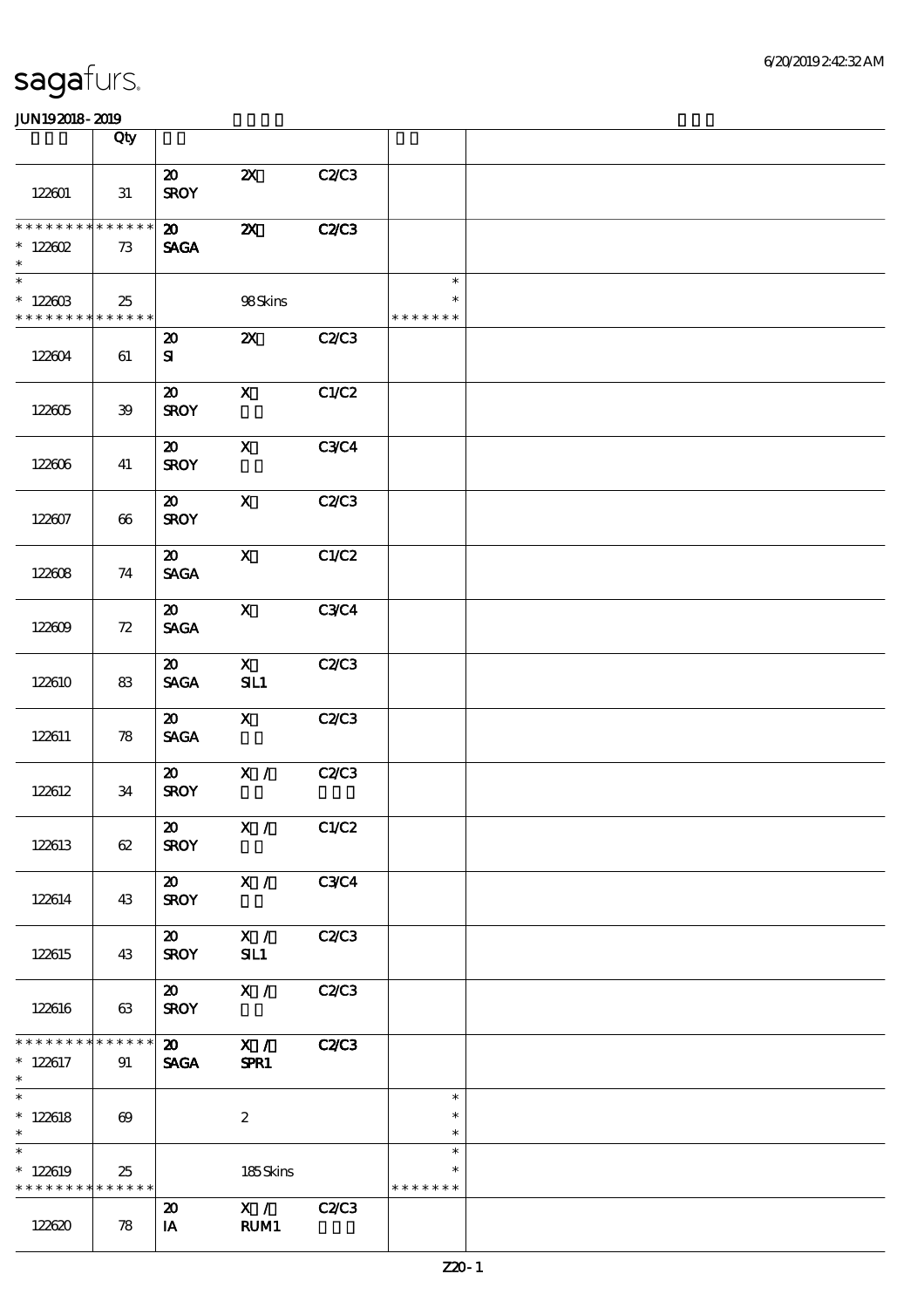|                                            | Qty                         |                                            |                  |              |                  |  |
|--------------------------------------------|-----------------------------|--------------------------------------------|------------------|--------------|------------------|--|
|                                            |                             | $\boldsymbol{\mathsf{20}}$                 | X /              | C2/C3        |                  |  |
| 122621                                     | 83                          | IA                                         | RUM1             |              |                  |  |
| * * * * * * * * * * * * * *                |                             |                                            |                  |              |                  |  |
| $*128822$                                  | 10B                         | $\boldsymbol{\mathfrak{D}}$<br>${\bf s}$   | X /              | C1/C2        |                  |  |
| $\ast$                                     |                             |                                            |                  |              |                  |  |
| $\ast$                                     |                             |                                            |                  |              | $\ast$           |  |
| $*122623$<br>$\ast$                        | 84                          |                                            | $\boldsymbol{2}$ |              | $\ast$<br>$\ast$ |  |
| $\overline{\ast}$                          |                             |                                            |                  |              | $\ast$           |  |
| $*128624$                                  | $22\,$                      |                                            | 209Skins         |              | $\ast$           |  |
| * * * * * * * * * * * * * *                |                             |                                            |                  |              | * * * * * * *    |  |
| * * * * * * * * * * * * * *                |                             | $\boldsymbol{\mathfrak{D}}$                | X /              | <b>C3C4</b>  |                  |  |
| $*128825$<br>$\ast$                        | 10B                         | ${\bf s}$                                  |                  |              |                  |  |
| $\ast$                                     |                             |                                            |                  |              | $\ast$           |  |
| $*122626$                                  | 50                          |                                            | 153Skins         |              | $\ast$           |  |
| * * * * * * * * * * * * * *                |                             |                                            |                  |              | * * * * * * *    |  |
| * * * * * * * * * * * * * *                |                             | $\boldsymbol{\mathfrak{D}}$                | X /              | C1/C2        |                  |  |
| $* 122627$<br>$\ast$                       | 85                          | ${\bf s}$                                  | SL2              |              |                  |  |
| $\ast$                                     |                             |                                            |                  |              | $\ast$           |  |
| $*12888$                                   | 26                          |                                            | 111 Skins        |              | $\ast$           |  |
| * * * * * * * * * * * * * *                |                             |                                            |                  |              | * * * * * * *    |  |
|                                            |                             | $\boldsymbol{\mathfrak{D}}$                | X /              | <b>C3C4</b>  |                  |  |
| 122629                                     | 45                          | ${\bf s}$                                  | SL2              |              |                  |  |
| * * * * * * * * * * * * * *                |                             | $\boldsymbol{\mathfrak{D}}$                | X /              | <b>C2/C3</b> |                  |  |
| $*12830$                                   | 10B                         | $\mathbf{S}$                               | SPR1             |              |                  |  |
| $\ast$                                     |                             |                                            |                  |              |                  |  |
| $\ast$                                     |                             |                                            |                  |              | $\ast$           |  |
| $* 122631$<br>$\ast$                       | 78                          |                                            | $\boldsymbol{2}$ |              | $\ast$<br>$\ast$ |  |
| $\ast$                                     |                             |                                            |                  |              | $\ast$           |  |
| $*128632$                                  | 25                          |                                            | 206Skins         |              | $\ast$           |  |
| * * * * * * * * * * * * * *                |                             |                                            |                  |              | * * * * * * *    |  |
|                                            |                             | $\boldsymbol{\mathsf{20}}$                 | X / C2/C3        |              |                  |  |
| 122633                                     | 72                          | ${\bf s}$                                  |                  |              |                  |  |
|                                            |                             | $\boldsymbol{\mathfrak{D}}$                | X /              | C2C3         |                  |  |
| 122634                                     | 39                          | $\mathbf{B}$                               | RUM2             |              |                  |  |
|                                            |                             |                                            |                  |              |                  |  |
| * * * * * * * * * * * * * *<br>$*122635$   |                             | $\boldsymbol{\mathfrak{D}}$                |                  | <b>C2/C3</b> |                  |  |
| $\ast$                                     | 85                          | <b>SROY</b>                                |                  |              |                  |  |
| $\ast$                                     |                             |                                            |                  |              | $\ast$           |  |
| $*122636$                                  | $30^{\circ}$                |                                            | $115S$ kins      |              |                  |  |
| * * * * * * * * <mark>* * * * * *</mark> * |                             |                                            |                  |              | * * * * * * *    |  |
| * * * * * * * *                            | * * * * * *                 | $\boldsymbol{\mathfrak{D}}$                |                  | C1/C2        |                  |  |
| $*122637$<br>$\ast$                        | 91                          | <b>SAGA</b>                                |                  |              |                  |  |
| $\ast$                                     |                             |                                            |                  |              | $\ast$           |  |
| $*122638$                                  | $\boldsymbol{\mathfrak{D}}$ |                                            | 121 Skins        |              | *                |  |
| * * * * * * * *                            | * * * * * *                 |                                            |                  |              | * * * * * * *    |  |
| * * * * * * * * * * * * * *<br>$*122639$   | 91                          | $\boldsymbol{\mathfrak{D}}$<br><b>SAGA</b> |                  | <b>C3C4</b>  |                  |  |
| $\ast$                                     |                             |                                            |                  |              |                  |  |
| $\ast$                                     |                             |                                            |                  |              | $\ast$           |  |
| $*122640$                                  | 26                          |                                            | 117Skins         |              | ∗                |  |
| * * * * * * * * * * * * * *                |                             |                                            |                  |              | * * * * * * *    |  |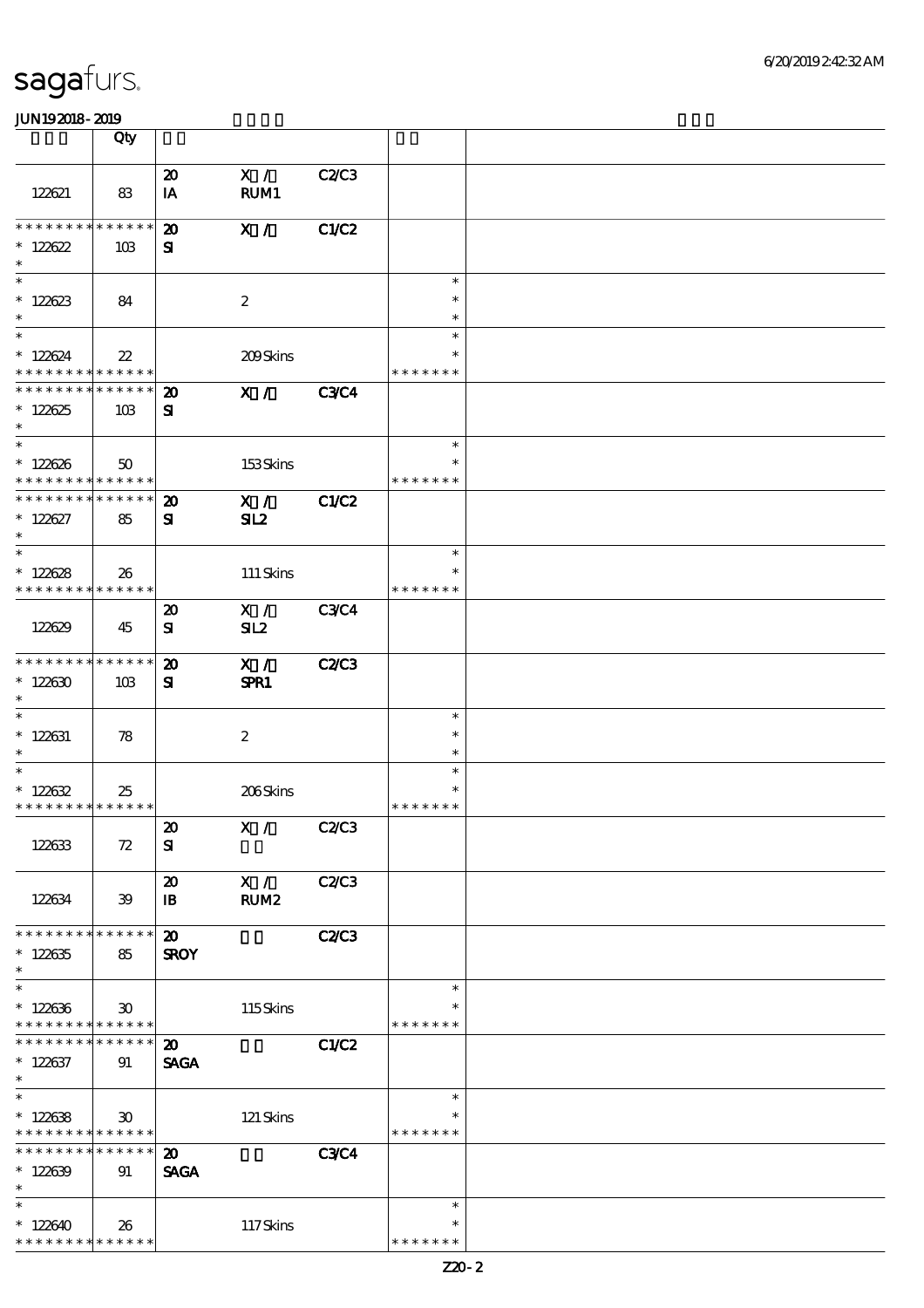|                                                                      | Qty                   |                                            |                                  |              |                                   |  |
|----------------------------------------------------------------------|-----------------------|--------------------------------------------|----------------------------------|--------------|-----------------------------------|--|
| 122641                                                               | 89                    | $\boldsymbol{\mathfrak{D}}$<br><b>SAGA</b> | SL1                              | C1/C2        |                                   |  |
| 122642                                                               | 62                    | $\boldsymbol{\mathfrak{D}}$<br><b>SAGA</b> | SL1                              | <b>C3C4</b>  |                                   |  |
| * * * * * * * * * * * * * *<br>$*128643$<br>$\ast$                   | 79                    | $\boldsymbol{\mathfrak{D}}$<br><b>SAGA</b> |                                  | C1/C2        |                                   |  |
| $\overline{\phantom{0}}$<br>$*128644$<br>* * * * * * * * * * * * * * | 26                    |                                            | 105Skins                         |              | $\ast$<br>$\ast$<br>* * * * * * * |  |
| 122645                                                               | 79                    | $\boldsymbol{\mathfrak{D}}$<br><b>SAGA</b> |                                  | <b>C3C4</b>  |                                   |  |
| 122646                                                               | 53                    | $\boldsymbol{\omega}$<br><b>SROY</b>       | $\mathcal{L}$                    | C1/C2        |                                   |  |
| 122647                                                               | 51                    | $\boldsymbol{\mathfrak{D}}$<br><b>SROY</b> | $\mathcal{L}$                    | <b>C3C4</b>  |                                   |  |
| 122648                                                               | 47                    | $\boldsymbol{\mathfrak{D}}$<br><b>SROY</b> | $\mathcal{T}$<br>SPR1            | <b>C2/C3</b> |                                   |  |
| 122649                                                               | 61                    | $\boldsymbol{\mathfrak{D}}$<br><b>SROY</b> | $\mathcal{F}$                    | <b>C2/C3</b> |                                   |  |
| 122650                                                               | 66                    | $\boldsymbol{\mathfrak{D}}$<br><b>SROY</b> | $\mathcal{L}$                    | C2/C3        |                                   |  |
| 122651                                                               | 38                    | $\boldsymbol{\mathfrak{D}}$<br><b>SROY</b> | $\mathcal{L}$                    | C2C3         |                                   |  |
| 122652                                                               | 95                    | $\boldsymbol{\mathfrak{D}}$<br><b>SAGA</b> | $\mathcal{L}$                    | C1/C2        |                                   |  |
| 122653                                                               | $90^{\circ}$          | $\boldsymbol{\mathsf{20}}$<br><b>SAGA</b>  | $\sqrt{}$ C3C4                   |              |                                   |  |
| 122654                                                               | 67                    | $\boldsymbol{\mathsf{20}}$<br><b>SAGA</b>  | $\mathcal{L}$<br>SIL1            | C1/C2        |                                   |  |
| 122655                                                               | 64                    | $\boldsymbol{\mathsf{20}}$<br><b>SAGA</b>  | $\mathcal{L}$<br>SIL1            | C3C4         |                                   |  |
| * * * * * * * * * * * * * *<br>$*122656$<br>$\ast$                   | 91                    | $\boldsymbol{\mathfrak{D}}$<br><b>SAGA</b> | $\overline{\phantom{a}}$<br>SPR1 | <b>C2/C3</b> |                                   |  |
| $\overline{\phantom{0}}$<br>$*122657$<br>* * * * * * * * * * * * * * | 25                    |                                            | $116$ Skins                      |              | $\ast$<br>$\ast$<br>* * * * * * * |  |
| 122658                                                               | 67                    | $\boldsymbol{\mathfrak{D}}$<br><b>SACA</b> | $\mathcal{L}$                    | C1/C2        |                                   |  |
| 122659                                                               | $\boldsymbol{\omega}$ | $\boldsymbol{\omega}$<br><b>SAGA</b>       | $\mathcal{L}$                    | C3C4         |                                   |  |
| 122660                                                               | 26                    | $\boldsymbol{\mathfrak{D}}$<br>$I$ A       | $\mathcal{T}$<br>RUM1            | C2C3         |                                   |  |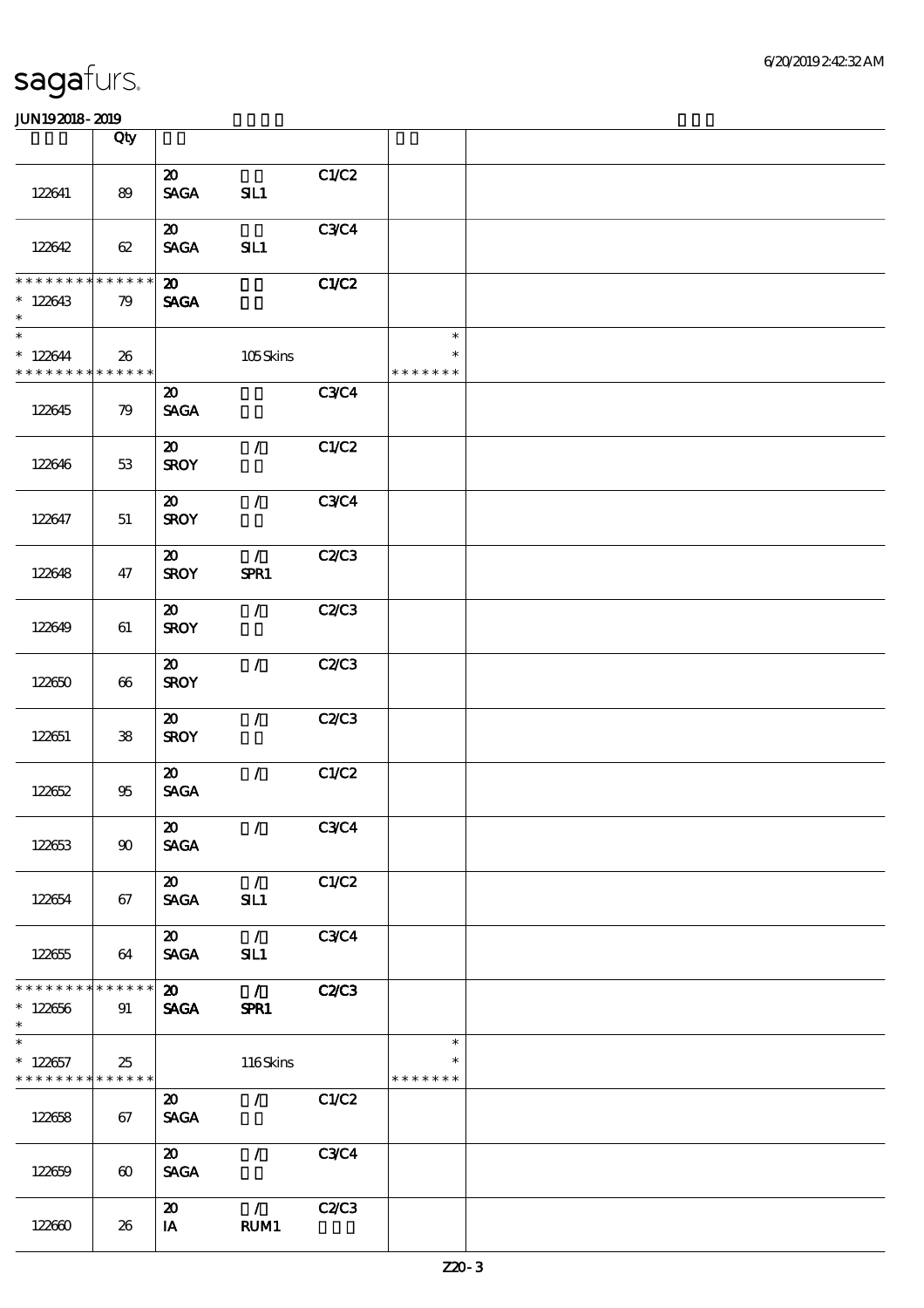|                              | Qty                   |                             |                                 |              |                  |  |
|------------------------------|-----------------------|-----------------------------|---------------------------------|--------------|------------------|--|
|                              |                       | $\boldsymbol{\mathbf{z}}$   | $\mathcal{L}$                   | C2C3         |                  |  |
| 122661                       | 61                    | IA                          | RUM1                            |              |                  |  |
| * * * * * * * * * * * * * *  |                       | $\boldsymbol{\mathfrak{D}}$ | $\mathcal{L}$                   | C1/C2        |                  |  |
| $*12862$                     | 10B                   | ${\bf s}$                   |                                 |              |                  |  |
| $\ast$                       |                       |                             |                                 |              |                  |  |
| $\ast$                       |                       |                             |                                 |              | $\ast$           |  |
| $*122663$                    | 72                    |                             | 175Skins                        |              |                  |  |
| * * * * * * * * * * * * * *  |                       |                             |                                 |              | * * * * * * *    |  |
| * * * * * * * * * * * * * *  |                       | $\boldsymbol{\mathfrak{D}}$ | $\mathcal{L}$ and $\mathcal{L}$ | <b>C3C4</b>  |                  |  |
| $*122664$                    | 10B                   | ${\bf s}$                   |                                 |              |                  |  |
| $\ast$                       |                       |                             |                                 |              |                  |  |
| $\overline{\ast}$            |                       |                             |                                 |              | $\ast$           |  |
| $*122665$                    | 72                    |                             | $\boldsymbol{2}$                |              | $\ast$           |  |
| $\ast$<br>$\ast$             |                       |                             |                                 |              | $\ast$           |  |
|                              |                       |                             |                                 |              | $\ast$<br>$\ast$ |  |
| $*122666$<br>* * * * * * * * | 25<br>* * * * * *     |                             | 200Skins                        |              | * * * * * * *    |  |
|                              |                       | $\boldsymbol{\mathbf{z}}$   | $\mathcal{L}$                   | C1/C2        |                  |  |
| 122667                       | $90^{\circ}$          | ${\bf s}$                   | SL2                             |              |                  |  |
|                              |                       |                             |                                 |              |                  |  |
|                              |                       | $\boldsymbol{\mathfrak{D}}$ | $\mathcal{L}$                   | <b>C3C4</b>  |                  |  |
| 122668                       | $\boldsymbol{\omega}$ | ${\bf s}$                   | SL2                             |              |                  |  |
|                              |                       |                             |                                 |              |                  |  |
| * * * * * * * * * * * * * *  |                       | $\boldsymbol{\mathbf{z}}$   | $\mathcal{L}$                   | <b>C2/C3</b> |                  |  |
| $*12869$                     | 10B                   | ${\bf s}$                   | SPR1                            |              |                  |  |
| $\ast$                       |                       |                             |                                 |              |                  |  |
| $\ast$                       |                       |                             |                                 |              | $\ast$           |  |
| $*122670$                    | 52                    |                             | 155Skins                        |              |                  |  |
| * * * * * * * * * * * * * *  |                       |                             |                                 |              | * * * * * * *    |  |
|                              |                       | $\boldsymbol{\mathfrak{D}}$ | $\mathcal{L}$                   | <b>C2/C3</b> |                  |  |
| 122671                       | 87                    | ${\bf s}$                   |                                 |              |                  |  |
|                              |                       |                             |                                 |              |                  |  |
|                              |                       | $\boldsymbol{\mathfrak{D}}$ | $\mathcal{L}$                   | C2C3         |                  |  |
| 122672                       | 41                    | $\mathbf{B}$                | RUM <sub>2</sub>                |              |                  |  |
|                              |                       | $\boldsymbol{\omega}$       | $\mathbf{X}$                    | <b>C2/C3</b> |                  |  |
| 122673                       | 88                    | <b>SAGA</b>                 |                                 |              |                  |  |
|                              |                       |                             |                                 |              |                  |  |
|                              |                       | $\boldsymbol{\mathsf{20}}$  | $\mathbf{X}$                    | <b>C2/C3</b> |                  |  |
| 122674                       | 44                    | <b>SAGA</b>                 | SL1                             |              |                  |  |
|                              |                       |                             |                                 |              |                  |  |
|                              |                       | $\boldsymbol{\mathsf{20}}$  | $\mathbf{X}$                    | C1/C2        |                  |  |
| 122675                       | 75                    | <b>SAGA</b>                 |                                 |              |                  |  |
|                              |                       |                             |                                 |              |                  |  |
|                              |                       | $\boldsymbol{\omega}$       | $\mathbf{x}$                    | <b>C3C4</b>  |                  |  |
| 122676                       | $\boldsymbol{\pi}$    | <b>SAGA</b>                 |                                 |              |                  |  |
|                              |                       |                             |                                 |              |                  |  |
|                              |                       | $\boldsymbol{\omega}$       | $\mathbf{X}$                    | C2C3         |                  |  |
| 122677                       | 24                    | IA                          | RUM1                            |              |                  |  |
| * * * * * * *                | * * * * * *           | $\boldsymbol{\mathsf{20}}$  | $\mathbf X$                     | C1/C2        |                  |  |
| $*122678$                    | 10B                   | ${\bf s}$                   |                                 |              |                  |  |
| $\ast$                       |                       |                             |                                 |              |                  |  |
| $\ast$                       |                       |                             |                                 |              | $\ast$           |  |
| $*122679$                    | 96                    |                             | $\boldsymbol{2}$                |              | $\ast$           |  |
| $\ast$                       |                       |                             |                                 |              | $\ast$           |  |
| $\overline{\ast}$            |                       |                             |                                 |              | $\ast$           |  |
| $*122680$                    | 76                    |                             | $275$ Skins                     |              | $\ast$           |  |
| * * * * * * * *              | * * * * * *           |                             |                                 |              | * * * * * * *    |  |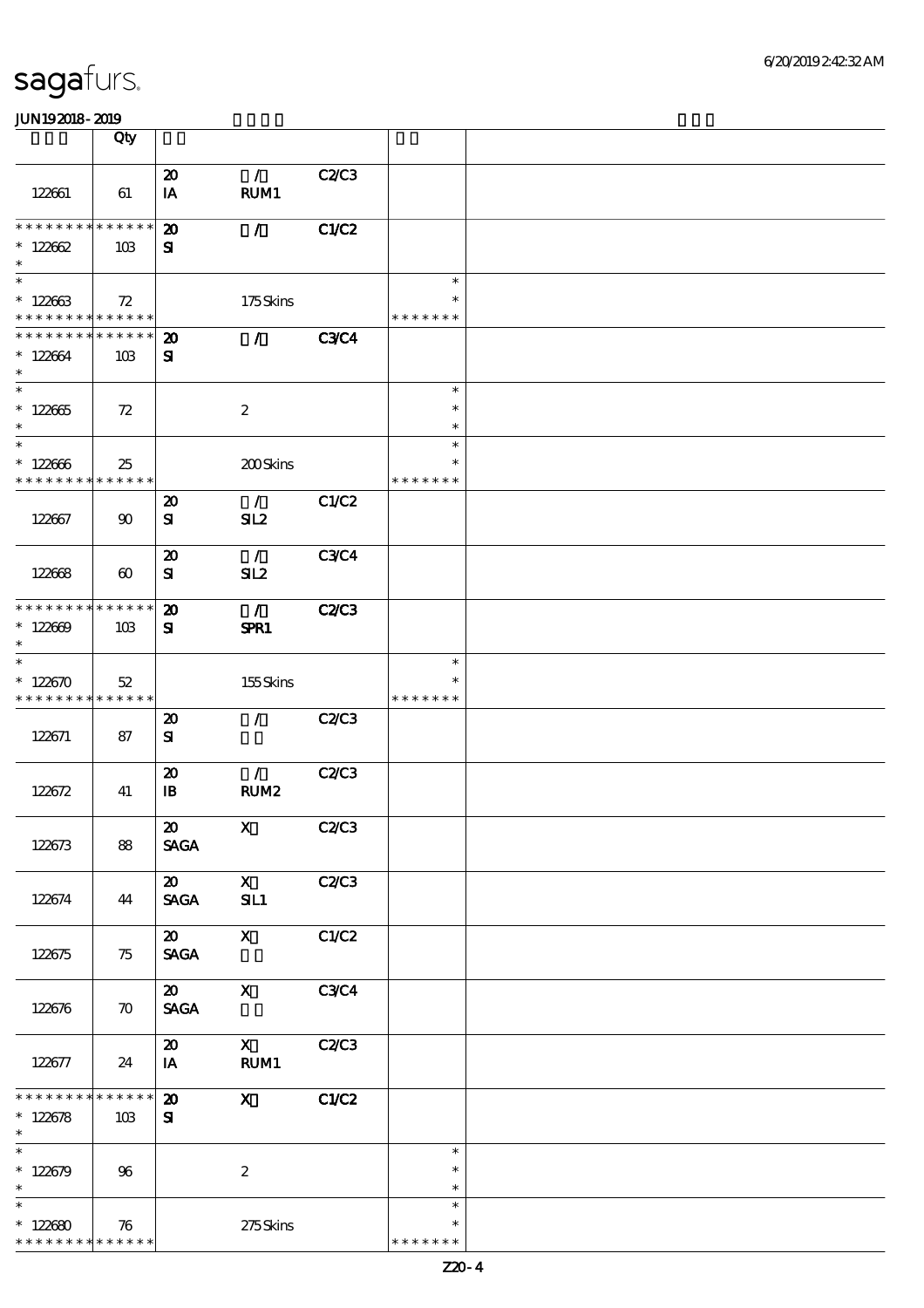| www.ww                                                         |        |                                             |                      |                |                                   |  |
|----------------------------------------------------------------|--------|---------------------------------------------|----------------------|----------------|-----------------------------------|--|
|                                                                | Qty    |                                             |                      |                |                                   |  |
| ******** <mark>******</mark><br>$* 122681$<br>$\ast$           | 10B    | $\boldsymbol{\mathfrak{D}}$<br>${\bf s}$    | $\mathbf x$          | <b>C3C4</b>    |                                   |  |
| $\overline{\ast}$<br>$* 122682$<br>* * * * * * * * * * * * * * | 72     |                                             | 175Skins             |                | $\ast$<br>$\ast$<br>* * * * * * * |  |
| ******** <mark>******</mark><br>$*122683$<br>$\ast$            | 91     | 20<br>${\bf s}$                             | $\mathbf{X}$<br>SL2  | C1/C2          |                                   |  |
| $\ast$<br>$*122684$<br>* * * * * * * * * * * * * *             | 24     |                                             | 115Skins             |                | $\ast$<br>$\ast$<br>* * * * * * * |  |
| 122685                                                         | 78     | $\boldsymbol{\mathfrak{D}}$<br>${\bf s}$    | $\mathbf{x}$<br>SL2  | <b>C3C4</b>    |                                   |  |
| 122686                                                         | 86     | $\boldsymbol{\mathbf{z}}$<br>${\bf s}$      | $\mathbf{X}$         | <b>C2C3</b>    |                                   |  |
| 122687                                                         | $50\,$ | $\boldsymbol{\mathfrak{D}}$<br>$\mathbf{B}$ | $\mathbf{X}$<br>RUM2 | <b>C2/C3</b>   |                                   |  |
| 122688                                                         | 61     | $\boldsymbol{\mathfrak{D}}$<br>${\bf s}$    | $X$ / $ZX$           | C <sub>5</sub> |                                   |  |
| 122689                                                         | 63     | $\boldsymbol{\mathbf{z}}$<br>${\bf s}$      | SPR <sub>2</sub>     | C2C3           |                                   |  |
| 122690                                                         | 10B    | $\boldsymbol{\mathbf{z}}$<br>$\mathbf{I}$   |                      | C2/C3          |                                   |  |